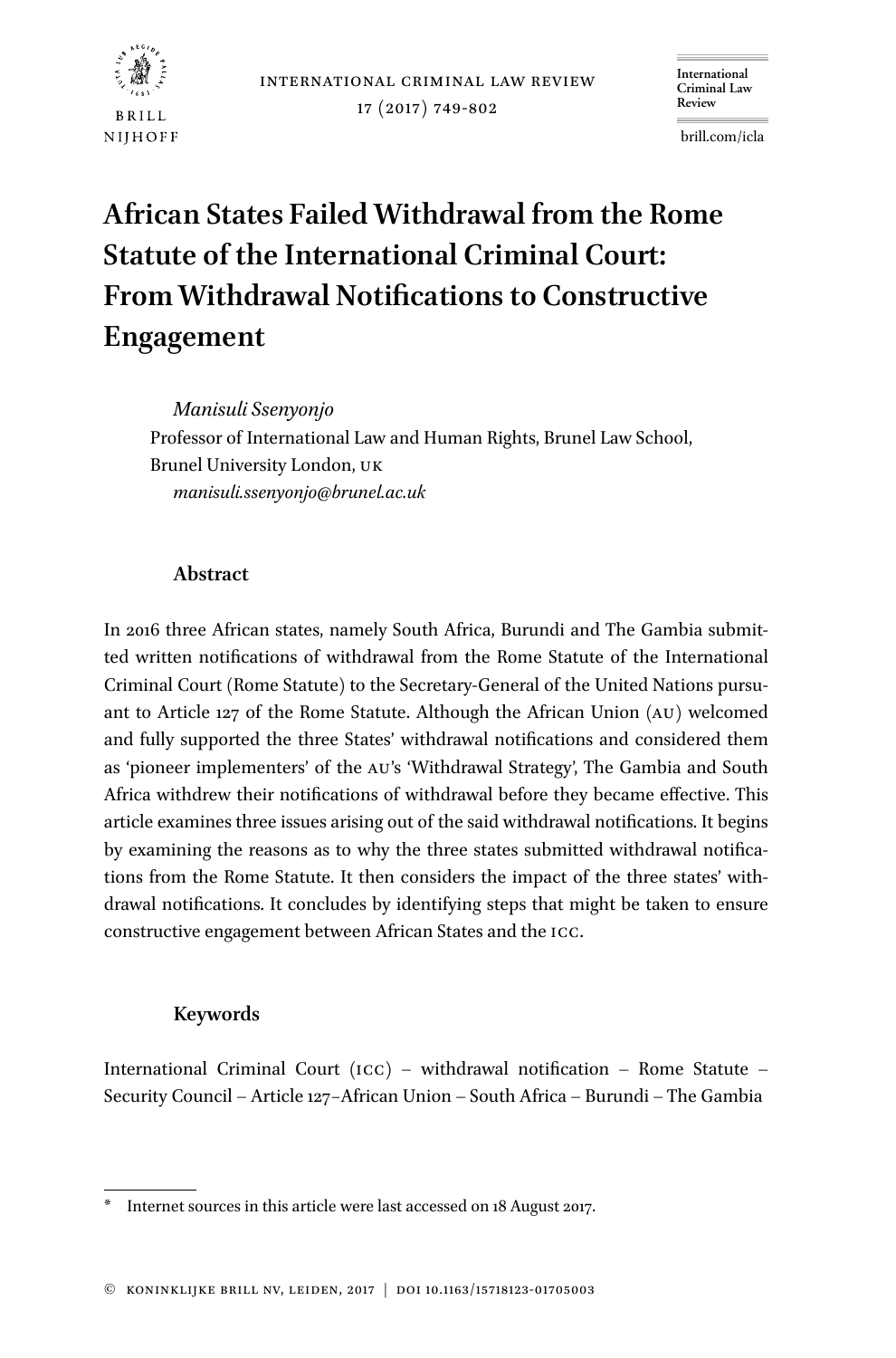Ssenyonjo

#### **1 Introduction**

The interaction between the International Criminal Court (icc) and African Union  $(AU)$  member states has evolved over the years from enthusiastic support in the early years of the icc to growing discontent in recent years. This discontent with the icc has been shown in different ways, including withdrawal notifications by some African states, threats by some African states to withdraw from the Rome Statute, non-cooperation with the Court's arrest warrants, and the creation of an African regional criminal court that in some sense would be a rival to the icc. In 2016 the growing discontent with the perceived unequal application of the Rome Statute of the International Criminal Court (Rome Statute),<sup>1</sup> the founding treaty of the International Criminal Court (ICC), particularly among some African leaders, culminated in 3 state withdrawal notifications out of 124 state parties.<sup>2</sup> In October and November 2016, three African Union (au) member state parties to the Rome Statute – The Republic of South Africa (South Africa),<sup>3</sup> the Republic of Burundi (Burundi)<sup>4</sup> and The Republic of The Gambia (The Gambia)<sup>5</sup> – submitted their written notifications of withdrawal from the Rome Statute to the United Nations (un) Secretary General.<sup>6</sup> This was done in accordance with Article  $127(1)$  of the Rome Statute, which provides that a state party to the Rome Statute may withdraw from the Statute 'by written notification addressed to the Secretary-General of the

<sup>1</sup> Rome Statute of the International Criminal Court (adopted 17 July 1998, entered into force 1 July 2002)  $2187$  UNTS 3.

<sup>2</sup> Assembly of States Parties, States Parties to the Rome Statute, [<asp.icc-cpi.int/en\\_menus/](http://asp.icc-cpi.int/en_menus/asp/states%20parties/Pages/the%20states%20parties%20to%20the%20rome%20statute.aspx) [asp/states%20parties/Pages/the%20states%20parties%20to%20the%20rome%20statute](http://asp.icc-cpi.int/en_menus/asp/states%20parties/Pages/the%20states%20parties%20to%20the%20rome%20statute.aspx) [.aspx](http://asp.icc-cpi.int/en_menus/asp/states%20parties/Pages/the%20states%20parties%20to%20the%20rome%20statute.aspx)>. For recent literature on the icc and Africa see generally K.M. Clarke et al., *Africa and the icc: Perceptions of Justice* (Cambridge University Press, Cambridge, 2016); E.A. Ankumah (ed.), *The International Criminal Court and Africa: One Decade On* (Intersentia, Cambridge, 2016); and J. Nyawo*, Selective Enforcement and International Criminal Law: The International Criminal Court and Africa* (Intersentia, Cambridge, 2017).

<sup>3</sup> South Africa deposited its instrument of ratification to the Rome Statute on 27 November 2000.

<sup>4</sup> Burundi deposited its instrument of ratification to the Rome Statute on 21 September 2004.

<sup>5</sup> The Gambia deposited its instrument of ratification to the Rome Statute on 28 June 2002.

<sup>6</sup> The official notifications of withdrawal were received by the un secretary General on 19 October 2016 for South Africa, 27 October 2016 for Burundi, and 10 November 2016 for The Gambia. *See* the following Withdrawal Depository Notifications: C.N.786.2016.TREATIESxviii.10 (South Africa); C.N.805.2016.TREATIES-xviii.10, (Burundi) and C.N.862.2016. TREATIES-xviii.10 (The Gambia).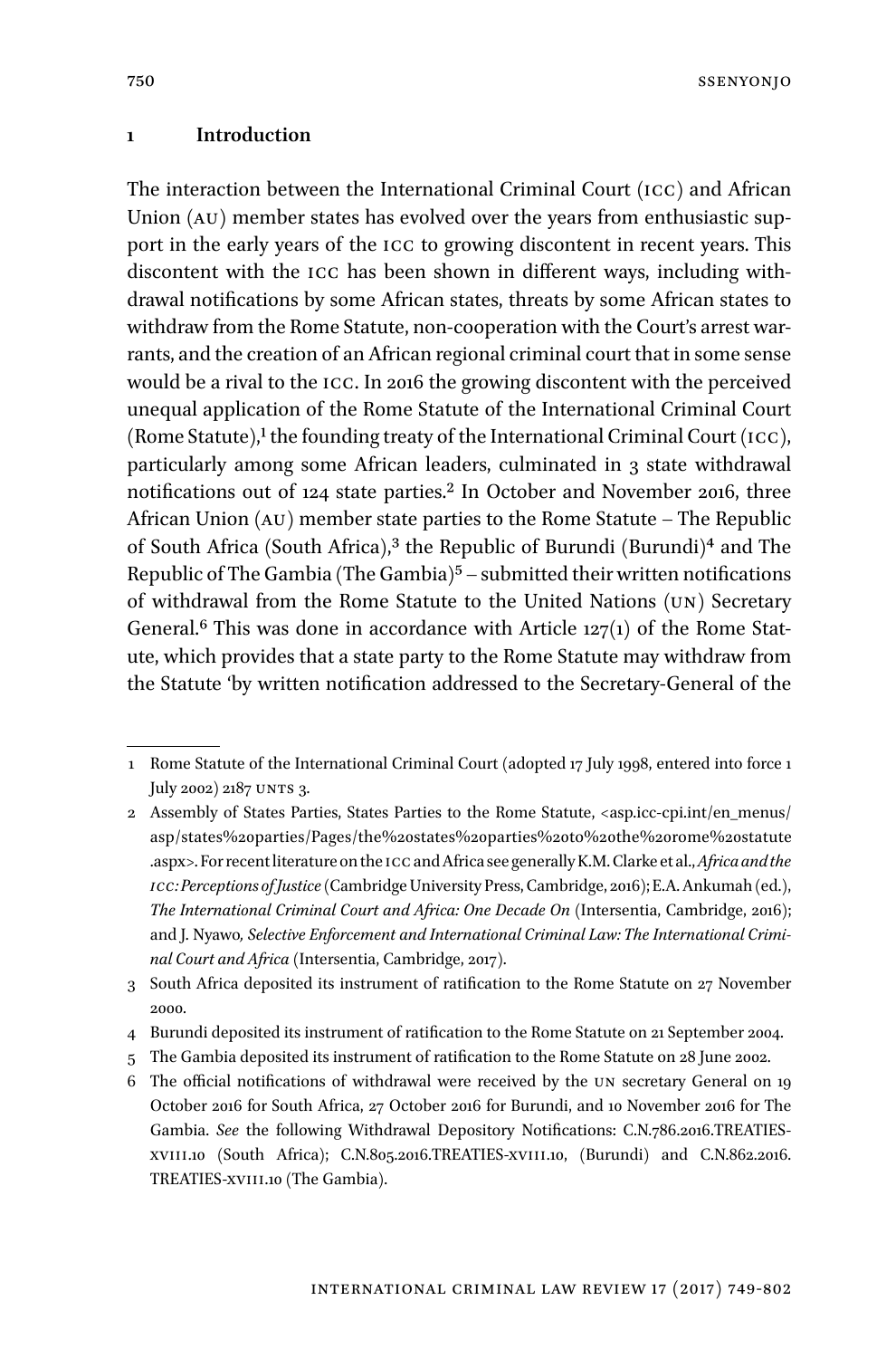United Nations'.7 The notifications of withdrawals were welcomed and supported by the African Union (au) as part of the au's 'Withdrawal Strategy' from the Rome Statute.8 However, both The Gambia and South Africa withdrew their notifications of withdrawal before they became effective. At present, this signals their renewed commitment to the Rome Statute, from withdrawal notifications to constructive engagement. Unless Burundi also withdraws its notification of withdrawal at any time before it becomes effective, its withdrawal shall take effect one year after the date of receipt by the un Secretary-General.9 This will make Burundi the first state party to the Rome Statute in the world to withdraw from the Rome Statute, 15 years since the Statute entered into force.

South Africa, one of the first signatories to the Rome Statute,<sup>10</sup> ratified the Rome Statute on 27 November 2000 *after* first obtaining parliamentary approval.<sup>11</sup> In order to ensure the effective implementation of the Rome Statute in South Africa, in accordance with the South African Constitution, a domestic statute was enacted through the Implementation of the Rome Statute of the International Criminal Court 2002.12 This made South Africa the first African state to domesticate the Rome Statute. On 19 October 2016, the government of South Africa Minister of International Relations and Cooperation, acting for the executive and without seeking or receiving *prior* approval of the

<sup>7</sup> For a commentary on Art. 127 *see* Roger S. Clark, 'Article 127: Withdrawal', in O. Triffterer and K. Ambos (eds.), *Rome Statute of the International Criminal Court: A Commentary*, 3rd edn. (CH Beck, Munich, 2016) 2322–2324.

<sup>8</sup> Decision on the International Criminal Court Doc. EX.CL/1006(XXX), Assembly/AU/ Draft/Dec.1(XXVIII)Rev.2, (30-31 January 2017) para. 8; African Union (AU), Withdrawal Strategy Document (2017, on file with author).

<sup>9</sup> Rome Statute, *supra* note 1, Art. 127(1). Unless Burundi's withdrawal notification is withdrawn, it shall take effect on 27 October 2017.

<sup>10</sup> South Africa signed the Rome Statute on 17 July 1998 (the date it was first opened for signature).

<sup>11</sup> Constitution of the Republic of South Africa 1996, Section 231(2), provides that an 'international agreement binds the Republic only after it has been approved by resolution in both the National Assembly and the National Council of Provinces'; *Glenister* v. *President of the Republic of South Africa and Others* (CCT 48/10) [2011] ZACC 6, para. 89 Ngcobo CJ.

<sup>12</sup> Act 27 of 2002, adopted by Parliament in 2002, <[www.gov.za/sites/www.gov.za/files/a27-](http://www.gov.za/sites/www.gov.za/files/a27-02.pdf) [02.pdf>](http://www.gov.za/sites/www.gov.za/files/a27-02.pdf); *Glenister*, *supra* note 11, *para. 95; National Commissioner of the South African Police Service v. Southern African Human Rights Litigation Centre and Another* (CCT 02/14), [2014] zacc 30; Constitution of the Republic of South Africa 1996, Section 231(4): 'Any international agreement becomes law in the Republic when it is enacted into law by national legislation…'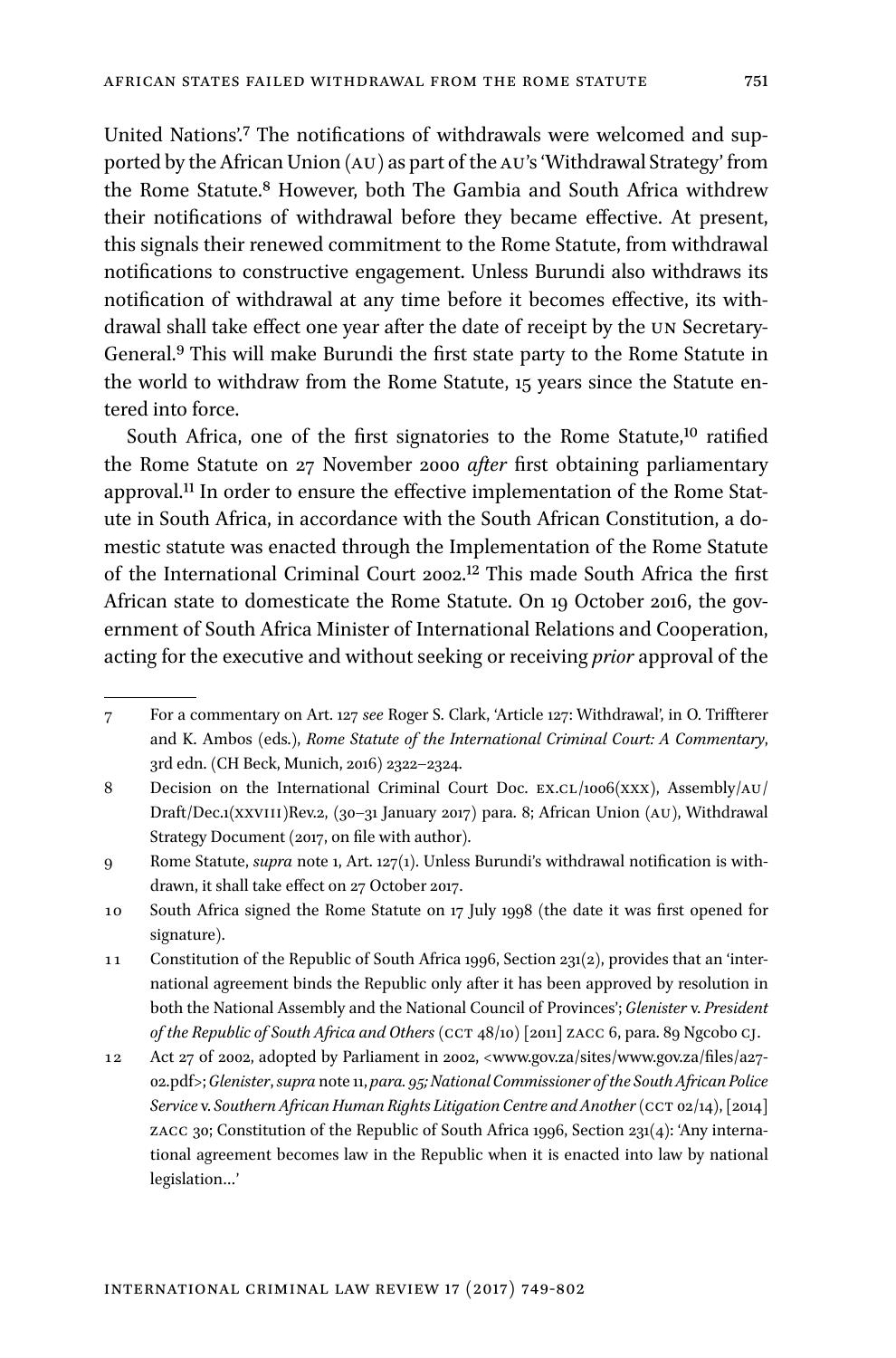Ssenyonjo

South African parliament or any public consultation,<sup>13</sup> unilaterally submitted to the un Secretary General a notification of South Africa's withdrawal from the Rome Statute.14 This was followed by a Parliamentary Bill to repeal the Implementation of the Rome Statute in South Africa.15

Although South Africa's withdrawal notification was revoked on 7 March 2017 in order to adhere to a High Court judgment,<sup>16</sup> President Jacob Zuma stated that the current government position is that the decision to withdraw from the Rome Statute was 'a principle matter' and the principle 'still stands'.17 For this reason it is still useful to understand reasons leading to South Africa's notification of withdrawal, which came after three significant recent developments. First, in June 2015, the High Court of South Africa, Gauteng Division, Pretoria, ordered the South African government to prohibit the President of the Republic of Sudan, Omar Hassan Ahmad Al Bashir (Al Bashir), who is subject to two ICC arrest warrants,<sup>18</sup> from leaving South Africa, which the South African government ignored.19 The Supreme Court of Appeal of South Africa found that South Africa's failure to take steps to arrest and detain, for surrender to the icc, Al Bashir, after his arrival in South Africa on 13 June 2015 to attend the 25th au Assembly, was inconsistent with South Africa's obligations under

<sup>13</sup> Constitution of the Republic of South Africa 1996, Section 231(2), *supra* note 11. By implication even withdrawal notification from an international agreement like the Rome Statute must follow the procedure in Section  $231(2)$  – it must be submitted 'after it has been approved by resolution in both the National Assembly and the National Council of Provinces'.

<sup>14</sup> *See* un, South Africa: Withdrawal, C.N.786.2016.TREATIES-xviii.10.

<sup>15</sup> Implementation of the Rome Statute of the International Criminal Court Act Repeal Bill, 2016, <[www.parliament.gov.za/live/commonrepository/Processed/20161111/616356](http://www.parliament.gov.za/live/commonrepository/Processed/20161111/616356_1.pdf)  $_1.pdf$ .

<sup>16</sup> *See Democratic Alliance* v. *Minister of International Relations and Cooperation and Others*, Case No. 83145/2016, (High Court of South Africa, 22 February 2017), [<saflii.org/za/cases/](http://saflii.org/za/cases/ZAGPPHC/2017/53.pdf) [ZAGPPHC/2017/53.pdf](http://saflii.org/za/cases/ZAGPPHC/2017/53.pdf)>, declaring the notice of withdrawal, without prior parliamentary approval, 'unconstitutional and invalid'.

<sup>17</sup> J. Zuma, 'The anc must and will emerge from this policy conference stronger', *Daily Maverick*, 30 June 2017, [<www.dailymaverick.co.za/article/2017-06-30-op-ed-the-anc-must](http://www.dailymaverick.co.za/article/2017-06-30-op-ed-the-anc-must-and-will-emerge-from-this-policy-conference-stronger/#.WWUdVOhhnIV)[and-will-emerge-from-this-policy-conference-stronger/#.WWUdVOhhnIV](http://www.dailymaverick.co.za/article/2017-06-30-op-ed-the-anc-must-and-will-emerge-from-this-policy-conference-stronger/#.WWUdVOhhnIV)>.

<sup>18</sup> *See* Pre-Trial Chamber i, 'Warrant of Arrest for Omar Hassan Ahmad Al Bashir', icc-02/05- 01/09-1, 4 March 2009 (warrant for seven counts of war crimes and crimes against humanity); Pre-Trial Chamber i, 'Second Warrant of Arrest for Omar Hassan Ahmad Al Bashir', icc-02/05-01/09-95, 12 July (warrant for three counts of genocide).

<sup>19</sup> *Southern Africa Litigation Centre* v. *Minister of Justice And Constitutional Development and Others*, Case No. 27740/2015, 2015 (9) BCLR 1108 (GP) (24 June 2015), [<saflii.org/za/cases/](http://saflii.org/za/cases/ZAGPPHC/2015/402.html) [ZAGPPHC/2015/402.html>](http://saflii.org/za/cases/ZAGPPHC/2015/402.html).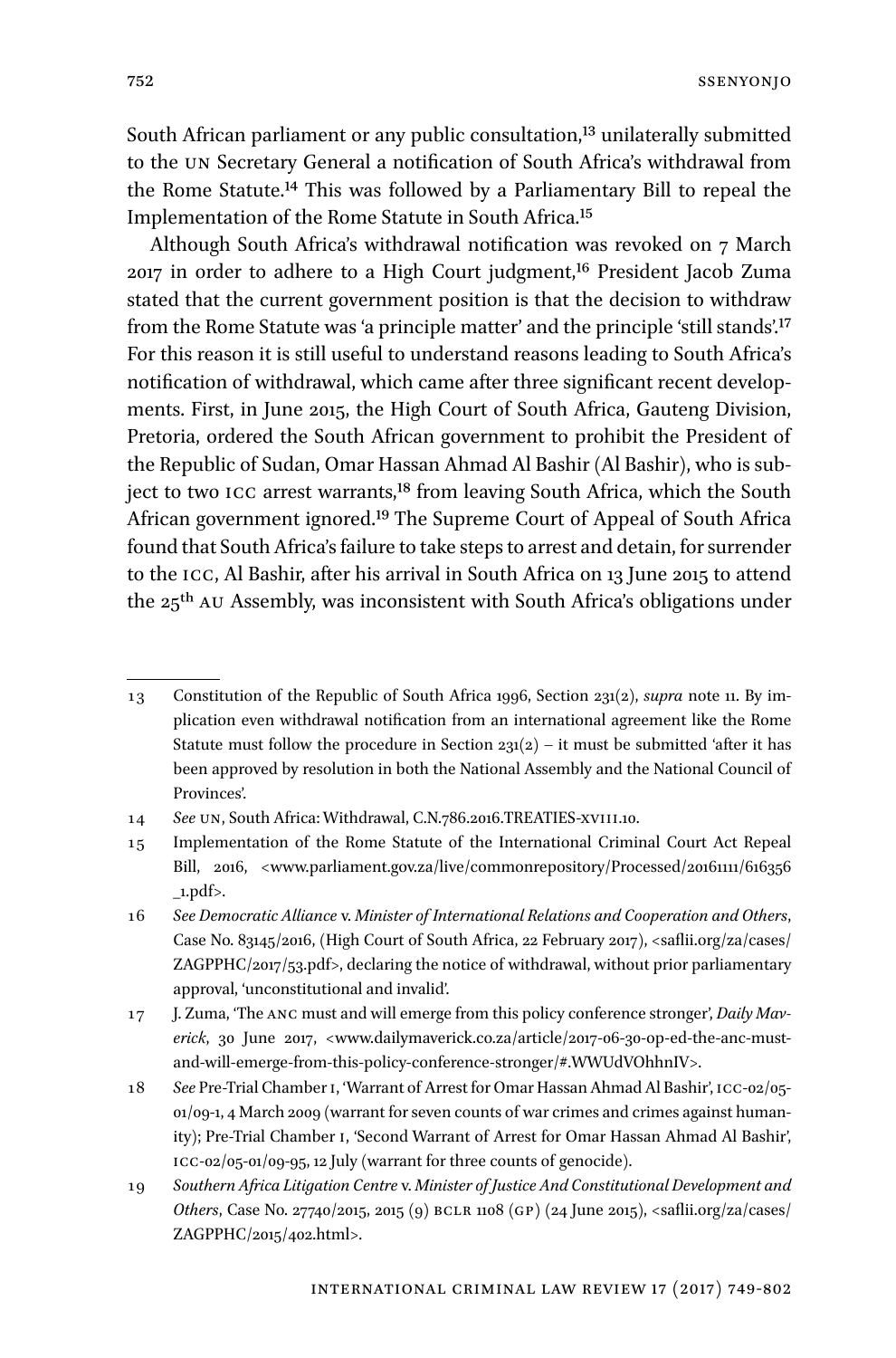the Rome Statute.<sup>20</sup> The ICC Pre-Trial Chamber II had earlier made it clear that icc State parties including South Africa are under an obligation to arrest and surrender Al Bashir to the ICC.<sup>21</sup> Thus South Africa failed to comply with the Court's request for the arrest and surrender of Al Bashir, thereby preventing the Court from exercising its functions and powers under the Rome Statute. Second, the au (which has more than a third of member states as non-parties to the Rome Statute),<sup>22</sup> had made several decisions calling upon African States not to cooperate with the  $ICC<sup>23</sup>$  and urged its member states to consider 'collective withdrawal from the icc'.24 Third, South Africa's withdrawal notification came after the withdrawal process initiated by Burundi<sup>25</sup> and later supported by The Gambia.26

- 20 *The Minister of Justice and Constitutional Development* v. *The Southern African Litigation Centre* (867/15) [2016] zasca 17 (15 March 2016). The Supreme Court of Appeal's decision in this case is final since on 18 November 2016, the Constitutional Court of South Africa issued a direction noting South Africa's withdrawal of its appeal to the Constitutional Court, *The Minister of Justice and Constitutional Development and Others* v. *The Southern African Litigation Centre* and Others, CCT 75/16.
- 21 *The Prosecutor* v. *Omar Hassan Ahmad Al Bashir*, Decision following the Prosecutor's request for an order further clarifying that the Republic of South Africa is under the obligation to immediately arrest and surrender Omar Al Bashir, icc-02/05-01/09-242, 13 June 2015; *The Prosecutor* v. *Omar Hassan Ahmad Al Bashir*, Decision on the Cooperation of the Democratic Republic of the Congo Regarding Omar Al Bashir's Arrest and Surrender to the Court, icc-02/05-01/09-195, 9 April 2014, paras. 28 to 31; *The Prosecutor* v. *Omar Hassan Ahmad Al Bashir*, Decision under article 87(7) of the Rome Statute on the noncompliance by South Africa with the request by the Court for the arrest and surrender of Omar Al-Bashir, icc-02/05-01/09, 6 July 2017, para. 123.
- 22 34 out of 54 au member states (62 per cent) were parties to the Rome Statute in December 2016, making African states the largest block of state parties to the Rome Statute.
- 23 *See* e.g. the following au decisions on the icc: Assembly/au/Dec.245(xiii), 3 July 2009, para. 10; Assembly/AU/Dec.296(xv), 27 July 2010, para. 5; Assembly/AU/Dec.397(XVIII), 30 January 2012, paras. 6 and 8.
- 24 *See* Decision on the International Criminal Court Doc. EX.CL/952(XXVIII), AU Assembly/au/Dec.590 (xxvi) 30–31 January 2016, para. 10(iv).
- 25 *See* Government of Burundi, Press Release of the Meeting of Council of Ministers of Thursday, 6 October 2016, [<www.burundi.gov.bi/spip.php?article1534](http://www.burundi.gov.bi/spip.php?article1534)>. On 12 October 2016, the Burundian Parliament voted in favour of Burundi's withdrawal from the Rome Statute and on 18 October 2016, President Pierre Nkurunziza of Burundi signed off the bill for Burundi's withdrawal from the icc, after the icc Prosecutor Fatou Bensouda opened a preliminary examination in April 2016 into possible crimes against humanity allegedly committed in Burundi since April 2015. *See* also un Depository Notification, *Burundi: Withdrawal*, C.N.805.2016.TREATIES-xviii.10, 27 October 2016.
- 26 *See* un Depository Notification, *Gambia: Withdrawal*, C.N.862.2016.TREATIES-xviii.10, 11 November 2016.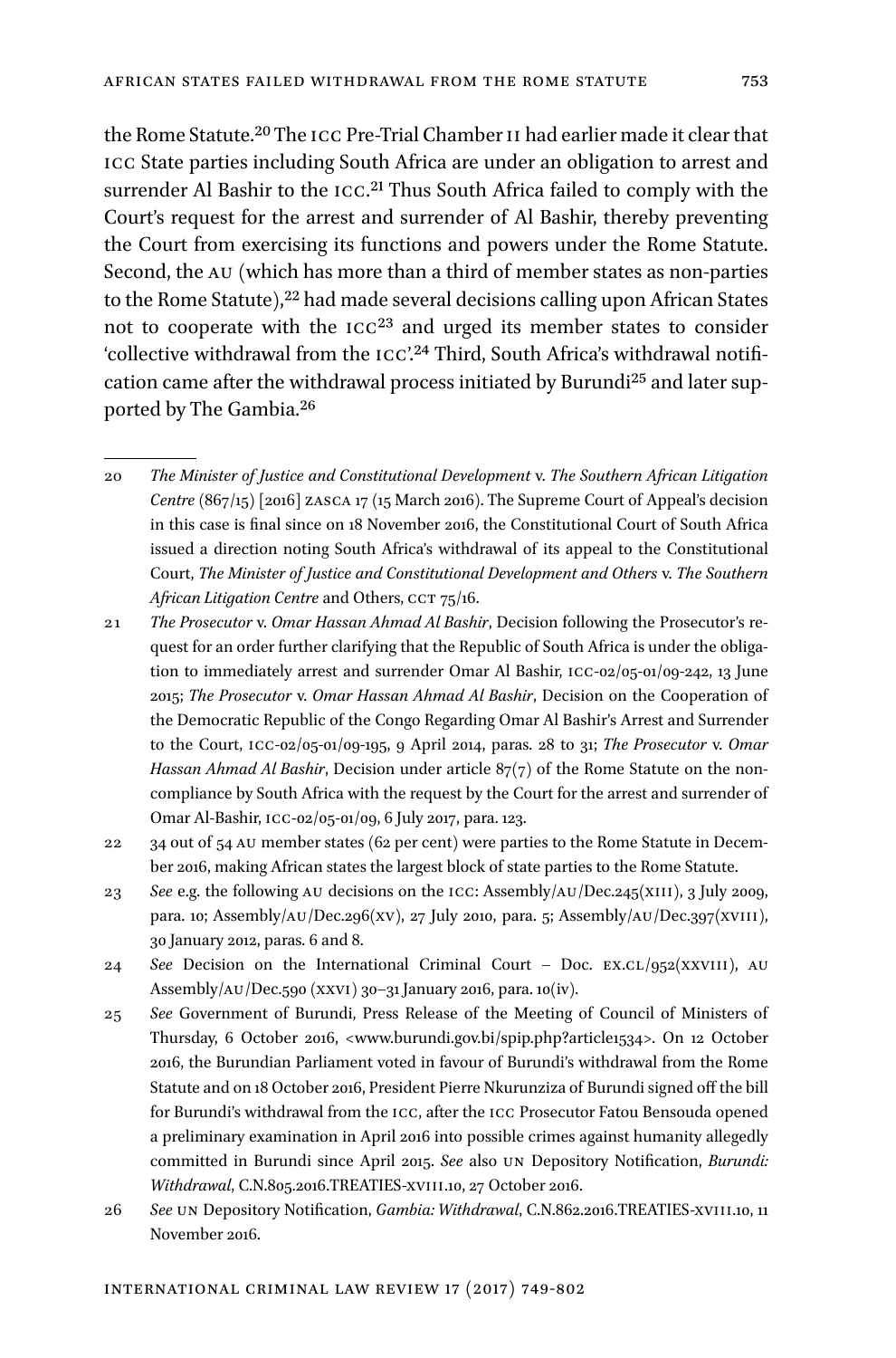This article examines key issues in connection with the three withdrawal state notifications. Section 2 examines reasons for withdrawal notifications. It considers why did the three states submit notifications of withdrawal from the Rome? Section 3 analyses the likely consequences of the 3 withdrawal notifications from the Rome Statute. Section 4 makes concluding observations. It comments on whether Burundi, following the example of South Africa and The Gambia, should consider withdrawing its withdrawal notification and outlines measures that might be taken to avoid, or at least minimise, further withdrawal notifications in the future and to avoid impunity of perpetrators of international crimes in any state after withdrawal from the Rome Statute.

## **2 Reasons for Withdrawal Notifications from the Rome Statute**

Article 127 of the Rome Statute, which applies to withdrawals from the Statute, does not require states to provide any reason for withdrawing. It follows, therefore, that a state party to the Rome Statute may submit a withdrawal notification from the Statute at any time, in accordance with Article 127, without giving any reason, 'good' or 'bad'.27 While withdrawal notifications of Burundi and The Gambia did not state any specific reason(s) for withdrawing, it is possible to infer some reasons from the prevailing circumstances in both states before withdrawal notifications were submitted. South Africa decided to give reasons for its withdrawal notification.28 An analysis of the reasons advanced by South Africa is helpful in understanding why it took this step and what needs to be done to avoid further possible withdrawal notifications in the future by any other state sharing the same views as South Africa. In what follows, an analysis is made of the reasons that principally motivated the three withdrawal notifications.

# **2.1** *Avoiding Accountability before the icc for Possible International Crimes*

Both withdrawal notifications of Burundi and The Gambia were intended to ensure that state officials including sitting heads of state – President Pierre Nkurunziza of Burundi since 2005 and President Yahya Jammeh of The Gambia from 1994 to 19 January 2017 – escape possible criminal investigations and

<sup>27</sup> Clark, *supra* note 7, 2322.

<sup>28</sup> *See Declaratory Statement by the Republic of South Africa on the Decision to Withdraw from the Rome Statute of the International Criminal Court*, C.N.786.2016.TREATIES-xviii.10 (19 October 2016), [<treaties.un.org/doc/Publication/CN/2016/CN.786.2016-Eng.pdf>](http://treaties.un.org/doc/Publication/CN/2016/CN.786.2016-Eng.pdf).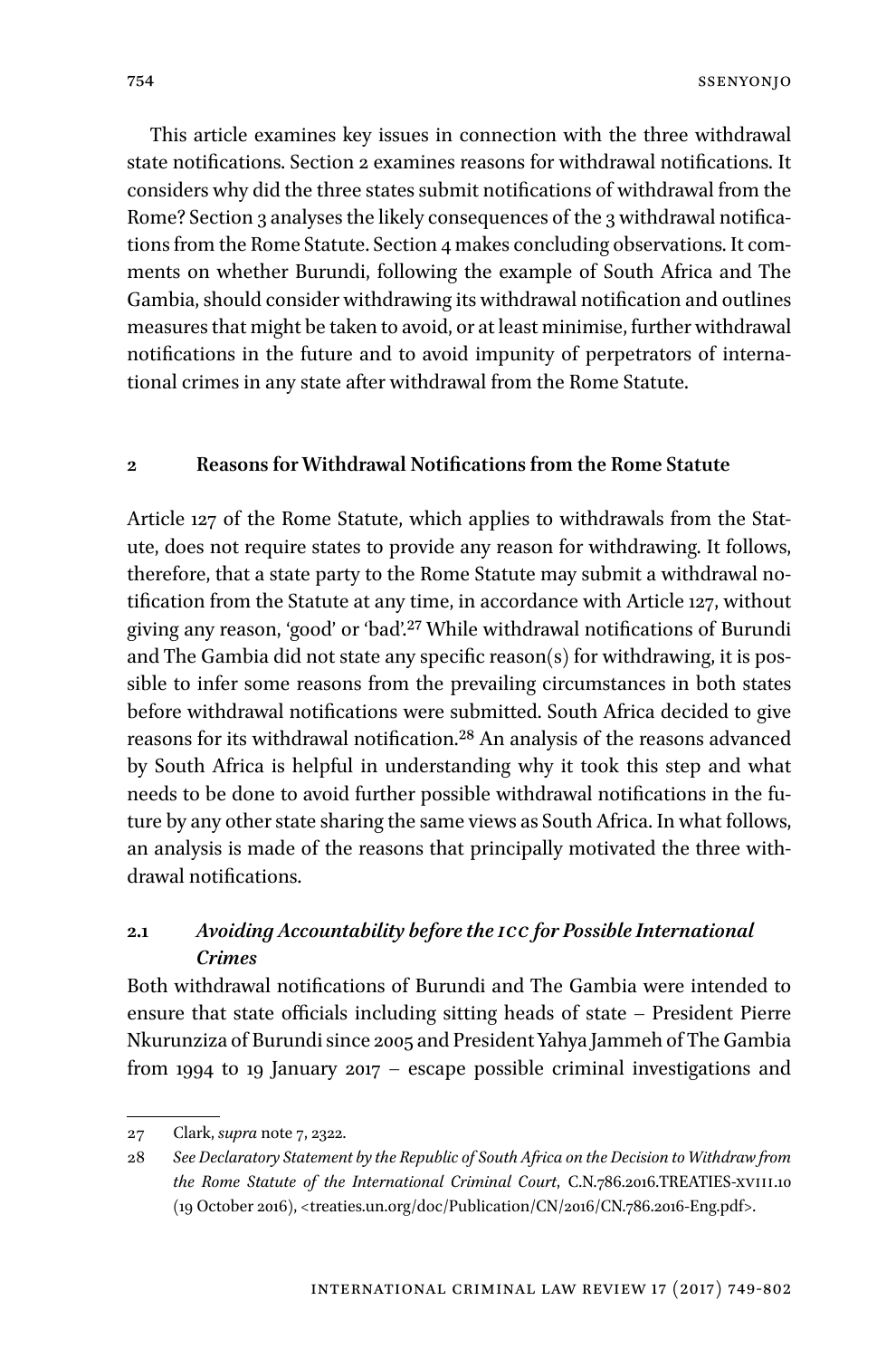prosecutions before the icc. Burundi experienced violence before and after legislative and presidential elections since April 2015 including a failed *coup de tat* in May 2015. The government responded by carrying out several operations leading to gross violations of human rights possibly amounting to crimes against humanity of 'killing, other inhumane acts, imprisonment, torture, rape and other sexual violence, as well as cases of enforced disappearances and acts of persecution'.29 Thus, on 25 April 2016, the icc Prosecutor opened a preliminary examination of the situation in Burundi since April 2015. On 20 September 2016, the un Independent Investigation on Burundi found that 'gross human rights violations have taken place and are taking place, committed primarily by State agents and those linked to them'.<sup>30</sup> The Commission added that these violations were widespread, 'systematic and patterned and impunity [was] pervasive'.31 The Commission expressed the view that some of the violations could amount to crimes against humanity and that 'independent international processes determine accountability for possible international crimes'.32 Following these findings, the un Human Rights Council decided, on 30 September 2016, to create for a period of one year a commission of inquiry into human rights abuses in Burundi since April 2015 that would identify alleged perpetrators of human rights violations in Burundi with a view to ensuring full accountability.33

Burundi's head of state and other state officials did not want the Prosecutor to proceed with the preliminary examination because they would be possibly identified among the alleged perpetrators. At the time 'more than 430 persons had reportedly been killed, at least 3,400 people arrested and over 230,000 Burundians forced to seek refuge in neighbouring countries'.<sup>34</sup> The preliminary examination focussed on acts of killing, imprisonment, torture, rape and other forms of sexual violence, as well as cases of enforced disappearances

<sup>29</sup> icc, The Office of the Prosecutor*, Report on Preliminary Examination Activities 2016*, 14 November 2016, <[www.icc-cpi.int/iccdocs/otp/161114-otp-rep-PE\\_ENG.pdf](http://www.icc-cpi.int/iccdocs/otp/161114-otp-rep-PE_ENG.pdf)>, paras. 36, 39–52.

<sup>30</sup> Report of the United Nations Independent Investigation on Burundi (uniib) established pursuant to Human Rights Council resolution S-24/1, UN Doc.  $A/HRC/33/37$ , 20 September 2016, 1.

<sup>31</sup> *Ibid.*

<sup>32</sup> *Ibid*., paras. 123–4.

<sup>33</sup> Human Rights Council, *Human Rights Situation in Burundi*, UN Doc. A/HRC/33/L.31, 27 September 2016. See also African Commission Resolution on the Human Rights Situation in the Republic of Burundi, ACHPR/Res.357(LIX) 2016, 4 November 2016.

<sup>34</sup> icc, *Preliminary Examination: Burundi*, [<www.icc-cpi.int/burundi>](http://www.icc-cpi.int/burundi).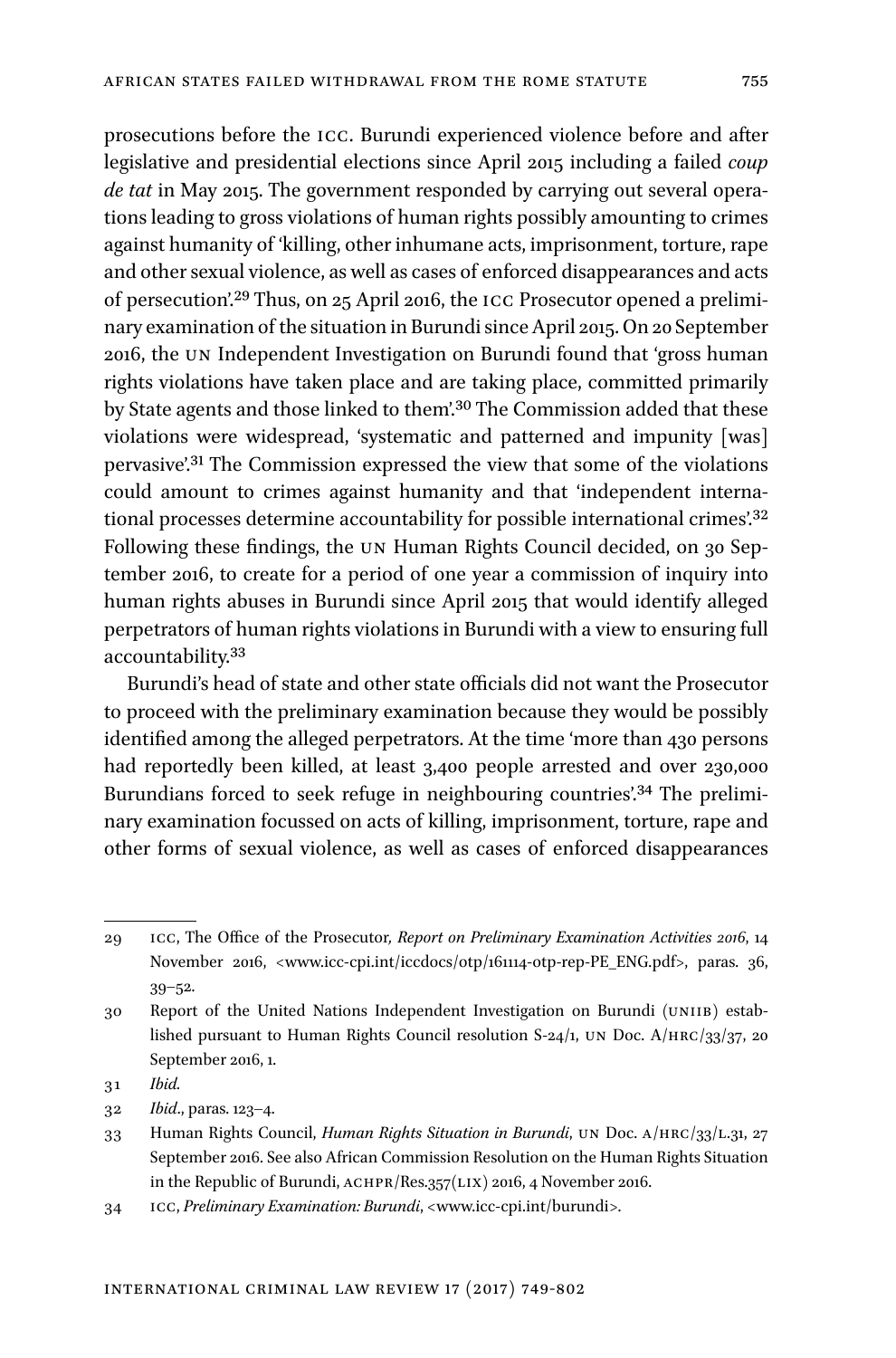that have been allegedly committed since April 2015 in Burundi.35 It should be noted that a full investigation can still be carried out since withdrawal has no impact on withdrawing state obligations (to cooperate with the Court in connection with criminal investigations and proceedings) under the Rome Statute prior to the date on which the withdrawal becomes effective.36 However, it would be very difficult for the Prosecutor to obtain Burundi's cooperation with the investigations.

For The Gambia President Jammeh was concerned that the situation in The Gambia could potentially be subjected to a preliminary investigation by the icc. Jammeh took power in a coup in 1994 but lost an election on 1 December 2016.37 This happened shortly after submission of The Gambia's notification of withdrawal from the Rome Statute. Jammeh's government 'frequently committed serious human rights violations including arbitrary detention, enforced disappearance, and torture against those who expressed opposition to the government' especially in the aftermath of the 30 December 2014 attempted coup.<sup>38</sup> These could amount to crimes against humanity. The Gambia under President Jammeh consistently demonstrated its lack of commitment to accountability before judicial and quasi-judicial bodies. For example, it refused to implement three legally binding decisions by the Court of Justice of the Economic Community of West African States (ECOWAS Court) regarding the torture,<sup>39</sup> murder<sup>40</sup>

<sup>35</sup> *Ibid*.

<sup>36</sup> Rome Statute, *supra* note 1, Art. 127(2); Vienna Convention on the Law of Treaties concluded at Vienna on 23 May 1969, entered into force 27 January 1980, (1980) 1155 UNTS 331, Art.  $70(1)(b)$ .

<sup>37</sup> The Gambian Independent Electoral Commission (iec) declared that Barrow obtained 222,708 votes (43.3 percent) while Jammeh obtained 208,487 (39.6 percent). See iec, *The Total of Final Results*, 5 December 2016, [<iec.gm/the-total-of-final-election-results/](http://iec.gm/the-total-of-final-election-results/)>.

<sup>38</sup> Human Rights Watch, *World Report 2016: Gambia*, [<www.hrw.org/world-report/2016/](http://www.hrw.org/world-report/2016/country-chapters/gambia) [country-chapters/gambia](http://www.hrw.org/world-report/2016/country-chapters/gambia)>; European Parliament Resolution of 12 May 2016 on The Gambia (2016/2693(RSP)).

<sup>39</sup> *See Musa Saidykhan* v. *Republic of The Gambia*, Suit No. ecw/ccj/app/11/07, Judgment No. ECW/CCJ/JUD/08/10 (6 December 2010) concerning the award of damages in the sum of USD 200,000 for arrest, detention and torture of journalist Musa Saidykhan for 22 days without any lawful excuse and without trial.

<sup>40</sup> *See Deyda Hydara Jr. and Others* v. *The Gambia*, Case No. ecw/ccj/app/30/11, (10 June 2014), the ecowas Court awarded damages of us \$50,000 for the prejudice suffered as a result of the government's failure to conduct effective and impartial investigations into the assassination of Deyda Hydara (former publisher and editor of the Banjul-based newspaper *The Point*, and former president of the Gambian Press Union) leading to culture of impunity in the Gambia.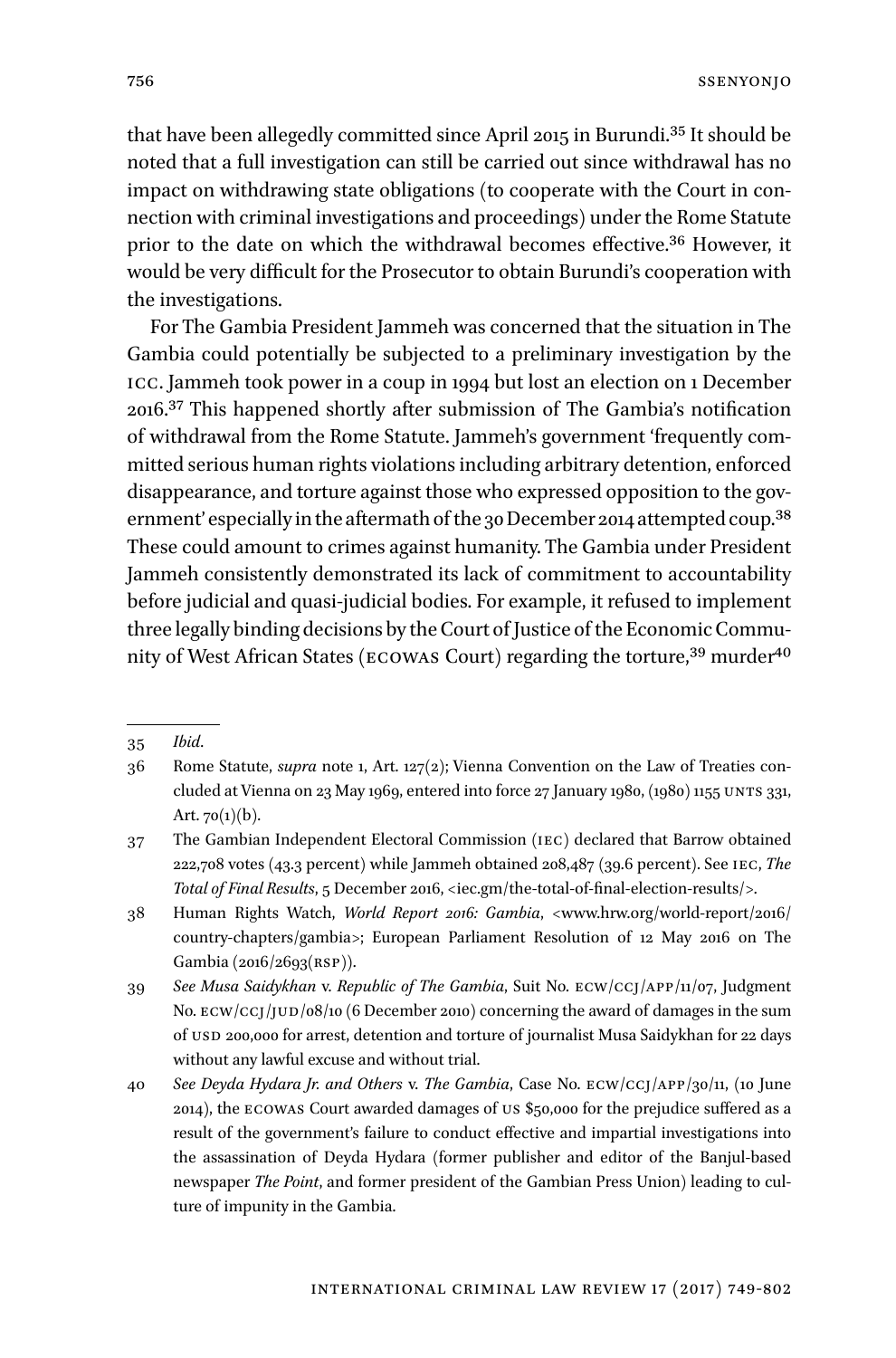and enforced disappearance of journalists,<sup>41</sup> and it has on several occasions failed to cooperate with the resolutions of the African Commission on Human and Peoples' Rights, which is based in Banjul, The Gambia.42 It is important to note that The Gambia's withdrawal notification was a clear manifestation of its unwillingness to be subjected to a possible icc investigation. It was an executive decision under President Jammeh made without prior parliamentary approval or any public consultation. As a result, the notification could be withdrawn by an executive act at any time before it becomes effective.

In December 2016 President Jammeh lost a Presidential election to Adama Barrow.<sup>43</sup> Afterwards Jammeh was forced to carry out 'a peaceful and orderly transition process, and to transfer power to President-elect Adama Barrow' in January 2017 in accordance with the Gambian Constitution.44 Barrow expressed commitment to the rule of law and accountability observing that 'there is no need for us [The Gambia] to leave the ICC'.45 Subsequently, in February 2017 The Gambia under Barrow notified the un Secretary General of

- 42 *See e.g*., African Commission, *Resolution on the Human Rights Situation in the Republic of The Gambia*, Doc. ACHPR/Res.134 (XXXXIIII) 2008 adopted at the Commission's 44th Ordinary Session, Abuja, Nigeria, 10 to 24 November 2008; *Resolution on the Deteriorating Human Rights Situation in The Gambia*, adopted at the Commission's 7th extraordinary session, Dakar, Senegal, 11 October 2009, [<www.achpr.org/sessions/7th-eo/](http://www.achpr.org/sessions/7th-eo/resolutions/145/) [resolutions/145/>](http://www.achpr.org/sessions/7th-eo/resolutions/145/).
- 43 un News Centre, 'Gambia: un Calls on Outgoing President to Respect Election Results and to Carry Out a Peaceful Transition', 10 December 2016, <[www.un.org/apps/news/story](http://www.un.org/apps/news/story.asp?NewsID=55776#.WE2k2j5vjIU) [.asp?NewsID=55776#.WE2k2j5vjIU](http://www.un.org/apps/news/story.asp?NewsID=55776#.WE2k2j5vjIU)>.
- 44 *See* un Security Council, Presidential Statement: Gambian Leaders Must Respect Vote Result, s/prst/2016/19, <[www.un.org/press/en/2016/sc12650.doc.htm>](http://www.un.org/press/en/2016/sc12650.doc.htm); un Security Council Resolution 2337, s/res/2337 (19 January 2017) para. 7; Joint Declaration by the Economic Community of West African States, the African Union and the United Nations on the Political Situation of the Islamic Republic of The Gambia on 21 January 2017, [<www.peaceau.org/uploads/ecowas-au-un-joint-communique.pdf>](http://www.peaceau.org/uploads/ecowas-au-un-joint-communique.pdf).
- 45 K. Cham, 'The Gambia's New President to "Reverse icc Withdrawal"' *The East African*, 6 December 2016, <[www.theeastafrican.co.ke/news/The-Gambia-new-president-to-reverse](http://www.theeastafrican.co.ke/news/The-Gambia-new-president-to-reverse-ICC-withdrawal/2558-3476690-pufyxjz/index.html) [-ICC-withdrawal/2558-3476690-pufyxjz/index.html>](http://www.theeastafrican.co.ke/news/The-Gambia-new-president-to-reverse-ICC-withdrawal/2558-3476690-pufyxjz/index.html). *See also* L. Mogeni, 'Gambia May Not Join Other African States in icc Withdrawal' *The Wire*, 9 December 2016, <[thewire](http://thewire.in/85747/gambia-icc-africa/) [.in/85747/gambia-icc-africa/](http://thewire.in/85747/gambia-icc-africa/)>; P. Saine and L. Jahateh, 'Gambia Announces Plans to Stay in International Criminal Court', *Reuters*, 13 February 2017, <[uk.reuters.com/article/](http://uk.reuters.com/article/uk-gambia-justice-icc-idUKKBN15S2HD) [uk-gambia-justice-icc-idUKKBN15S2HD>](http://uk.reuters.com/article/uk-gambia-justice-icc-idUKKBN15S2HD).

<sup>41</sup> *See Chief Ebrimah Manneh* v. *The Republic of The Gambia,* Suit No. ecw/ccj/app/04/07, Judgment No. ecw/ccj/jud/03/08, (5 June 2008). The ecowas Court ordered The Gambia to immediately release journalist Manneh and pay damages in the sum of usd. 100 000 to Manneh or, in his absence, to his family.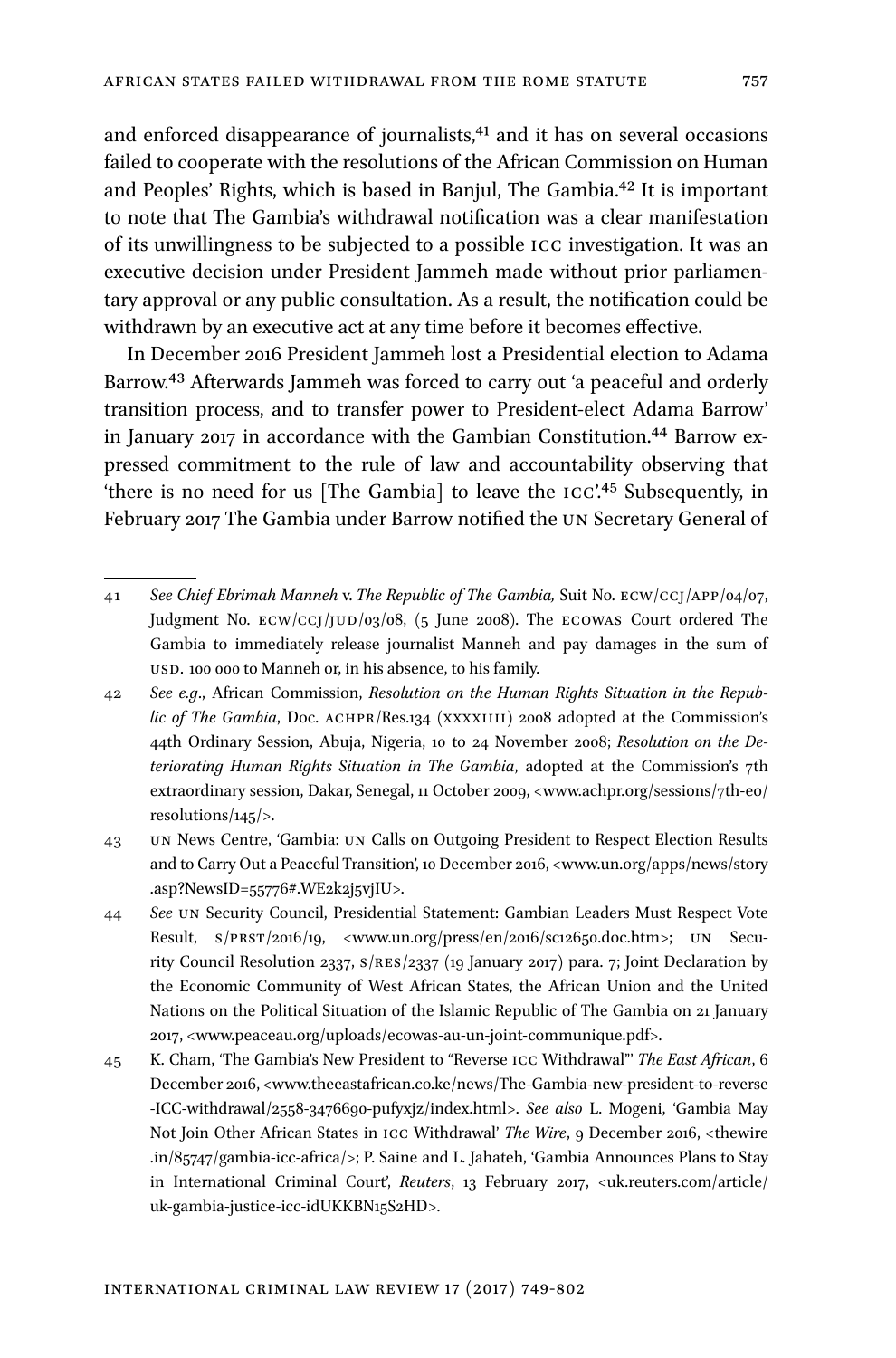'its decision to rescind' the notification of withdrawal 'with immediate effect'.46 It also confirmed that 'The Gambia still considers itself as a state party and will continue to honour its obligations under the Rome Statute'.47 The rescission of The Gambia's notification of withdrawal was historic – the first time a state has taken such a step. It offered some hope that the new Gambian government might help pave the way to accountability in the future. The rescission of the withdrawal notification means that it is still possible for the icc to carryout a preliminary examination of the situation in The Gambia.

### **2.2** *Alleged Loss of Credibility by the icc*

The South African government claimed that the icc as a judicial body has lost its credibility primarily because of the Court's relationship with the un Security Council as a un political organ. South Africa further stated that the icc has lost credibility due to 'the perceived focus of the icc on African states, notwithstanding clear evidence of violations by others [commission of international crimes outside Africa]'.48 This view was restated by The Gambia's information minister, Sheriff Baba Bojang, who claimed that The Gambia's withdrawal notification was 'warranted by the fact that the icc, despite being called International Criminal Court, is in fact an International Caucasian Court for the persecution and humiliation of people of colour, especially Africans'.49 Has the icc lost its credibility due to its relationship with the un Security Council to justify withdrawal by (some African) state parties? Has it been selective on investigating and prosecuting crimes committed only by Africans in African states while ignoring similar or worse crimes committed outside Africa?

# 2.2.1 The un Security Council Exclusive Referral of Situations in Africa to the icc

The un Security Council, a political body, acting on behalf of all un member states to maintain international peace and security under Chapter vii of the un Charter,50 has power to give the icc jurisdiction by referring a 'situation' to the icc Prosecutor in which one or more crimes within the icc jurisdiction

<sup>46</sup> un, Gambia: Withdrawal of Notification of Withdrawal, C.N.62.2017.TREATIES-xviii.10 (16 February 2017).

<sup>47</sup> *Ibid*.

<sup>48</sup> Declaratory Statement, *supra* note 28. Both the us and Russia signed but never ratified the Rome Statute and later 'unsigned' the Statute.

<sup>49</sup> J. Bavier, 'Gambia Announces Withdrawal from International Criminal Court' 26 October 2016, <[uk.reuters.com/article/uk-gambia-icc-idUKKCN12P333>](http://uk.reuters.com/article/uk-gambia-icc-idUKKCN12P333).

<sup>50</sup> Charter of the United Nations, adopted 26 June 1945, entered into force 24 October 1945, 1 unts xvi, Arts. 24(1), 39, 41, 48 and 103.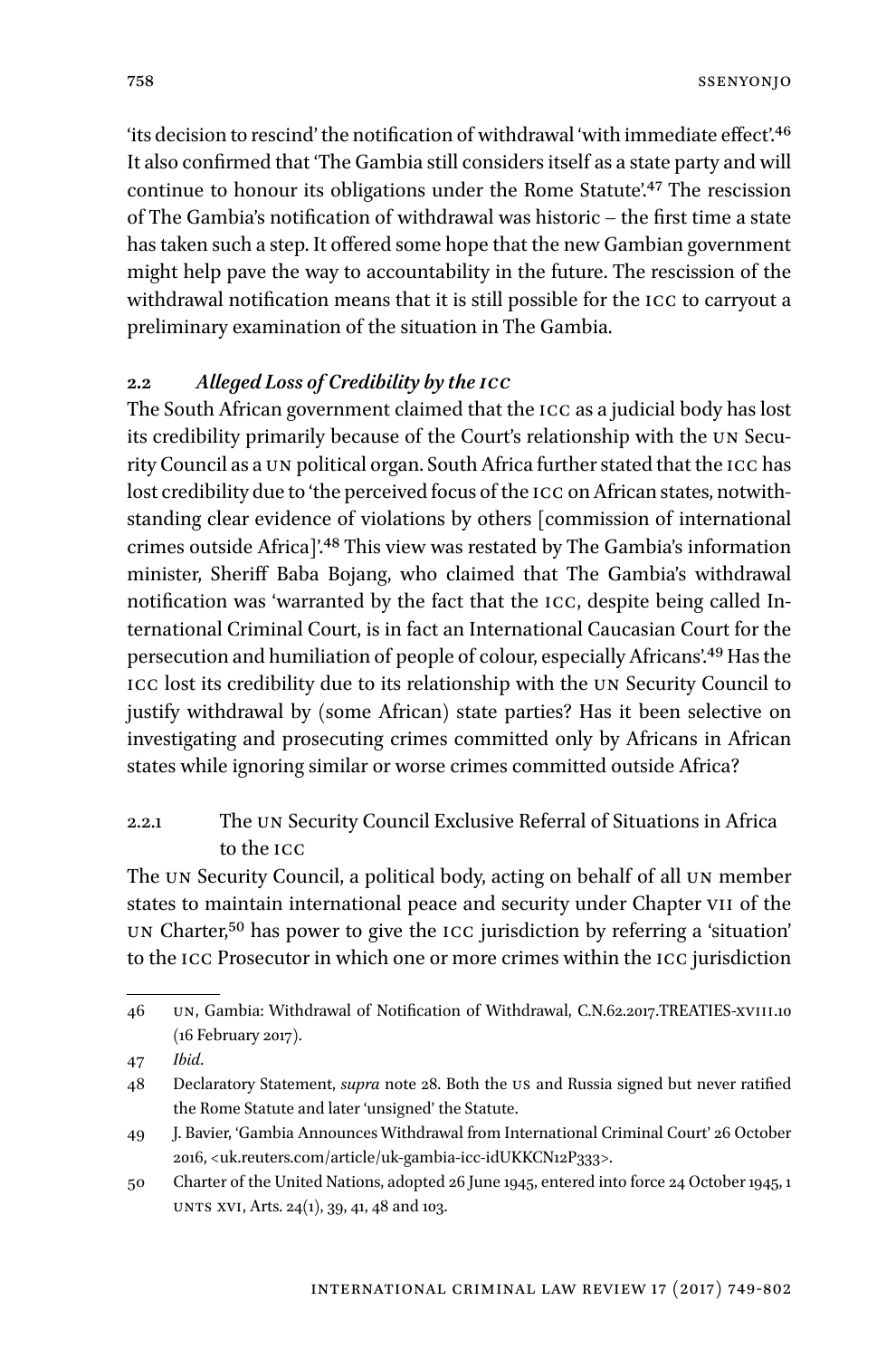appear to have been committed.<sup>51</sup> The Security Council can trigger proceedings over the crime of aggression.52 The referral practice of the Council has been characterised by double standards, lack of consistence and coherence as well as inaction or lack of effective support after referral. The icc as an independent permanent international organisation is entirely autonomous from, but has an important relationship with, the UN.<sup>53</sup> Since the ICC does not participate in the Security Council's decision-making, it is not responsible for the Council's practice.

However, its credibility as a judicial body has certainly been affected by the Council's practice. The Council has to date referred two situations to the Prosecutor, exclusively in Africa – Darfur (Sudan)<sup>54</sup> and Libya,<sup>55</sup> which does not reflect the aspiration to the universal vocation of the Court. In both situations, the Council required that Sudan and Libya 'cooperate fully' and 'provide any necessary assistance to the Court'.56 Nevertheless, notwithstanding Article 115 of the Rome Statute,57 the Council did not provide financial support for expenses associated with the investigations and prosecutions.58 Similarly, it did not provide political support to the icc or take any other follow-up actions to ensure that icc arrest warrants are executed by both state parties and non-state parties,59 leaving the Prosecutor unable to prosecute cases from

<sup>51</sup> Rome Statute, *supra* note 1, Art. 13(b).

<sup>52</sup> *Ibid*., Art. 15*ter*.

<sup>53</sup> *Ibid*., Art. 2; Negotiated Relationship Agreement between the International Criminal Court and the United Nations, icc-asp/3/Res.1, 4 October 2004.

<sup>54</sup> sc Resolution 1593, un Doc. s/res/1593 (31 March 2005).

<sup>55</sup> sc Resolution 1970, un Doc. s/res/1970 (26 February 2011). Although the situation in Libya may be seen as concerning mainly 'Arabs', Libya is geographically located in Africa and a member of the African Union. Cases arising out of the Libyan referral (Saif Al-Islam Gaddafi, Abdullah Al-Senussi and Mahmoud Mustafa Busayf Al-Werfalli) deal with Africans.

<sup>56</sup> sc Resolution 1593, *supra* note 54, para. 2; sc Resolution 1970, *supra* note 55, para. 5.

<sup>57</sup> Rome Statute, *supra* note 1, Art. 115 provides that in addition to assessed contributions made by States Parties, the expenses of the Court shall be provided by the: 'Funds provided by the United Nations, subject to the approval of the General Assembly, in particular in relation to the expenses incurred due to referrals by the Security Council'.

<sup>58</sup> sc Resolution 1593, *supra* note 54, para. 7; sc Resolution 1970, *supra* note 55, para. 8; Twelfth Report of the Prosecutor of the International Criminal Court to the United Nations Security Council pursuant to UNSCR 1970 (2011), 9 November 2016, para. 30 noting: **'**the Council has so far failed to provide any meaningful support, financial or otherwise, to the Office [of the Prosecutor's] work in Libya'.

<sup>59</sup> *The Prosecutor* v. *Omar Hassan Ahmad Al Bashir*, Decision Regarding the Visit of Omar Hassan Ahmad Al Bashir to the Federal Republic of Ethiopia, icc-02/05-01/09, 29 April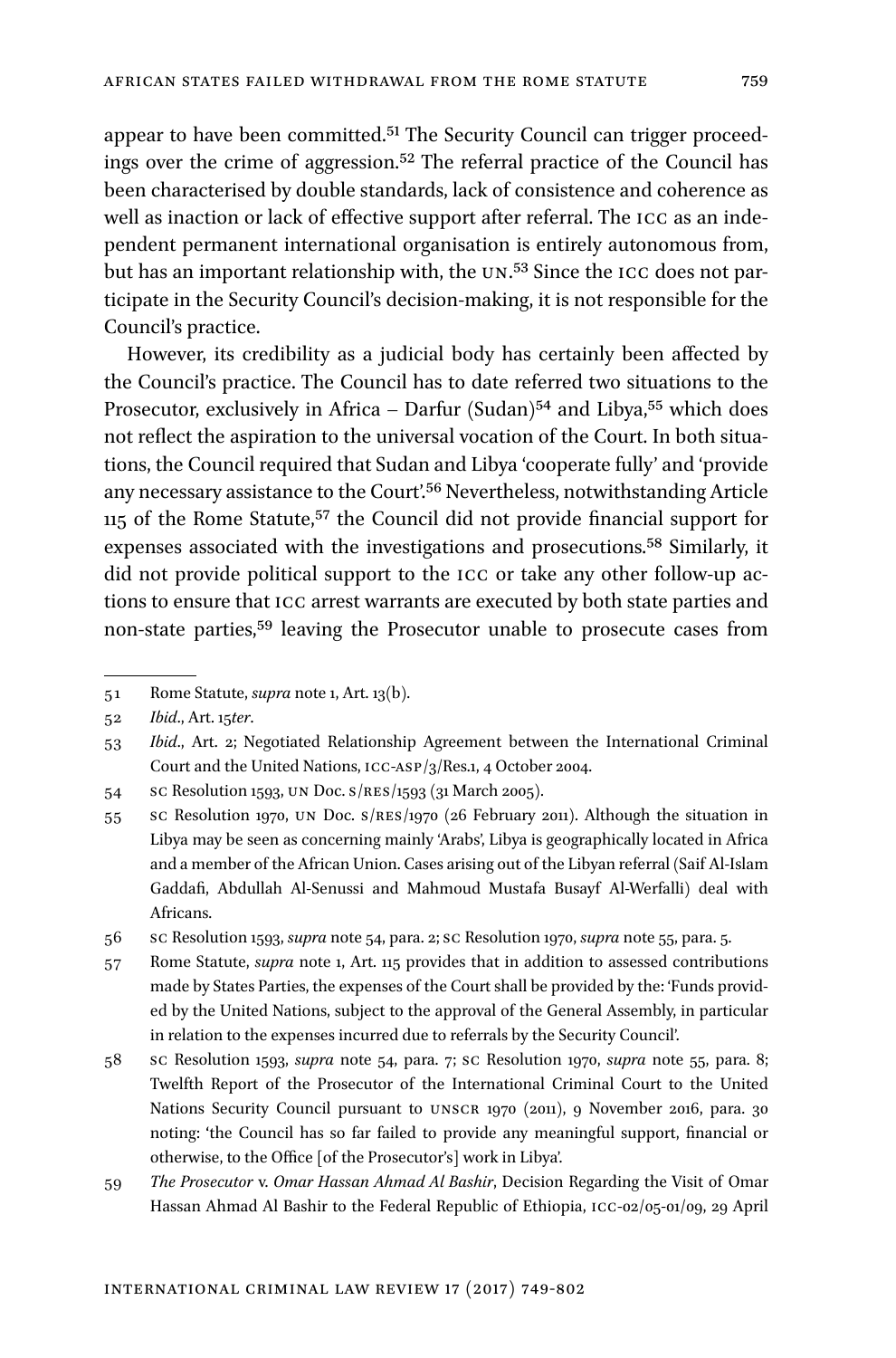Sudan<sup>60</sup> and to obtain custody of Saif Al-Islam Gaddafi from Libya.<sup>61</sup> In fact, five suspects who are members of the Government of the Republic of Sudan or its aligned militias remain at large in Sudan, many years after arrest warrants were issued against them.62 Two warrants for the arrest of Omar Al-Bashir subsequently issued by Pre-Trial Chamber i (the first on 4 March 2009 for a number of war crimes and crimes against humanity<sup>63</sup> and the second on 12 July 2010 for the crime of genocide)<sup>64</sup> have not been executed. Instead Al Bashir has been able to travel across several international borders without arrest and surrender to the Court, thereby openly undermining Resolution 1593 and the credibility of the Council as well as the Court.

It is well known that Africa is seriously underrepresented on the un Security Council, which is steered primarily by great powers who are permanent members namely China, France, Russia, the United Kingdom (UK) and the United States (us). According the South African government: 'Questions on the credibility of the icc will persist so long as three of the five permanent members of the Security Council [China, Russia and the us] are not State Parties to the Statute'.<sup>65</sup> This is primarily due to their status as non-state parties and veto power. South Africa's view suggests that the Security Council, which is still stuck in the post Second World War hegemony, has referred African situations to the icc but ignored similar or worse situations elsewhere eg Afghanistan, Iraq, North Korea, Palestine, Sri Lanka, Syrian Arab Republic (Syria), Ukraine, and the us with respect to methods used in interrogations and detention since  $9/11$ .

61 Twelfth Report of the Prosecutor, *supra* note 57, paras. 3–9.

<sup>2014,</sup> para. 12 Pre-Trial Chamber ii observed that the Security Council by means of a resolution adopted under Chapter vii of the un Charter, may 'create an obligation to cooperate with the Court on those un Member States which are not parties to the Statute. In such a case, the obligation to cooperate stems directly from the un Charter'.

<sup>60</sup> *See* Twenty-Fourth Report of The Prosecutor of the International Criminal Court to the United Nations Security Council Pursuant to UNSCR 1593 (2005), 13 December 2016, para. 36 observing: 'the Council, as an important pillar of enforcement, has not taken the follow-up steps necessary to ensure that accountability is realised in practice'. *See also* Ms. Bensouda in un Security Council, *Reports of the Secretary-General on the Sudan and South Sudan*, un Doc. s/pv.7337 (12 December 2014), 2.

<sup>62</sup> These suspects are Messrs Omar Hassan Ahmad Al Bashir, Ahmad Muhammad Harun, Ali Muhammad Ali Abd-Al-Rahman, Abdel Raheem Muhammad Hussein, and Abdallah Banda Abakaer Nourain.

<sup>63</sup> Pre-Trial Chamber i, 'Warrant of Arrest for Omar Hassan Ahmad Al Bashir', icc-02/05-01/09-1.

<sup>64</sup> Pre-Trial Chamber i, 'Second Warrant of Arrest for Omar Hassan Ahmad Al Bashir', icc-02/05-01/09-95.

<sup>65</sup> *See* Declaratory Statement, *supra* note 28.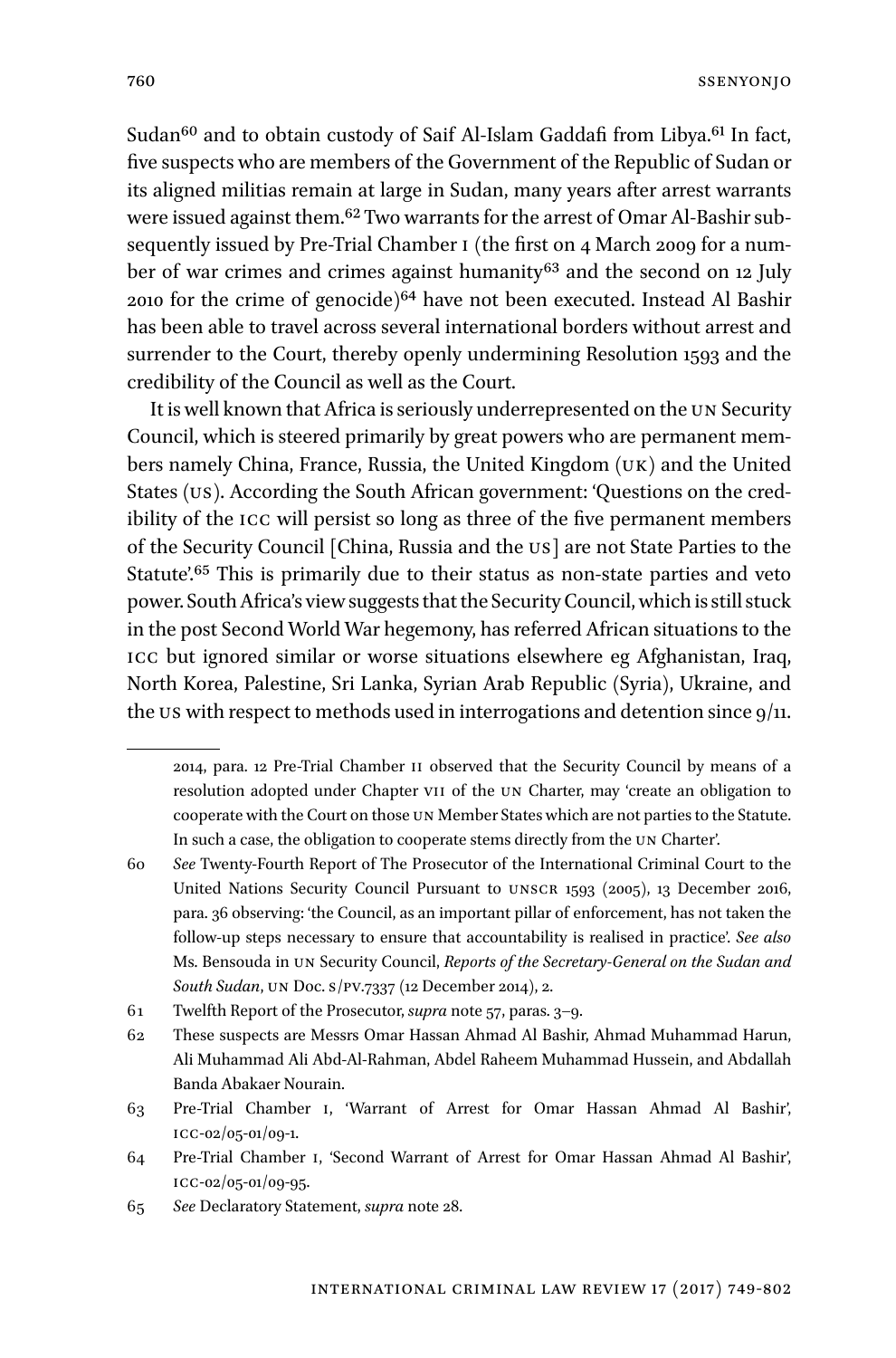Situations involving interests of some major political and economic states which are permanent members of the un Security Council or their allies would never be referred to the icc. For example, the situation in Afghanistan did not attract a un Security Council referral despite the existence of 'a reasonable basis to believe' that crimes were committed in 2003–2004 (continuing in some cases until 2014) within the Court's jurisdiction, in particular 'war crimes of torture and related ill-treatment, by us military forces deployed to Afghanistan and in secrete detention facilities operated by the Central Intelligence Agency'.<sup>66</sup> The US would use its veto power against such a referral investigating crimes committed by us military officials.

In May 2014, Russia and China vetoed a draft un Security Council resolution calling for the referral of the situation in Syria since 15 February 2011 to the icc Prosecutor – ignoring support for the referral by 65 other states and all other 13 members of the Security Council including African states non-permanent members (Chad and Rwanda).<sup>67</sup> This was intended to shield the regime of President Bashar al-Assad, to which Russia had tied itself over decades, from icc investigations and potential prosecutions. Thus while the Security Council can theoretically refer any situation to the icc, in practice only a certain group of states can be referred to the icc due to 'prevailing geo-strategic and international political reasons' among the permanent un Security Council members<sup>68</sup>

Consequently, this has created a perception that it is only African sitting heads of state (starting with Al Bashir of Sudan in 2009, Gaddafi of Libya in 2011, Kenyatta and Ruto of Kenya in 2012) that commit international crimes and need intervention from the icc. This has provided a basis for some African leaders to criticise or perceive the icc as 'a biased instrument of post-colonial

<sup>66</sup> icc, The Office of the Prosecutor*, Report on Preliminary Examination Activities 2016*, 14 November 2016, [<www.icc-cpi.int/iccdocs/otp/161114-otp-rep-PE\\_ENG.pdf>](http://www.icc-cpi.int/iccdocs/otp/161114-otp-rep-PE_ENG.pdf), para. 198(c).

<sup>67</sup> un Security Council, Draft Resolution (proposed by France), un Doc. S/2014/348 (22 May 2014); un Security Council, Referral of Syria to International Criminal Court Fails as Negative Votes Prevent Security Council from Adopting Draft Resolution, sc/11407 (22 May 2014), [<www.un.org/press/en/2014/sc11407.doc.htm>](http://www.un.org/press/en/2014/sc11407.doc.htm).

<sup>68</sup> International Criminal Tribunal for Rwanda (ictr), *The Prosecutor* v. *Joseph Kanyabashi*, Decision on the Defence Motion on Jurisdiction, ICTR-96-15-7, 18 June 1997, para. 36 noting: 'The fact that the Security Council, for previously prevailing geo-strategic and international political reasons, was unable in the past to take adequate measures to bring to justice the perpetrators of crimes against international humanitarian law is not an acceptable argument against introducing measures to punish serious violations of international humanitarian law when this becomes an option under international law'.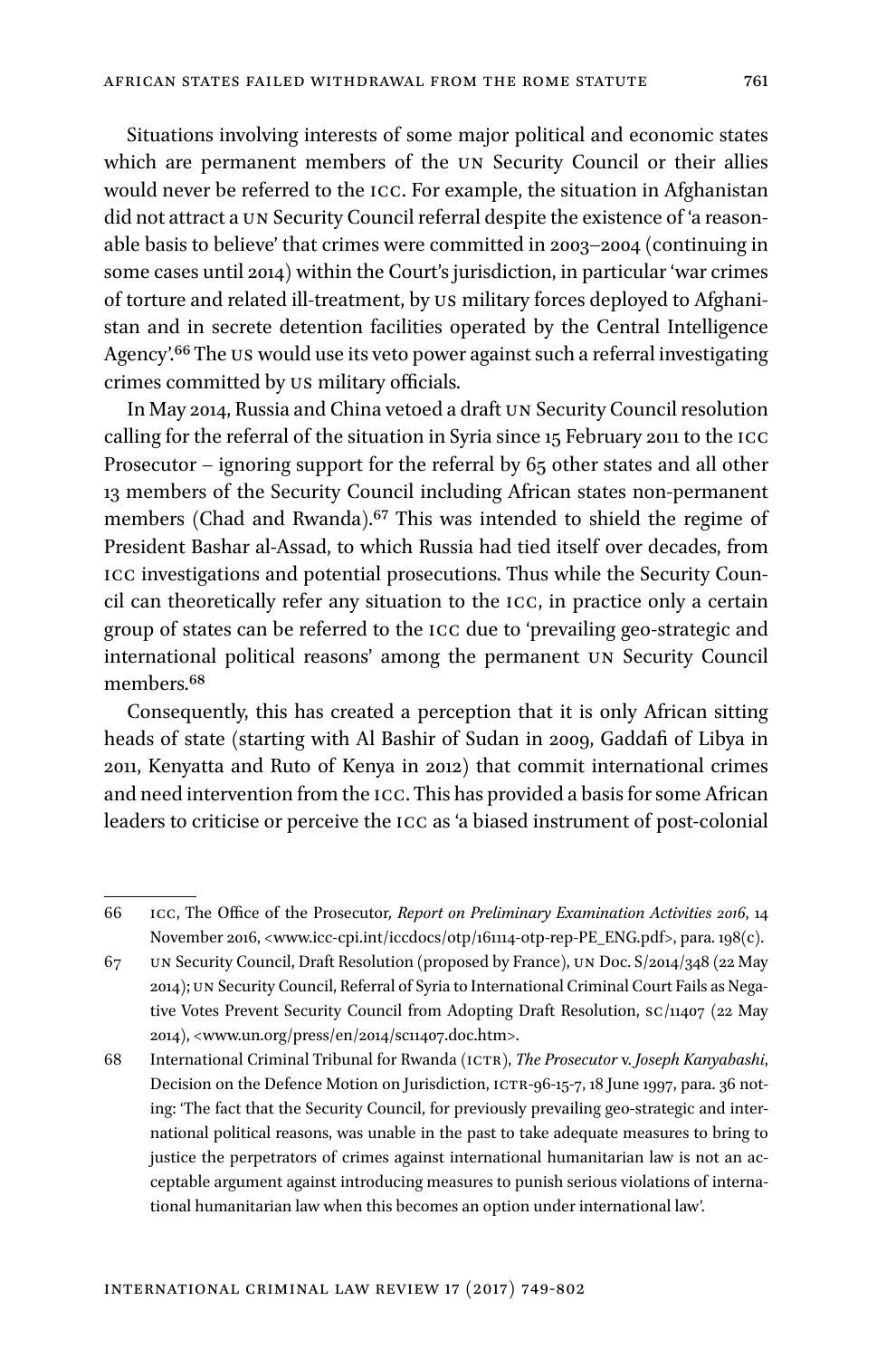Ssenyonjo

hegemony'69 which is 'intended for developing and weak countries and was a tool to exercise cultural superiority'70 and thus a 'vessel for oppressing Africa again'.<sup>71</sup> While there is some merit in criticising the practice of the Security Council, two observations should be noted.

First, it must be acknowledged that none of the African non-permanent Security Council members voted against the un Security Council referrals in Darfur and Libya: Gabon, Nigeria and South Africa voted in favour of the Libyan referral,<sup>72</sup> while Benin and Tanzania voted in favour of the Darfur referral.<sup>73</sup> Thus African states non-permanent Security Council members including South Africa have contributed to the practice of Security Council referrals of African situations to the icc. The five permanent members would be unable to refer a situation without the concurrent vote of other non-permanent members, since a Chapter vii decision requires a majority. Besides, there is no doubt that attacks on the civilian population in Darfur were war crimes and crimes against humanity.74 It is in this context that the au Commission of Inquiry on South Sudan recommended that 'those with the greatest responsibility for the atrocities at the highest level should be brought to account'.<sup>75</sup> Since Sudan was

71 D. Miriri, 'Uganda's Museveni Calls on African nations to quit the icc', *Reuters*, 12 December 2014, <[www.reuters.com/article/us-africa-icc-idUSKBN0JQ1DO20141212](http://www.reuters.com/article/us-africa-icc-idUSKBN0JQ1DO20141212)>. President Museveni described the icc as a 'vessel for oppressing Africa again'.

72 *See* Security Council, 6491st Meeting, sc/10187/rev.1, 26 February 2011, <[www.un.org/](http://www.un.org/press/en/2011/sc10187.doc.htm) [press/en/2011/sc10187.doc.htm](http://www.un.org/press/en/2011/sc10187.doc.htm)>. sc Resolution 1970, was adopted unanimously. South African representative, Baso Sangqu, stated that 'the measures it [sc Resolution 1970] contained could contribute to the long-term objective of bringing peace and stability to the nation'.

- 73 *See* Security Council, 5158th Meeting, sc/8351, 31 March 2005, [<www.un.org/press/](http://www.un.org/press/en/2005/sc8351.doc.htm) [en/2005/sc8351.doc.htm](http://www.un.org/press/en/2005/sc8351.doc.htm)>. sc Resolution 1593 (2005) was adopted by a vote of 11 in favour, none against with 4 abstentions (Algeria, Brazil, China, United States).
- 74 *See* Report of the International Commission of Inquiry on Darfur to the United Nations Secretary-General, Pursuant to Security Council Resolution 1564 of 18 September 2004, 25 November 2005, <[www.un.org/news/dh/sudan/com\\_inq\\_darfur.pdf](http://www.un.org/news/dh/sudan/com_inq_darfur.pdf)>.
- 75 Final Report of the African Union Commission of Inquiry on South Sudan, 15 October 2014, <[www.peaceau.org/uploads/auciss.final.report.pdf](http://www.peaceau.org/uploads/auciss.final.report.pdf)>, para. 1142.

<sup>69</sup> F. Makana, 'Ugandan President Yoweri Museveni Lashes out at icc, Wants Africa to Pull Out' *Standard,* 13 December 2014, [<www.standardmedia.co.ke/article/2000144601/](http://www.standardmedia.co.ke/article/2000144601/ugandan-president-yoweri-museveni-lashes-out-at-icc-wants-africa-to-pull-out) [ugandan-president-yoweri-museveni-lashes-out-at-icc-wants-africa-to-pull-out](http://www.standardmedia.co.ke/article/2000144601/ugandan-president-yoweri-museveni-lashes-out-at-icc-wants-africa-to-pull-out)>.

<sup>70</sup> *See* Security Council, 'Security Council Refers Situation in Darfur, Sudan, to Prosecutor of International Criminal Court', 5158th Meeting, sc/8351 (31 March 2005), statement by the representative of the Sudan, Elfatih Mohamed Ahmed Erwa, [<www.un.org/press/](http://www.un.org/press/en/2005/sc8351.doc.htm) [en/2005/sc8351.doc.htm](http://www.un.org/press/en/2005/sc8351.doc.htm)>.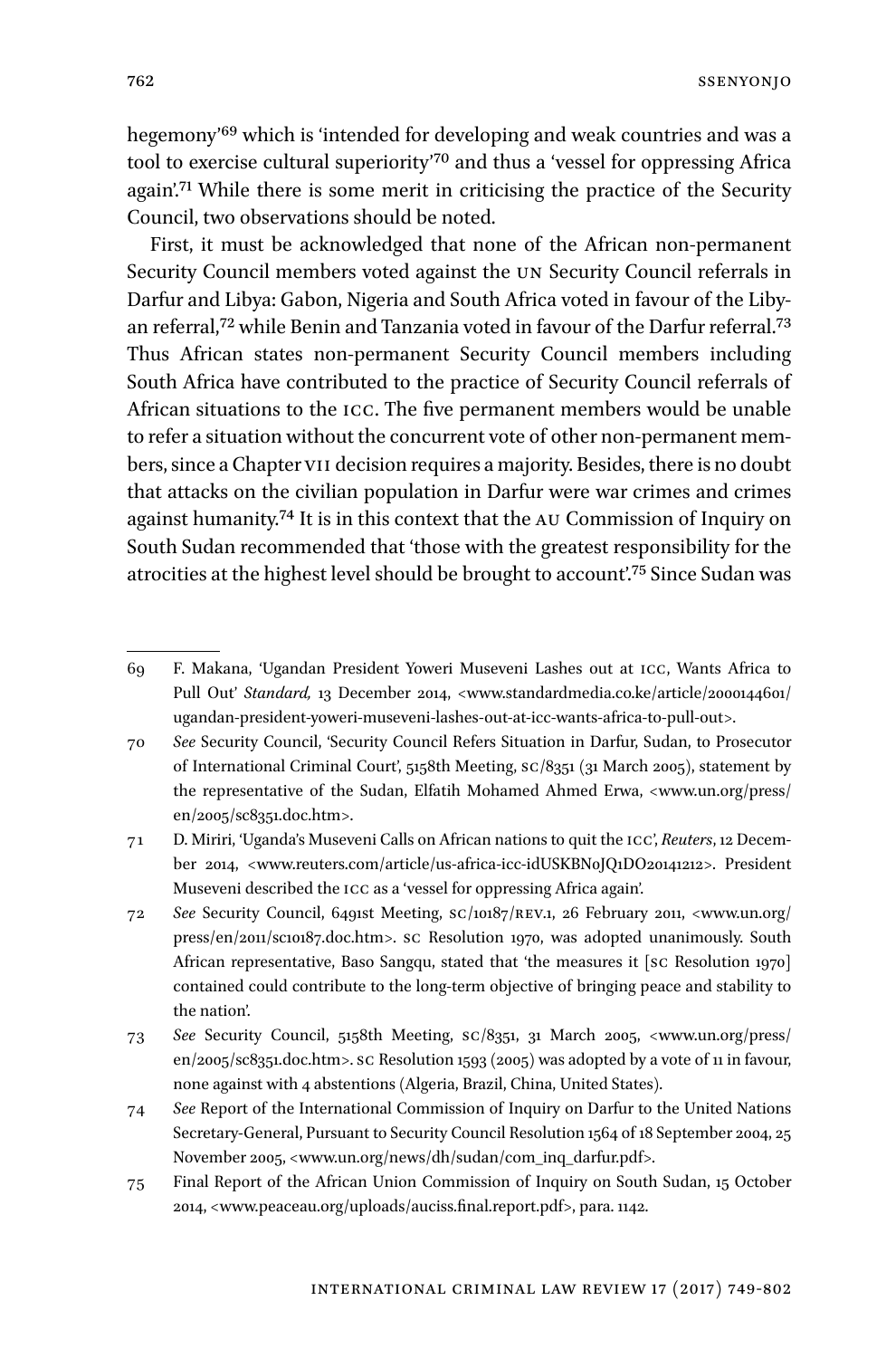unable or unwilling to do so, the Security Council referral of the situation in Darfur to the icc is understandable.

Second, any investigation and proceedings that may arise from any situation referred by the un Security Council to the icc is not determined by the Security Council but governed by the Rome Statute and the icc Rules of Procedure and Evidence.76 Decisions are made by the icc independent judges through a judicial process and are 'not influenced by the Security Council or any other external body'.77 No evidence exists to show any lack of independence on the part of ICC judges in the performance of their judicial functions.<sup>78</sup>

Nonetheless, the current practice of the un Security Council referral of African situations while ignoring non-African situations reflects wider political dynamics at the Security Council. Pressure by some un Security Council permanent members undermines efforts at accountability and impedes the Council from carrying out its referral duties to the icc Prosecutor in an impartial and effective manner. It also undermines attempts to adopt resolutions that would have helped to hold parties accountable. For instance, in the past five years, Russia has vetoed seven Security Council texts on the Syrian conflict, while China has cast a negative vote six times on the issue.<sup>79</sup> The UN Security Council remains a political body that is subject to veto wielding and has been inconsistent in referring situations to the icc. In this context, the un Secretary General noted:

[T]here remain serious challenges in pursuing accountability. Some situations which, by any objective analysis, would have warranted some form of action by the Security Council, have faced serious obstacles or languished entirely. This has eroded the Council's credibility. There is a need to address this problem, and to bring some consistency to the effort.<sup>80</sup>

<sup>76</sup> *See* Rome Statute, *supra* note 1; icc Rules of Procedure and Evidence, icc-asp/1/3 and Corr.1, part ii.a, [<www.icc-cpi.int/iccdocs/PIDS/legal-texts/RulesProcedureEvidenceEng](http://www.icc-cpi.int/iccdocs/PIDS/legal-texts/RulesProcedureEvidenceEng.pdf) [.pdf>](http://www.icc-cpi.int/iccdocs/PIDS/legal-texts/RulesProcedureEvidenceEng.pdf).

<sup>77</sup> *See* Statement by the icc Presidency, 'icc Underlines Impartiality, Reiterates Commitment to Cooperation with the African Union', ICC-CPI-20130529-PR908, 29 May 2013, [<www.icc-cpi.int/Pages/item.aspx?name=pr908&ln=en](http://www.icc-cpi.int/Pages/item.aspx?name=pr908&ln=en)>.

<sup>78</sup> Independence of icc judges is secured through Articles 40, 36, 46, 47 and 49 of the Rome Statute.

<sup>79</sup> *See* un News Centre, Russia, China block Security Council Action on Use of Chemical Weapons in Syria, 28 February 2017, <[www.un.org/apps/news/story.asp?NewsID=56260#](http://www.un.org/apps/news/story.asp?NewsID=56260#.WLcmJvmLTIU) [.WLcmJvmLTIU>](http://www.un.org/apps/news/story.asp?NewsID=56260#.WLcmJvmLTIU).

<sup>80</sup> Secretary-General, Honouring Geneva Conventions, Secretary-General Says Debate 'No Longer between Peace and Justice but between Peace and What Kind of Justice',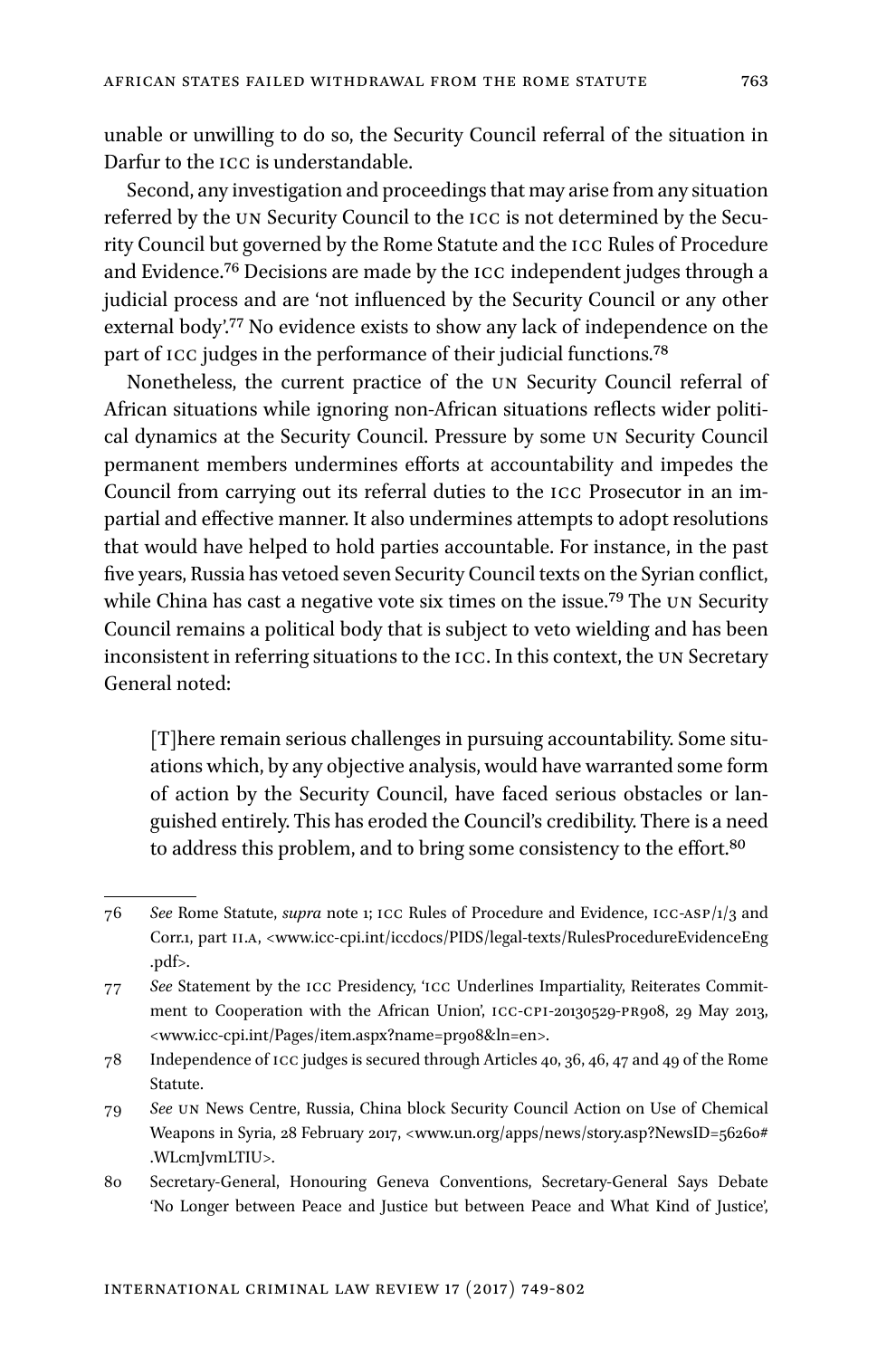It is essential for the Council to correct its failings by taking concrete action to refer all deserving situations to the icc. This requires developing a transparent and consistent policy setting out objective criteria for deciding whether or not to refer a situation to the icc without of any perception of double standards. This will provide an opportunity for the icc to extend its global reach.

## 2.2.2 Security Council Exemption of the us Nationals from the icc Jurisdiction

In 2002 the us passed the American Service-members Protection Act, which prohibits cooperation with the ICC.<sup>81</sup> Based on the insistence of the US, the two Security Council referrals in Darfur and Libya limited the personal scope of icc jurisdiction by excluding certain categories of individuals from nonstate parties to the Rome Statute. In the Darfur referral, for example, the Council decided that:

nationals, current or former officials or personnel from a contributing State outside Sudan which is not a party to the Rome Statute of the International Criminal Court shall be subject to the exclusive jurisdiction of that contributing State for all alleged acts or omissions arising out of or related to operations in Sudan established or authorized by the Council or the African Union, unless such exclusive jurisdiction has been expressly waived by that contributing State.82

The above paragraph, which discriminates on the basis of nationality, was intended to protect us nationals from the icc jurisdiction and it was included in the sc resolution as a condition for the us not to veto the resolution.<sup>83</sup> A similar paragraph was included in the sc resolution referring the Situation in Libya to the ICC Prosecutor,<sup>84</sup> and in the draft resolution for the Syria

sg/sm/12494, l/t/4417, hr/5002 (26 September 2009), [<www.un.org/press/en/2009/](http://www.un.org/press/en/2009/sgsm12494.doc.htm) [sgsm12494.doc.htm>](http://www.un.org/press/en/2009/sgsm12494.doc.htm).

<sup>81</sup> American Service-members' Protection Act of 2002, [<legcounsel.house.gov/Comps/](http://legcounsel.house.gov/Comps/aspa02.pdf) [aspa02.pdf>](http://legcounsel.house.gov/Comps/aspa02.pdf), Sec 2004.

<sup>82</sup> sc Resolution 1593, un Doc. s/res/1593 (31 March 2005), para. 6.

<sup>83</sup> UN SC, 5158th Meeting 31 March 2005, United States, UN Doc. s/PV.5158, at 4, [<www](http://www.un.org/en/ga/search/view_doc.asp?symbol=S/PV.5158) [.un.org/en/ga/search/view\\_doc.asp?symbol=S/PV.5158](http://www.un.org/en/ga/search/view_doc.asp?symbol=S/PV.5158)>: us ambassador, Mrs. Patterson, explained that: 'This resolution provides clear protections for United States persons. No United States person supporting the operations in the Sudan will be subject to investigation or prosecution because of this resolution'.

<sup>84</sup> sc Resolution 1970, un Doc. s/res/1970 (26 February 2011), para. 6.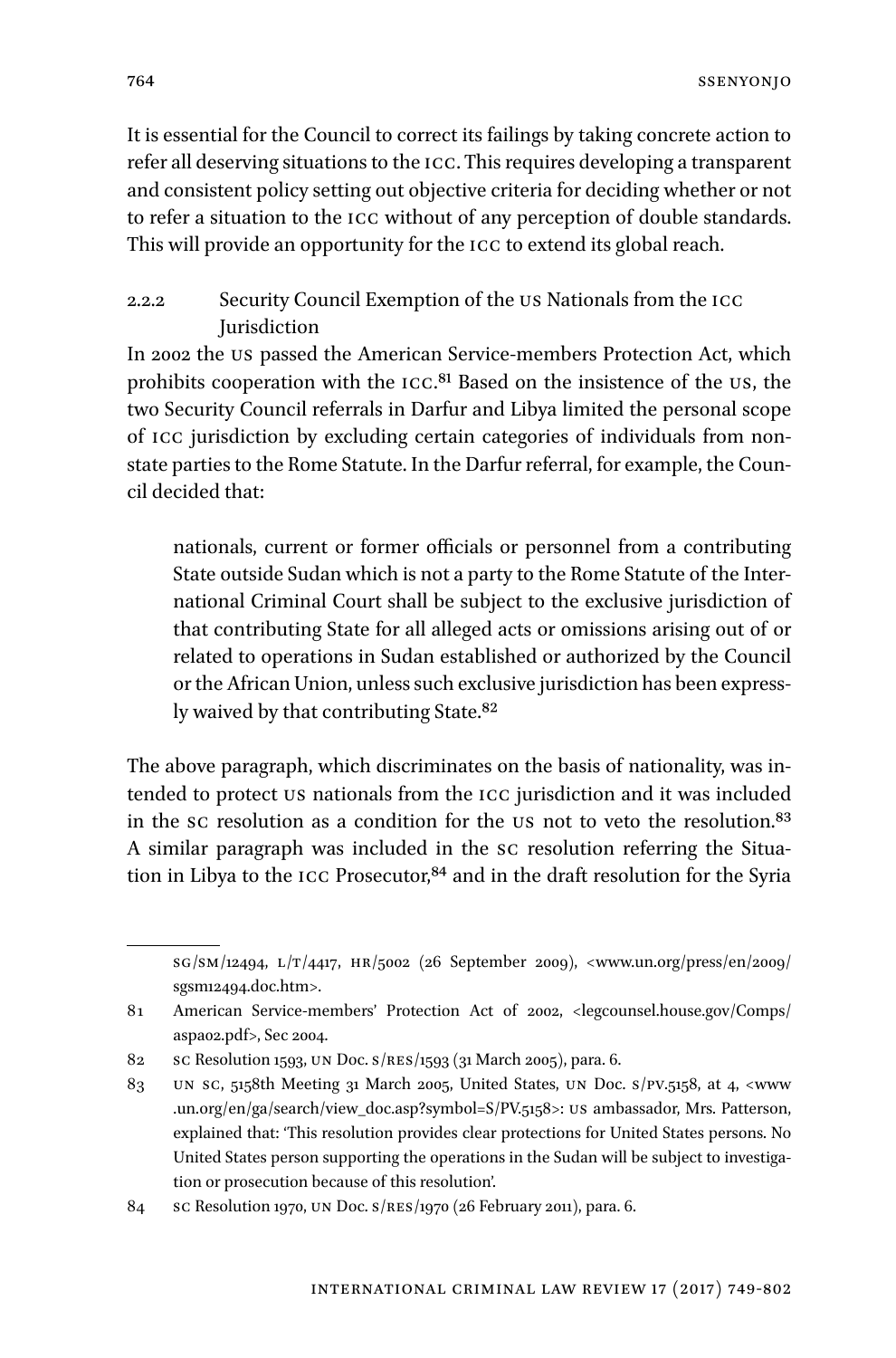referral.85 Such discriminatory referrals were criticised by states upon adoption.<sup>86</sup> The Office of the Prosecutor (OTP) stated that it has not accepted the effects of the above discriminatory paragraph and it has stated before the un Security Council that it has competence over NATO troops in Libya. Nonetheless, these referrals were acted upon by the Court without determining whether the un Security Council resolutions of situations in Darfur and Libya were compatible with Article 13(b) of the Rome Statute and the principle of nondiscrimination. The Security Council is not empowered to impose discriminatory exemptions to the exercise of the jurisdiction of the icc. It follows that discriminatory exemptions granting immunity to nationals of non-state parties who commit crimes in a situation referred to the Court do not bind the icc. Nonetheless by acting upon the un Security Council referrals in Sudan and Libya, without any judicial determination of the effect of the purported exemption clauses on the exercise of the Court's jurisdiction, the icc appears to have, at least in practice, implicitly accepted the exemption paragraphs.<sup>87</sup> Although the OTP stated that it has not accepted the effects.

A 'situation' under Article 13(b) must be referred to the Prosecutor without any prohibited discriminatory limitation. Under Article 21(3) of the Rome Statute the application and interpretation of law by the Court 'must be consistent with internationally recognized human rights, and be without any adverse distinction founded on grounds such as gender, … age, race, colour, language, religion or belief, political or other opinion, national, ethnic or social origin, wealth, birth or other status'.<sup>88</sup> This applies to 'all of its [the Court's] constituent organs',89 namely the Presidency, the Chambers, the Office of the Prosecutor

<sup>85</sup> un Doc. S/2014/348, (22 May 2014) para. 7. Argentina objected to this paragraph. *See* The Situation in the Middle East (Syria), un Doc. s/pv.7180, 22 May 2014, record of debates on draft resolution S/201/348, at 11.

<sup>86</sup> *See e.g.* statements made by representatives of Argentina, Brazil and Philippines, Records of Debates on Draft Resolution S/2005/218, un Doc. s/pv.518 (31 March 2005), at 6–8, 11; Brazil, 'Peace and Security in Africa', un Doc. s/pv.6491 (26 February 2011), Record of Debates on Draft Resolution S/2011/95, at 7.

<sup>87</sup> But *see contra* R. Rastan, 'Jurisdiction', in C. Stahn (ed.), The *Law and Practice of the International Criminal Court* (Oxford University Press, Oxford, 2015) 141–178, at 158–163.

<sup>88</sup> Rome Statute, Art. 21(3). See also icty Judgment, *Prosecutor* v*. Delalić et al*. (*Čelebići case*), it-96-21-a, Appeals Chamber, 20 February 2001, paras. 605, 611, <[www.icty.org/x/cases/](http://www.icty.org/x/cases/mucic/acjug/en/cel-aj010220.pdf) [mucic/acjug/en/cel-aj010220.pdf](http://www.icty.org/x/cases/mucic/acjug/en/cel-aj010220.pdf)>.

<sup>89</sup> *The Prosecutor* v. *Germain Katanga and Mathieu Ngudjolo Chui*, Decision on an Amicus Curiae application and on the "Requête tendant à obtenir présentations des témoins DRC-D02-P-0350, DRC-D02-P-0236, DRC-D02-P-0228 aux autorités néerlandaises aux fins d'asile" (articles 68 and 93(7) of the Statute),  $\text{ICC-01}/\text{04-01}/\text{07}$  (9 June 2011), para. 77.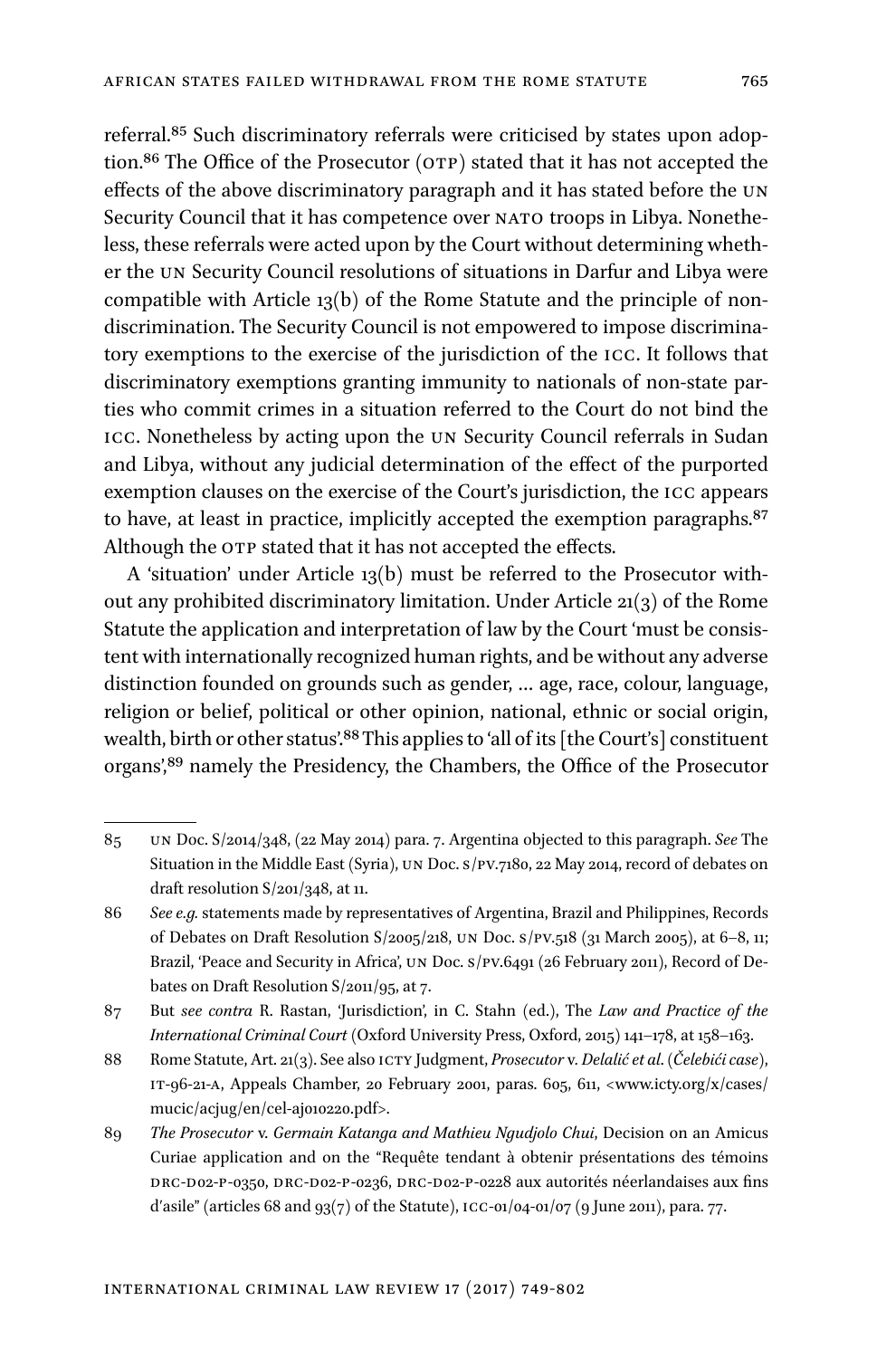and the Registry.90 Only then can the Prosecutor, in exercising prosecutorial discretion in selecting situations and cases under the Rome Statute,<sup>91</sup> and the Court, observe the 'interests of justice' including the principle of equality before the law and non-discrimination, which flows from principles of independence, impartiality and objectivity.92

Discriminatory Security Council referrals leading to investigations and prosecutions which exclude individuals (who may have committed crimes within the icc's jurisdiction) on the basis of nationality have indeed undermined the credibility of the icc by subsuming 'the independence of the icc into the political and diplomatic vagaries of the Security Council'.93 As noted above, this is particularly the case given that three permanent members of the un Security Council namely Russia, China, and the us are not parties to the Rome Statute and thus are outside the icc's jurisdiction. It should be recalled that when the Rome Statute was adopted in 1998, 120 states voted for the establishment of the icc with 21 abstentions and 7 against (including the us, Israel and China).94

Both the US<sup>95</sup> and Russia<sup>96</sup> signed the Rome Statute in 2000 but later 'unsigned' the Statute by making their 'intention clear not to become a party to

<sup>90</sup> Rome Statute, *supra* note 1, Art. 34.

<sup>91</sup> *Ibid*., Art. 53(1)(a)-(c). In determining whether there is a 'reasonable basis' to proceed with an investigation into a situation the Prosecutor considers: (i) jurisdiction (temporal, either territorial or personal, and material); (ii) admissibility (complementarity and gravity); and (iii) the interests of justice.

<sup>92</sup> *See* Rome Statute, *supra* note 1, Arts. 21(3), 42(1 and 7) and 54(1)(a); otp, *Policy Paper on Case Selection and Prioritisation*, 15 September 2016, <[www.icc-cpi.int/itemsDocu](http://www.icc-cpi.int/itemsDocuments/20160915_OTP-Policy_Case-Selection_Eng.pdf)[ments/20160915\\_OTP-Policy\\_Case-Selection\\_Eng.pdf](http://www.icc-cpi.int/itemsDocuments/20160915_OTP-Policy_Case-Selection_Eng.pdf)>, para. 16: 'The Office shall conduct its case selection and prioritisation on the basis of the overarching principles of independence, impartiality and objectivity'.

<sup>93</sup> un sc, 5158th Meeting 31 March 2005, Philippines, un Doc. s/pv.5158, 6, <[www.un.org/](http://www.un.org/en/ga/search/view_doc.asp?symbol=S/PV.5158) [en/ga/search/view\\_doc.asp?symbol=S/PV.5158](http://www.un.org/en/ga/search/view_doc.asp?symbol=S/PV.5158)>.

<sup>94</sup> *See* United Nations Diplomatic Conference of Plenipotentiaries on the Establishment of an International Criminal Court Rome, Italy 15 June–17 July 1998, UN Doc. A/CONF.183/ sr.9, 9th Plenary Meeting, paras. 28, 33 and 40; M. Cherif Bassiouni and W.A. Schabas (eds.), *The Legislative History of the International Criminal Court*, 2nd edn. (Brill/Martinus Nijhoff, Leiden, 2016) 101.

<sup>95</sup> The us signed the Rome Statute on 31 December 2000 but 'unsigned' the Statute on 6 May 2002 by making clear to the un Secretary-General its intention 'not to become a party'.

<sup>96</sup> *See* Bylaw No. 361-rp, 'On the Russian Federation's intention not to become a party to the Rome Statute of the International Criminal Court' (16 November 2016), <[publication](http://publication.pravo.gov.ru/Document/View/0001201611160018) [.pravo.gov.ru/Document/View/0001201611160018>](http://publication.pravo.gov.ru/Document/View/0001201611160018). Russia signed the Rome Statute on 13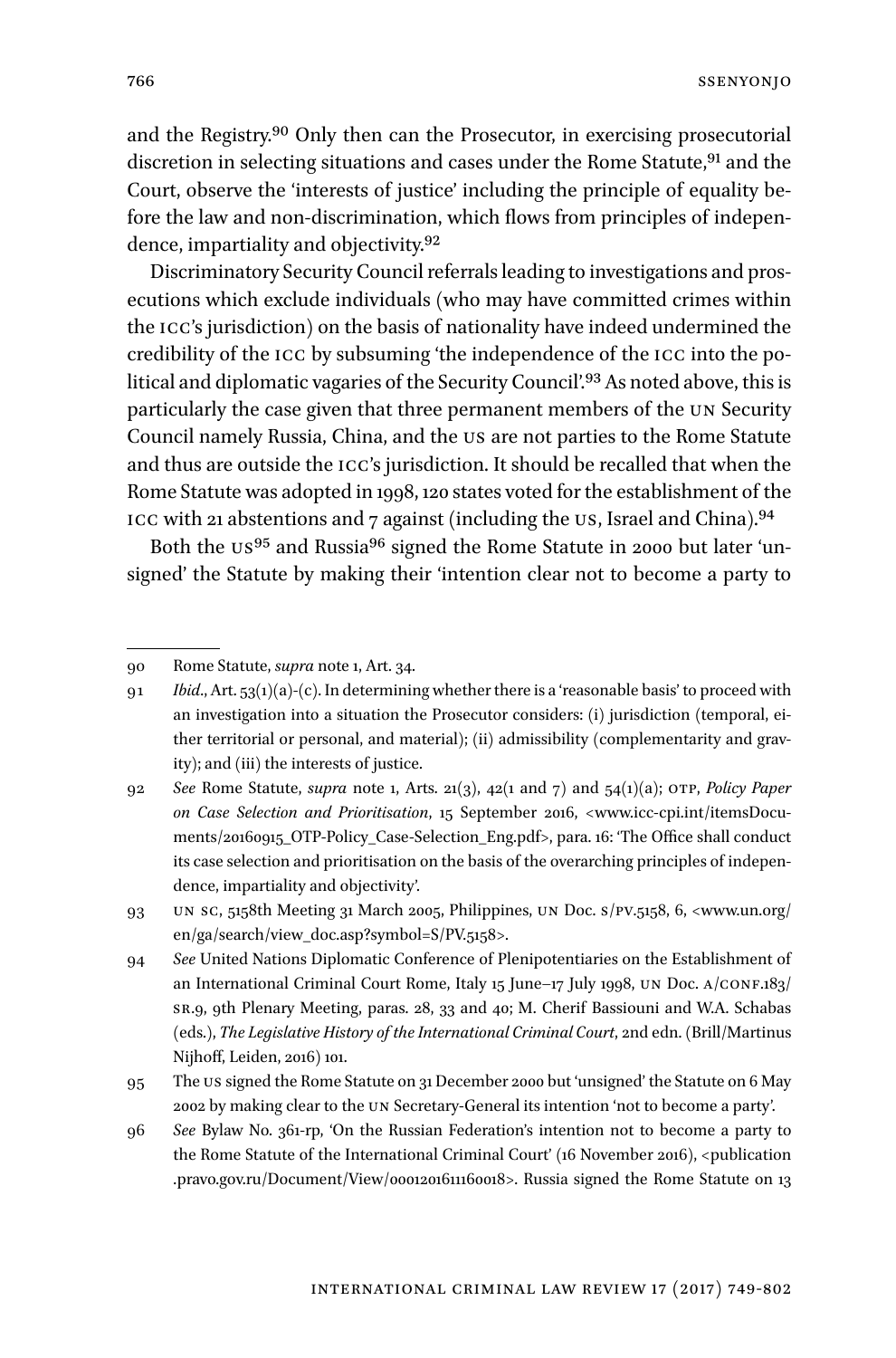nationals from potential icc prosecutions in the future.

the treaty', in 2002 and 2016 respectively.<sup>97</sup> Russia's withdrawal was made shortly after the icc Prosecutor examined crimes allegedly committed in the context of Russia's military actions in Georgia, Crimea and Ukraine and called the Crimea situation an international armed conflict and occupation.98 Both the us and Russia intended to cancel their legal obligation to refrain from defeating the object and purpose of the Rome Statute ie not to create conditions for or facilitate in any way the commission of genocide, crimes against humanity, war crimes and aggression.<sup>99</sup> Accordingly, they made it clear that they do not intend to ratify the Statute in the future or of cooperating with the icc in a meaningful way. This was part of the strategy to shield American and Russian

Thus while powerful permanent un Security Council members non-parties to the Rome Statute are highly influential in deciding which 'situation' should be referred to the icc Prosecutor to determine whether a particular situation should give rise to a criminal investigation, they have been able to avoid icc investigations and prosecutions. De facto, they enjoy immunity from icc investigations and prosecutions arising from the prospect of a un Security Council referral. They have used their veto privilege to block referral of situations involving their allies to the icc Prosecutor. This has been the case in states that are not parties to the Rome Statute—and have not accepted the jurisdiction of the Court on an ad hoc basis—but allies of some un Security Council permanent members. For example, despite existence of evidence showing that crimes within the jurisdiction of the icc appear to have been committed in Syria a referral to the ICC was blocked.<sup>100</sup> In the words of the Russian Federation delegate:

September 2000 but 'unsigned' it on 30 November 2016 by informing the un Secretary-General of Russia's intention 'not to become a party to the Rome Statute'.

<sup>97</sup> Rome Statute of the International Criminal Court, 17 July 1998, <[treaties.un.org/doc/Pub](http://treaties.un.org/doc/Publication/MTDSG/Volume%20II/Chapter%20XVIII/XVIII-10.en.pdf)[lication/MTDSG/Volume%20II/Chapter%20XVIII/XVIII-10.en.pdf](http://treaties.un.org/doc/Publication/MTDSG/Volume%20II/Chapter%20XVIII/XVIII-10.en.pdf)>.

<sup>98</sup> *See* The Office of the Prosecutor, *Report on Preliminary Activities 2016*, (14 November 2016) 33–42.

<sup>99</sup> Vienna Convention on the Law of Treaties, *supra* note 36, Art. 18(a).

<sup>100</sup> *See* reports of the Independent International Commission of Inquiry on the Syrian Arab Republic, <[www.ohchr.org/EN/HRBodies/HRC/IICISyria/Pages/IndependentInternatio](http://www.ohchr.org/EN/HRBodies/HRC/IICISyria/Pages/IndependentInternationalCommission.aspx) [nalCommission.aspx](http://www.ohchr.org/EN/HRBodies/HRC/IICISyria/Pages/IndependentInternationalCommission.aspx)>; un Security Council, Draft Resolution (proposed by France), un Doc. S/2014/348 (22 May 2014); un Security Council, Referral of Syria to International Criminal Court Fails as Negative Votes Prevent Security Council from Adopting Draft Resolution, sc/11407 (22 May 2014), [<www.un.org/press/en/2014/sc11407.doc.htm](http://www.un.org/press/en/2014/sc11407.doc.htm)>.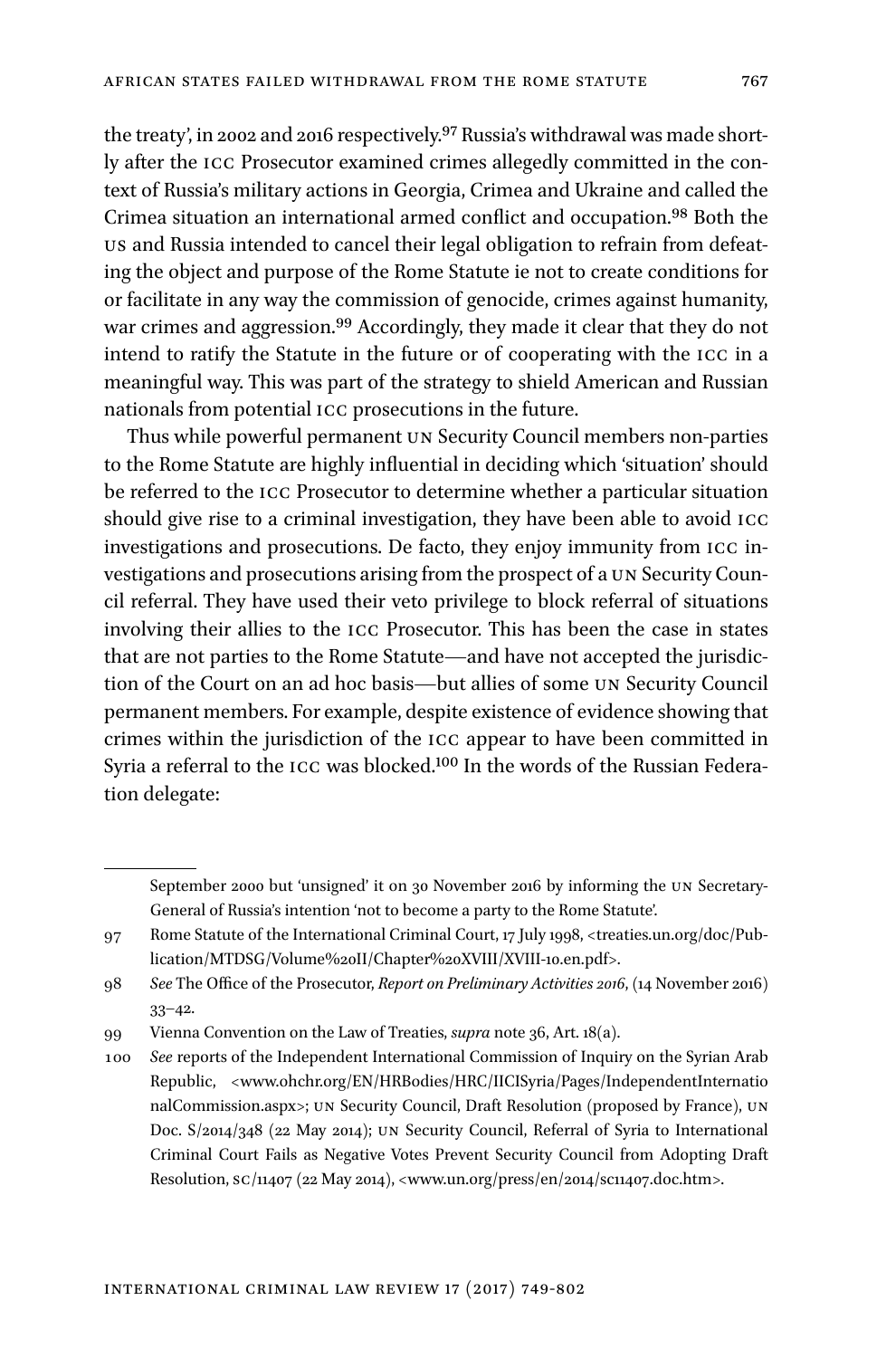The United States frequently indicates the icc option for others, but is reluctant to accede to the Rome Statute itself. In today's draft resolution,<sup>101</sup> the United States insisted on an exemption for itself and its citizens. Great Britain is a party to the icc, but for some reason is unenthusiastic about the exploration in the Court of crimes committed by British nationals during the Iraq war. If the United States and the United Kingdom were to together refer the Iraqi dossier to the icc, the world would see that they are truly against impunity.102

The criticism above reveals that Russia is aware that some states in particular the us support icc investigations for crimes committed by others but not for their nationals or their allies. Therefore Russia also vetoed a proposed un Security Council resolution to refer the situation in Syria to the icc despite the existence of 'a reasonable basis to believe' that war crimes and crimes against humanity were committed in Syria<sup>103</sup> including 'indiscriminate and disproportionate attacks on civilian-inhabited areas, particularly through pounding aerial bombardments', unlawful killings, enforced disappearance, hostage-taking, torture, and sexual violence.<sup>104</sup> It should be noted that the Independent International Commission of Inquiry on the Syrian Arab Republic recommended that the Security Council takes appropriate action 'by referring the situation [in Syria] to justice, possibly to the International Criminal Court or an ad hoc tribunal, bearing in mind that, in the context of the Syrian Arab Republic, only the Security Council is competent to refer the situation'.105 However, no action was taken by the Security Council mainly because of Russian and Chinese resistance.

The un General Assembly sidestepped the Security Council by deciding in Resolution 71/248 to establish 'the International, Impartial and Independent

<sup>101</sup> un Security Council, Draft Resolution (proposed by France), un Doc. S/2014/348 (22 May 2014).

<sup>102</sup> un Security Council, 7180th Meeting, 22 May 2014, s/pv.5158, Mr. Churkin (Russian Federation), 13 <[www.un.org/en/ga/search/view\\_doc.asp?symbol=S/PV.7180>](http://www.un.org/en/ga/search/view_doc.asp?symbol=S/PV.7180). It should be noted that the uk cooperated with the icc's Iraq preliminary inquiry, and has carried out investigations and some court martials.

<sup>103</sup> *See e.g*. Resolution adopted by the Human Rights Council on 21 October 2016: *The Deteriorating Situation of Human Rights in the Syrian Arab Republic, and the Recent Situation in Aleppo*, UN Doc.  $A/HRC/RES/S-25/1$  (25 October 2016). The Resolution strongly condemned 'all attacks against civilians and civilian infrastructure'.

<sup>104</sup> *See Report of the Independent International Commission of Inquiry on the Syrian Arab Republic*, a/hrc/33/55 (11 August 2016).

<sup>105</sup> *Ibid.*, para. 147(c).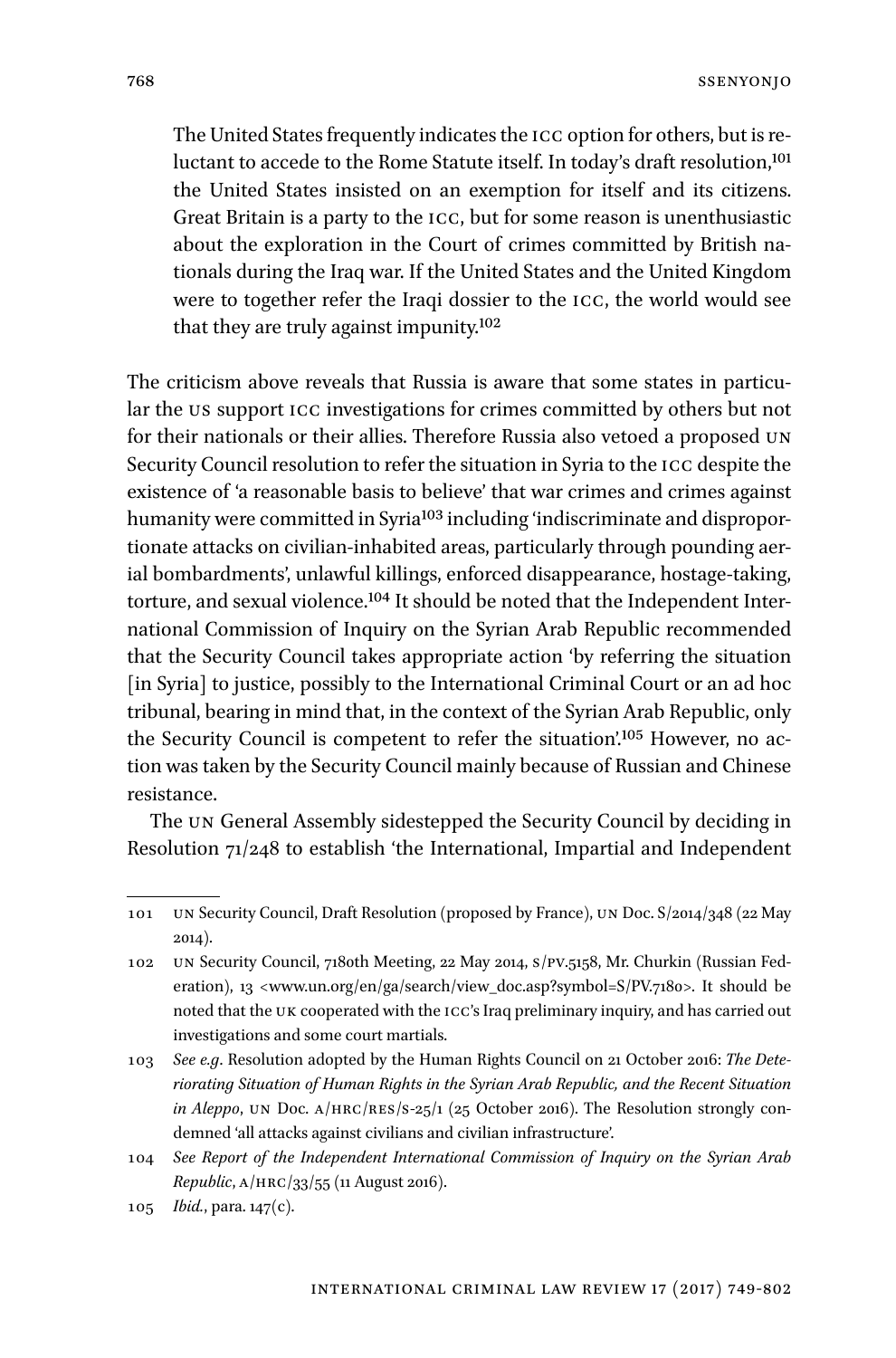Mechanism to Assist in the Investigation and Prosecution of Those Responsible for the Most Serious Crimes under International Law Committed in the Syrian Arab Republic since March 2011' (the IIIM or the Mechanism).<sup>106</sup> This is a significant historic step since it marked the first time the Assembly has established such a Mechanism. The Mechanism is a fact-finding body that will rely solely on the voluntary cooperation of states, ngos and individuals to 'collect, consolidate, preserve and analyse' evidence of crimes for future prosecutions.107 It will not prosecute anyone but 'prepare files in order to facilitate and expedite fair and independent criminal proceedings' in national, regional or international courts or tribunals that have or may in the future have jurisdiction over these crimes, in accordance with international law.108

Unlike the Security Council, the General Assembly lacks the authority to refer the situation in Syria to the icc or to establish an ad hoc international criminal tribunal for Syria with the legal authority to charge individual perpetrators or to require state cooperation. Furthermore, it cannot mandate states to cooperate with the icc, though it can recommend that the Security Council take such actions in the future to ensure that perpetrators of international crimes in Syria are held accountable.<sup>109</sup> It is worth noting that the General Assembly has been involved in prior accountability efforts since 1946 to promote cooperation by states to investigate and punish international crimes.110 Thus, establishing such a Mechanism builds upon earlier practice of the General

<sup>106</sup> *See* un General Assembly, International, Impartial and Independent Mechanism to Assist in the Investigation and Prosecution of Those Responsible for the Most Serious Crimes under International Law Committed in the Syrian Arab Republic since March 2011, A/71/L.48, 19 December 2016, [<www.un.org/ga/search/view\\_doc.asp?symbol=A/71/L.48>](http://www.un.org/ga/search/view_doc.asp?symbol=A/71/L.48), para. 4. The vote was 105 to 15, with 52 abstentions. The us voted in favour of the measure.

<sup>107</sup> *Ibid*., para. 4.

<sup>108</sup> *Ibid*.

<sup>109</sup> The General Assembly has limited powers under the un Charter Arts. 10, 11, 13, and 22. See B. Simma, et al., *The Charter of the United Nations: A Commentary,* 2nd edn. (Oxford University Press, Oxford, 2002) 427–28 ; L.M. Goodrich, et al., *Charter of the United Nations*, 3rd edn. (Columbia University Press, New York, 1969) 191; A Whiting, 'An Investigation Mechanism for Syria: The General Assembly Steps into the Breach' 15(2) *Journal of International Criminal Justice* (2017) 231; C. Wenaweser and J. Cockayne, 'Justice for Syria?: The International, Impartial and Independent Mechanism and the Emergence of the un General Assembly in the Realm of International Criminal Justice', 15(2) *Journal of International Criminal Justice* (2017) 211.

<sup>110</sup> *See e.g.* the following ga resolutions: Resolution 3 (13 February 1946); Resolution 95 (11 December 1946); Resolution 3074 (3 December 1973); Resolution 52/135 (12 December 1997); Resolution 57/228(B) (22 May 2003); Resolution 60/147 (16 December 2005); Resolution 63/19 (16 December 2008).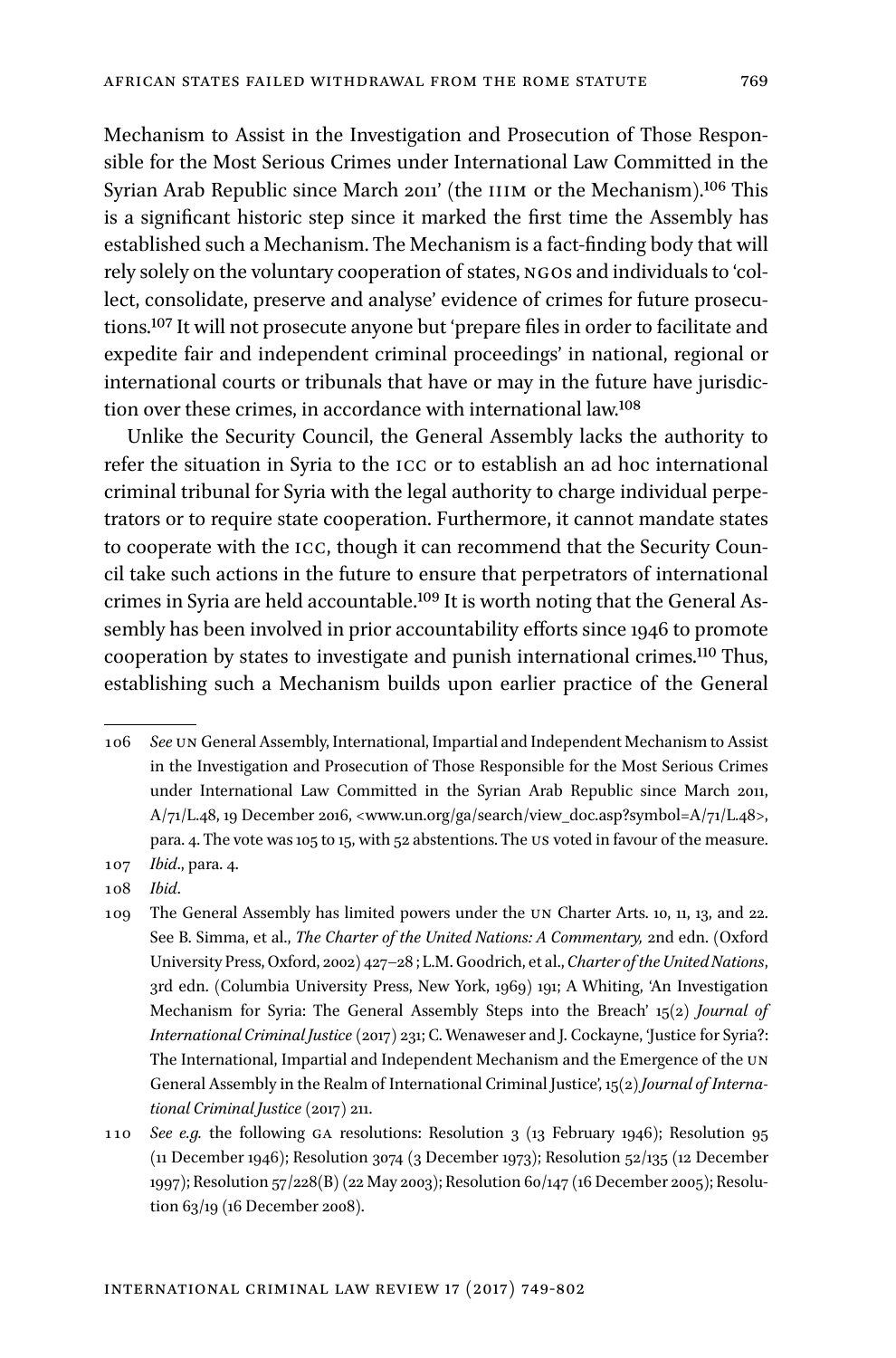Assembly with respect to investigative bodies such as Commissions of Inquiry or Expert Panels with a view to assisting future accountability efforts.

However, Russia (and Syria) have opposed this Mechanism on the basis that it was granted powers 'prosecutorial in nature', which the General Assembly does not itself possess. Thus, Russia claimed that 'the General Assembly acted *ultra vires* – going beyond its powers' as set out in the un Charter.111 This is incorrect because the powers of the Mechanism do not include the prosecution of anyone and cannot, therefore, be considered as being 'prosecutorial in nature'. Accordingly, the opposition to the Mechanism is political rather than strictly legal. The Mechanism is an important step in the promotion of the principle of accountability for international crimes. This is because it provides a way to 'collect, consolidate, preserve and analyse' evidence of crimes to criminal law standards (identifying perpetrators for possible future prosecution) where there exists political resistance preventing any international tribunal from investigating and prosecuting crimes committed in Syria.112 This increases the prospects of future accountability and justice for Syria since the Mechanism is aimed at assisting any recognised exercise of criminal jurisdiction, whether by Syria, any other state, or competent international or regional court/tribunal. It also presents an important precedent for future situations faced with a political impasse within the Security Council.

## 2.2.3 Has the icc Unfairly Focused on Africa?

Credibility of a judicial institution, like the icc, depends in part on its independence and its performance. While it is true that the icc's first active investigations, arrest warrants and prosecutions were exclusively in Africa,<sup>113</sup> including the most recent arrest warrant issued in the context of the Libyan situation on 15 August 2017 for *Mahmoud Mustafa Busayf Al-Werfalli,* a commander in the

<sup>111</sup> Note Verbale dated 8 February 2017 from the Permanent Mission of the Russian Federation to the United Nations addressed to the Secretary General, un Doc. A/71/793, 14 February 2017; General Assembly, 66th Plenary Meeting, 21 December 2017, Official Records, a/71/pv.66, at 21–23.

<sup>112</sup> *See* Report of the Secretary General: Implementation of the Resolution Establishing the International, Impartial and Independent Mechanism to Assist in the Investigation and Prosecution of Persons Responsible for the Most Serious Crimes under International Law Committed in the Syrian Arab Republic since March 2011, A/71/755, 19 January 2017.

<sup>113</sup> The Office of the icc Prosecutor has carried out investigations in Uganda (since 2004), the Democratic Republic of the Congo (DRC, since 2004), Darfur in Sudan (since 2005), the Central African Republic (car, since 2007), Kenya (since 2010), Libya (since 2011), Côte d'Ivoire (since 2011), Mali (since 2013), and another situation in car (since 2014). *See* icc, *Situations under Investigation*, [<www.icc-cpi.int/pages/situations.aspx>](http://www.icc-cpi.int/pages/situations.aspx).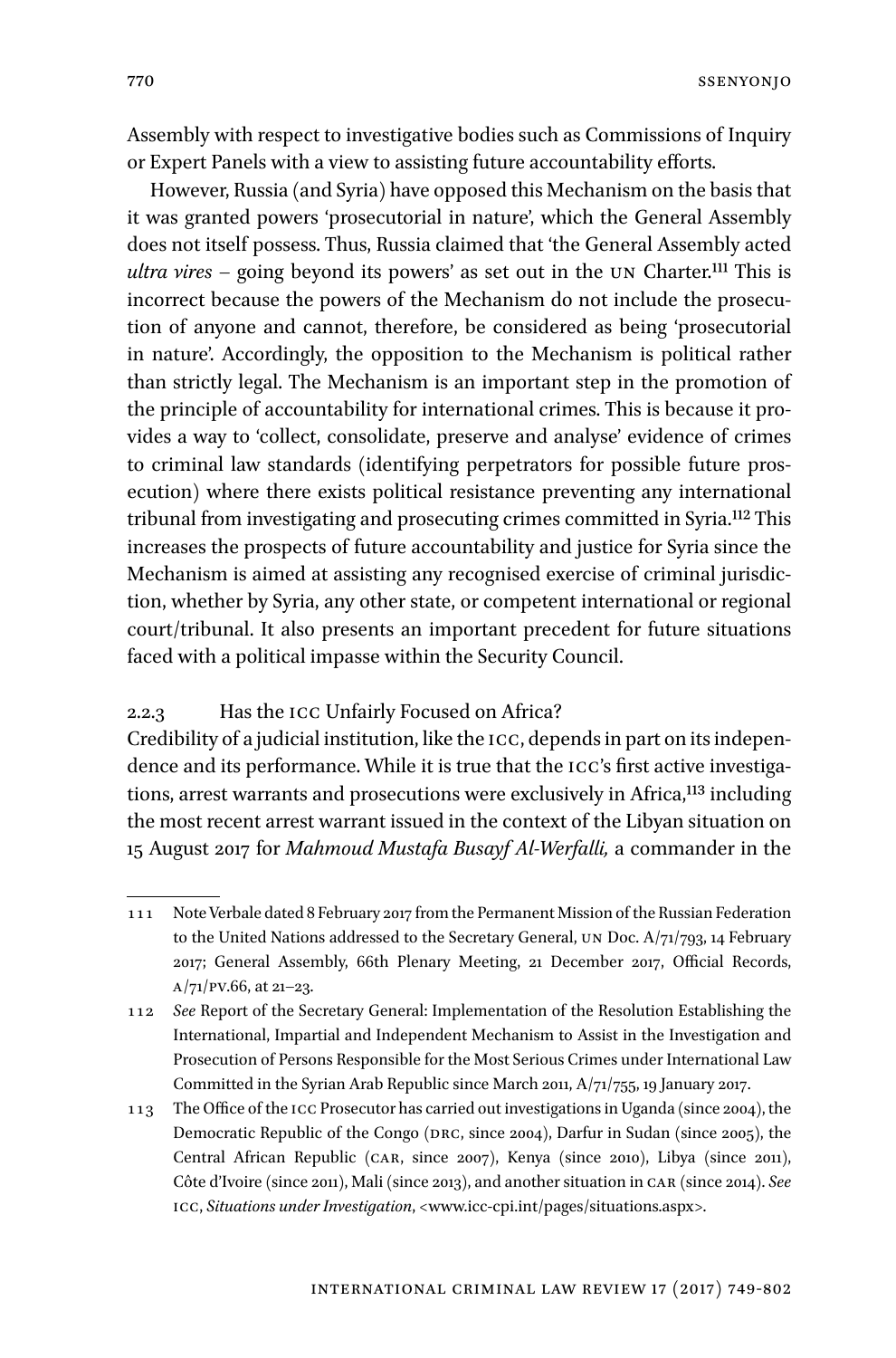so-called Libyan National Army, three observations must be noted. First, five African situations – Central African Republic (car), Côte d'Ivoire, Democratic Republic of the Congo (DRC), Mali, and Uganda – were 'self-referrals' brought voluntarily to the icc by concerned African states so that the Court can investigate and prosecute domestic leaders/commanders of rebel groups in Africa. Both the Union of the Comoros (Comoros) and Gabon have also referred situations on their territories to the icc. While a state party to the Rome Statute may refer to the icc Prosecutor for investigation 'a situation in which one or more crimes within the jurisdiction of the Court appear to have been committed' (in any other ICC state party),<sup>114</sup> with the exception of the Comoros<sup>115</sup> no African state has ever referred or attempted to refer any situation outside Africa to the icc for investigation. States have only made so-called 'selfreferrals' because they contemplated the territory of the referring state generally targeting armed rebel groups. The 'self-referral' of African situations to the icc by African states cannot be blamed on the icc. African icc member states that have complained of Africa-bias could have taken appropriate measures to remedy this claim by referring other (non-African) situations to the Court.

Second, the icc Prosecutor's exercise of *proprio motu* powers in Kenya was based on information provided by Kofi Annan, the Chairman of the African Union (AU) Panel of Eminent African Personalities<sup>116</sup> following the report of an Independent Commission of Inquiry (also known as Waki Commission, after its President, Justice Philip Waki).117 In any case, when the icc found at the trial stage that the evidence against Kenyatta and Ruto was insufficient, charges were respectively withdrawn or vacated.118 Notably, the exercise of *proprio* 

<sup>114</sup> Rome Statute, *supra* note 1, Arts. 13(b) and 14.

<sup>115</sup> The Comoros referral concerns an investigation of the situation on certain registered vessels (over crimes allegedly committed on board), registered respectively in the Comoros (the *Mavi Marmara*), Cambodia (the *Rachel Corrie*) and Greece (the *Eleftheri Mesogios*/*Sofia*). See icc, Preliminary Examination: Registered Vessels of Comoros, Greece and Cambodia, [<www.icc-cpi.int/comoros>](http://www.icc-cpi.int/comoros).

<sup>116</sup> icc, 'icc Prosecutor Receives Sealed Envelope from Kofi Annan on Post-Election Violence in Kenya' (9 July 2009) Press Release No. ICC-OTP-20090709-PR436.

<sup>117</sup> *See Report of the Commission of Inquiry into Post-election Violence* (2008) 18, 472–475; M. Ssenyonjo, 'Analysing the Impact of the International Criminal Court Investigations and Prosecutions of Kenya's Serving Senior State Officials', 1(1) *State Practice & International Law Journal* (2014) 17.

<sup>118</sup> *See The Prosecutor* v. *Uhuru Muigai Kenyatta,* Decision on the withdrawal of charges against Mr Kenyatta, icc-01/09-02/11-1005, 13 March 2015; and *The Prosecutor* v. *William Samoei Ruto and Joshua Arap Sang,* Decision on Defence Applications for Judgments of Acquittal, icc-01/09-01/11, 5 April 2016.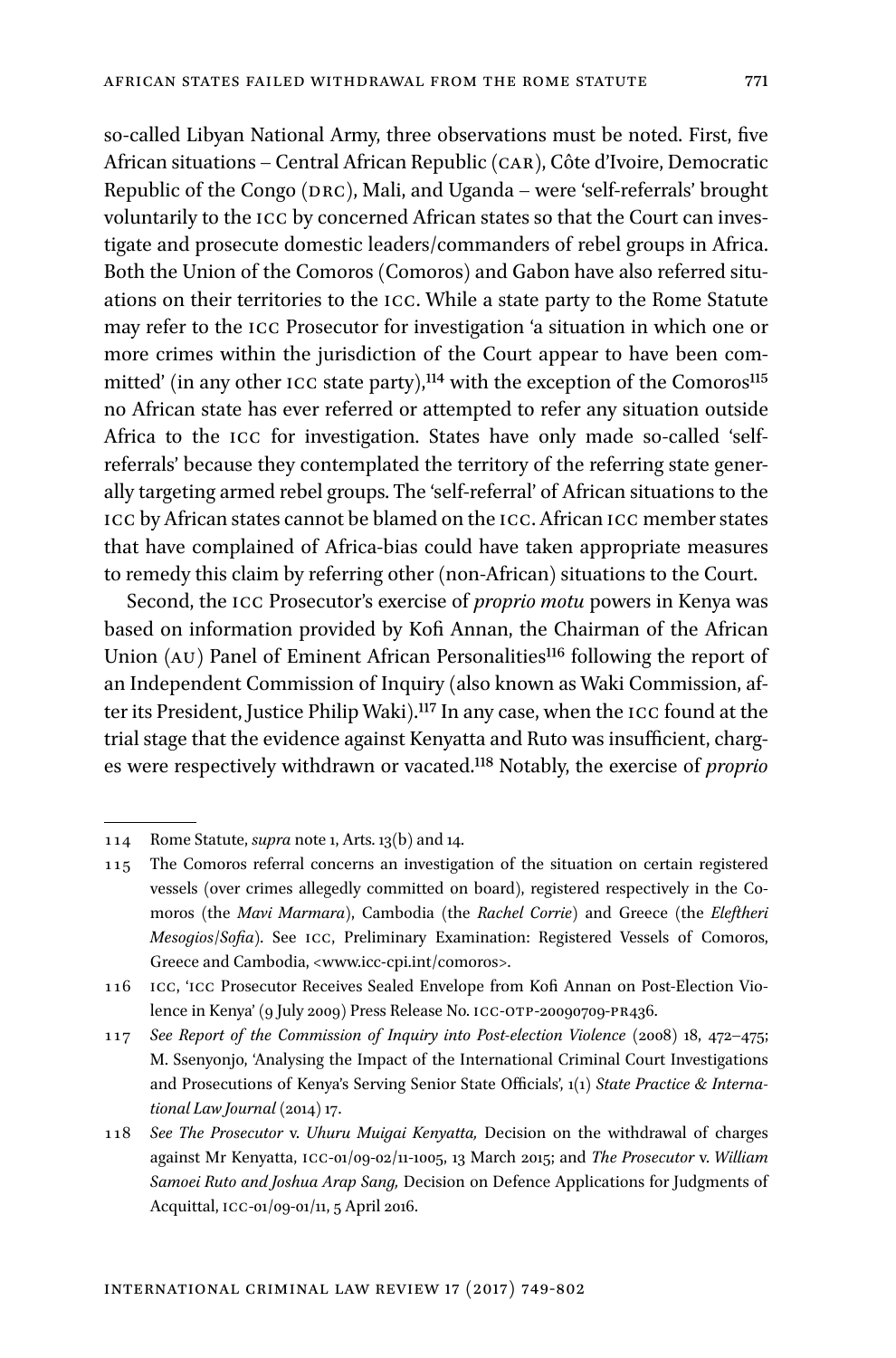*motu* powers in Cote d'Ivoire was upon voluntary acceptance of the Court's jurisdiction under Article 12(3) of the Rome Statute by the government.<sup>119</sup> In both situations in Kenya and Cote d'Ivoire, the Pre-Trial Chambers of the Court independently concurred with the Office of the Prosecutor and authorised the commencement of the investigations.120 However in some situations (such as Uganda and Cote d'Ivoire) the Prosecutor has not been seen to be impartial due to failure to investigate both sides simultaneously. Nevertheless in all African situations before the icc, the icc has acted to hold accountable some perpetrators of international crimes for the benefit of African victims of alleged crimes that African states were unable or unwilling to investigate and prosecute. This contributes to lasting peace, security and stability in Africa. All icc judicial decisions from the authorisation of investigations to the confirmation or non-confirmation of charges and decisions on guilt or innocence are and have been 'taken independently on the basis of the law and the available evidence and are not based on regional or ethnic considerations'.121

Third, while in the past the Prosecutor has tended to neglect situations outside Africa, the Prosecutor has since made good progress by investigating situations outside Africa as reflected in an investigation opened in Georgia in January 2016.<sup>122</sup> In addition, although in the past the Prosecutor decided not to proceed in certain politically complex non-African situations, such as with Iraq,123 Korea, Palestine and Venezuela, on the basis that the legal criteria under Article 53 was not met, there has been a change in approach. At the time

<sup>119</sup> *See* icc, *Situation in the Republic of Côte d'Ivoire*, icc-02/11, [<www.icc-cpi.int/cdi>](http://www.icc-cpi.int/cdi). Côte d'Ivoire was not a state party to the Rome Statute at the time but accepted the jurisdiction of the icc on 18 April 2003; and on both 14 December 2010 and 3 May 2011, the Presidency of Côte d'Ivoire reconfirmed Côte d'Ivoire's acceptance of this jurisdiction. On 15 February 2013, Côte d'Ivoire ratified the Rome Statute.

<sup>120</sup> *See* Rome Statute, *supra* note 1, Art. 15; Pre-Trial Chamber ii, Situation in the Republic of Kenya: Decision Pursuant to Article 15 of the Rome Statute on the Authorization of an Investigation into the Situation in the Republic of Kenya, icc-01/09, 31 March 2010; Pre-Trial Chamber III, Situation in the Republic of Cote D'ivoire: Decision Pursuant to Article 15 of the Rome Statute on the Authorisation of an Investigation into the Situation in the Republic of Côte d'Ivoire, icc-02/11, 3 October 2011.

<sup>121</sup> *See* Statement by the icc Presidency, *supra* note 77.

<sup>122</sup> Pre-Trial Chamber 1, *Situation in Georgia: Decision on the Prosecutor's Request for Authori*zation of an Investigation, No. ICC-01/15, 27 January 2016.

<sup>123</sup> *See* 'icc: A Cautious Beginning with Mixed Signals from the Prosecutor', *Wikileaks*, 15 July 2003 <[wikileaks.org/plusd/cables/03THEHAGUE1806\\_a.html>](http://wikileaks.org/plusd/cables/03THEHAGUE1806_a.html). The first icc Prosecutor, Luis Moreno-Ocampo, is reported to have privately stated that 'he wishes to dispose of Iraq issues (i.e., not investigate them)'.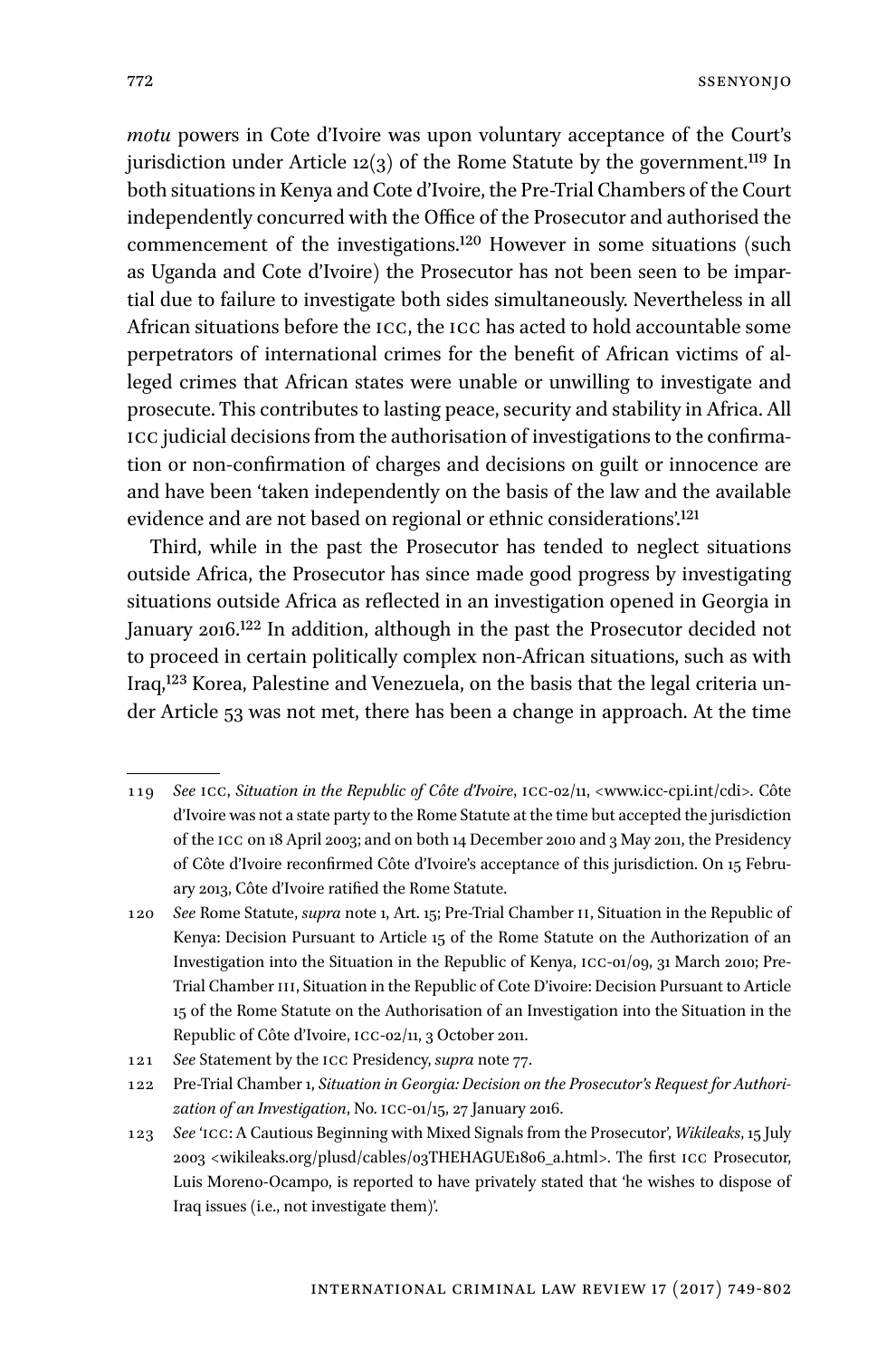of writing, the Prosecutor's was carrying out preliminary examinations in non-African situations including Afghanistan, Colombia, Iraq (uk military intervention in Iraq), (Israel's policies in occupied) Palestine, Registered vessels of Greece and Cambodia, and Ukraine.124 Such recent developments involving preliminary examinations that involve foreign military activities of powerful States of the global North, to the extent that they are addressed seriously, indicate that the Prosecutor is willing to investigate non-African situations. In this context, the Prosecutor's announcement to reach a final determination with respect to the situation in Afghanistan and the Comoros referral is to be welcomed.125

Nevertheless due to lack of a prosecutorial policy commitment to a defined maximum length/ time limit for the duration of preliminary examinations, many preliminary examinations in more politically contentious situations and some of the world's most daunting crises (such as Colombia, Afghanistan, Iraq and the first preliminary examination in Palestine) are mired in delays for obscure reasons. For example, the preliminary examination in Colombia has taken more than 12 years, and still ongoing at the time of writing. This creates the appearance of lack of impartiality, transparency and a perception that the icc is unlikely to effectively investigate and prosecute since evidence vanishes over time as witnesses become difficult to obtain, memories fade, and data gets lost.

Besides the current composition of the icc resembles an 'old colonial court', run mainly by Europeans.126 About 70 percent of the Court's personnel in 2017 were European, while only 16 percent were African.<sup>127</sup> This was the case despite the fact that as a percentage of global population, Africa was the Court's largest continent. Some African Heads of States have thus claimed that the icc has been put in place mainly for poor (African) countries. For this reason, President Kagame of Rwanda stated in 2008 that 'Rwanda cannot be part of that colonialism, slavery and imperialism'.128

<sup>124</sup> icc, The Office of the Prosecutor*, Report on Preliminary Examination Activities 2016*, 14 November 2016, [<www.icc-cpi.int/iccdocs/otp/161114-otp-rep-PE\\_ENG.pdf>](http://www.icc-cpi.int/iccdocs/otp/161114-otp-rep-PE_ENG.pdf). The term 'preliminary examinations' appears in Article 15(6) of the Rome Statute, and indirectly in Article 42.

<sup>125</sup> *Ibid*.

<sup>126</sup> W.A. Schabas, *An Introduction to the International Criminal Court*, 5th edn. (Cambridge University Press, 2017) 44. For the current composition of the Court, see icc at [<www](http://www.icc-cpi.int/about/Pages/in-the-courtroom.aspx) [.icc-cpi.int/about/Pages/in-the-courtroom.aspx>](http://www.icc-cpi.int/about/Pages/in-the-courtroom.aspx).

<sup>127</sup> *Ibid*.

<sup>128</sup> *See* 'Rwandan President Says icc Targeting African Countries', *Sudan Tribune*, 1 August 2008, <[www.sudantribune.com/spip.php?article28103>](http://www.sudantribune.com/spip.php?article28103).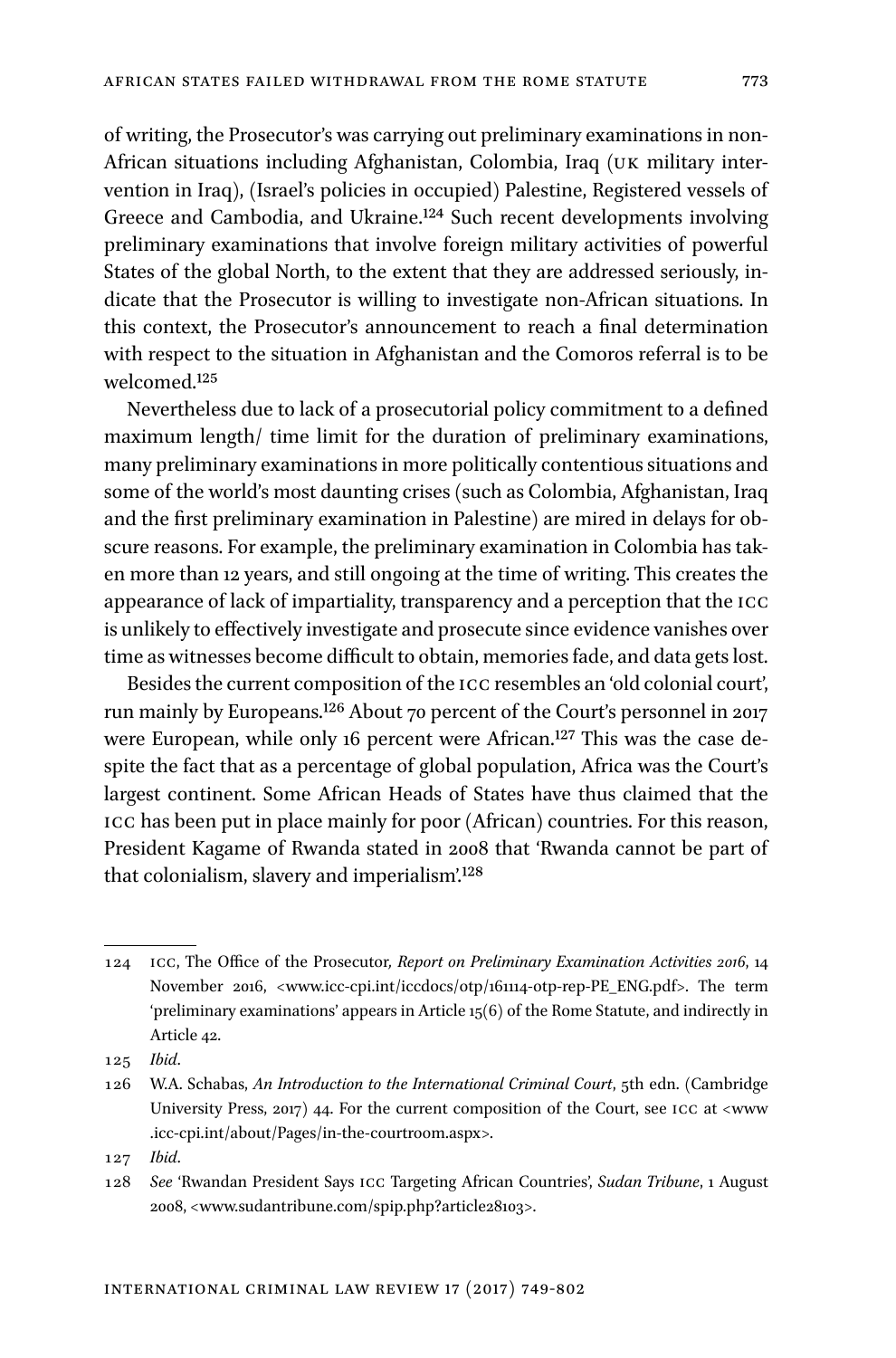2.2.4 The icc's Performance and Budget in the Last 15 Years Another element advanced to demonstrate the icc's lack of credibility is based on the assessment of the icc's performance during the last 15 years. While the Prosecutor initially projected that the Court would complete its first trial in  $2015$ <sup>129</sup> more than five years later it had not finished any single case. The Court delivered its first judgment after a decade in existence on 14 March 2012 convicting Congolese militia leader Thomas Lubanga Dyilo of the war crimes of enlisting and conscripting children under the age of 15 years and using them to participate actively in hostilities.<sup>130</sup> Since the first ICC Prosecutor's mandate began in mid-2003 up to the end of 2016, the Prosecutor had only been able to prosecute African non-state actors leading to 9 convictions by the Court in the following cases (Lubanga,<sup>131</sup> Katanga,<sup>132</sup> Bemba et al<sup>133</sup> and Al Mahdi)<sup>134</sup> and 1 acquittal135 at a cost of over one billion us dollars, making the icc one of the

- 
- 132 *The Prosecutor* v*. Germain Katanga*, Judgment pursuant to Article 74 of the Statute, icc-01/04-01/07, 7 March 2014. He was found guilty, on 7 March 2014, as an accessory to one count of a crime against humanity (murder) and four counts of war crimes (murder, attacking a civilian population, destruction of property and pillaging) committed on 24 February 2003 during the attack on the village of Bogoro, in the Ituri district of the DRC. He was sentenced to a total of 12 years' imprisonment.
- 133 *The Prosecutor* v. *Jean-Pierre Bemba Gombo, Aimé Kilolo Musamba, Jean-Jacques Mangenda Kabongo, Fidèle Babala Wandu and Narcisse Arido,* icc-01/05-01/13; *The Prosecutor* v. *Jean-Pierre Bemba Gombo*, Judgment pursuant to Article 74 of the Statute, icc-01/05-01/08, 21 March 2016. Trial Chamber III found Mr Jean-Pierre Bemba Gombo guilty under Article  $28(a)$  of the Rome Statute, as a person effectively acting as a military commander, of the crimes of crimes against humanity (murder and rape) and war crimes (murder, rape and pillaging). He was sentenced to 18 years of imprisonment on 21 June 2016.
- 134 *The Prosecutor* v. *Ahmad Al Faqi Al Mahdi*, Judgment and Sentence, icc-01/12-01/15, 27 September 2016, Reparations Order, ICC-01/12-01/15-236, 17 August 2017. Al Mahdi was found guilty of the crime of intentionally directing attacks against protected objects, alleged to have been committed between 30 June 2012 and 11 July 2012 in Timbuktu, Mali, against 10 sites of a religious and historic character. He was sentenced to 9 years on his own guilty plea, the first time a defendant at the icc has done so.
- 135 *The Prosecutor* v. *Mathieu Ngudjolo Chui*, Judgment on the Prosecutor's appeal against the decision of Trial Chamber II entitled "Judgment pursuant to article  $74$  of the Statute", icc-01/04-02/12 A (7 April 2015). On 18 December 2012, Trial Chamber ii acquitted Mathieu Ngudjolo Chui of the charges of war crimes and crimes against humanity and

<sup>129</sup> icc Assembly of States Parties, 'Draft Programme Budget for 2005', asp/3/2, (26 July 2004) para. 159, <[asp.icc-cpi.int/iccdocs/asp\\_docs/library/asp/ICC-ASP3-2\\_budget\\_](http://asp.icc-cpi.int/iccdocs/asp_docs/library/asp/ICC-ASP3-2_budget_English.pdf) [English.pdf>](http://asp.icc-cpi.int/iccdocs/asp_docs/library/asp/ICC-ASP3-2_budget_English.pdf).

<sup>130</sup> *The Prosecutor* v*. Thomas Lubanga Dyilo*, Judgment pursuant to Article 74 of the Statute, No. ICC-01/04-01/06, 14 March 2012. He was sentenced to a total of 14 years of imprisonment on 10 July 2012, and this was confirmed by Appeals Chamber on 1 December 2014. 131 *Ibid*.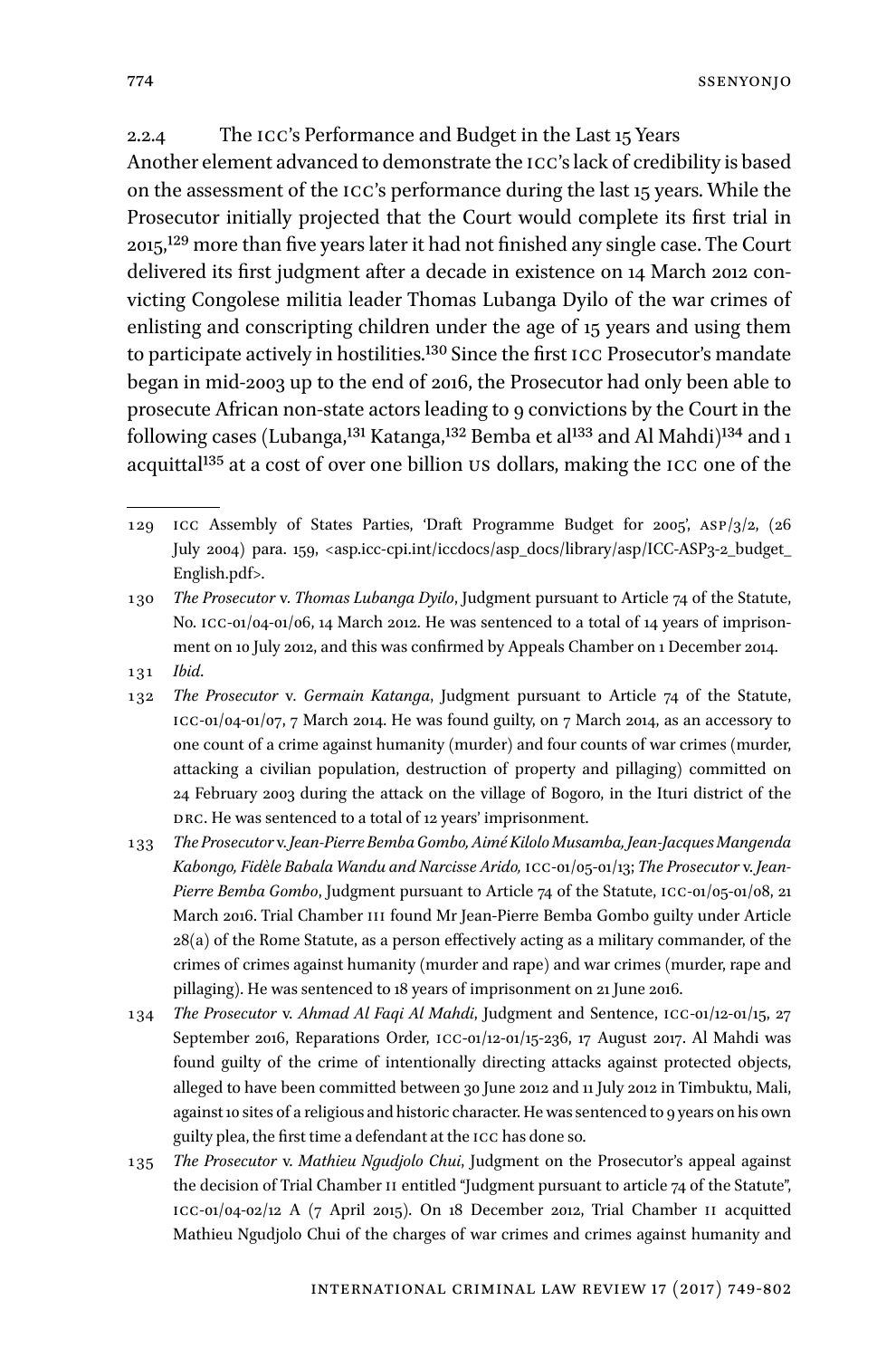most expensive courts in the world.136 At the time of writing, there were three ongoing cases at the trial stage involving former warlords from the DRC<sup>137</sup> and Uganda,138 as well as the ex-President of Cote d'Ivoire.139 With the exception of *Al Mahdi* trial that was completed within less than 1 year (because the accused pleaded guilty),140 the trials of *Lubanga* and *Katanga* took over 5 years between the confirmation of charges and the convictions.<sup>141</sup> The first two convictions of Lubanga and Katanga resulted in low custodial sentences of 14 and 12 years, respectively. This reflects the fact that they were not the most serious crimes worthy higher custodial sentences imposed by international criminal tribunals.142

Over the years, the Court's budget, to be met by levies upon State Parties, has increased from approximately  $\xi_{30}$  million (in 2002)<sup>143</sup> to over  $\xi_{144}$  million (in 2017), as shown below. With staff of over 800 staff members,<sup>144</sup> the Court's approved annual budget in 2016 was €136,585,100 and several contributions were outstanding.145 As of 15 September 2016 the total outstanding contributions,

- 136 €1,479,301, 700 has been spent on the icc between 2002–2016 to secure four convictions only (eight if Article 70 convictions are added). *See* Statement by the Russian Foreign Ministry on signing the Decree 'On the intention not to become a party to the Rome Statute of the International Criminal Court', (17 November 2016), <[www.rusemb.org.uk/](http://www.rusemb.org.uk/fnapr/5869) [fnapr/5869>](http://www.rusemb.org.uk/fnapr/5869); D Davenport, 'International Criminal Court: 12 Years, \$1 Billion, 2 Convictions' (12 March 2014), [<www.forbes.com/sites/daviddavenport/2014/03/12/international](http://www.forbes.com/sites/daviddavenport/2014/03/12/international-criminal-court-12-years-1-billion-2-convictions-2/#274232456440) [-criminal-court-12-years-1-billion-2-convictions-2/#274232456440>](http://www.forbes.com/sites/daviddavenport/2014/03/12/international-criminal-court-12-years-1-billion-2-convictions-2/#274232456440). As at the time of writing, the Court had 34 judges and over 700 staff.
- 137 *The Prosecutor* v. *Bosco Ntaganda*, icc-01/04-02/06.
- 138 *The Prosecutor* v. *Dominic Ongwen,* icc-02/04-01/15.
- 139 *The Prosecutor* v*. Laurent Gbagbo and Charles Blé Goudé*, icc-02/11-01/15.
- 140 *The Prosecutor* v*. Ahmad Al Faqi Al Mahdi*, *supra* note 134.
- 141 *The Prosecutor* v. *Thomas Lubanga Dyilo*, *supra* note 130; and *The Prosecutor* v. *Germain Katanga*, *supra* note 132.
- 142 Rome Statute, *supra* note 1, Art. 77(1) the icc may impose one of the following penalties on a person convicted of a crime: '(a) Imprisonment for a specified number of years, which may not exceed a maximum of 30 years; or (b) A term of life imprisonment when justified by the extreme gravity of the crime and the individual circumstances of the convicted person'.
- 143 *See* Official Records of Assembly of States Parties to the Rome Statute of the International Criminal Court: First session, New York, 3–10 September 2002, asp/1/3, pp. 253–326.
- 144 icc, *Facts and Figures*, <[www.icc-cpi.int/about](http://www.icc-cpi.int/about)>.
- 145 Assembly of State Parties, *Report of the Committee on Budget and Finance on the work of its twenty-seventh session*, icc-asp/15/15 (28 October 2016), <[asp.icc-cpi.int/iccdocs/](http://asp.icc-cpi.int/iccdocs/asp_docs/ASP15/ICC-ASP-15-15-ENG.pdf) [asp\\_docs/ASP15/ICC-ASP-15-15-ENG.pdf](http://asp.icc-cpi.int/iccdocs/asp_docs/ASP15/ICC-ASP-15-15-ENG.pdf)>, paras. 16(a)–21.

ordered his immediate release. The Prosecution appealed the verdict on 20 December 2012. On 27 February 2015, the verdict was upheld by the Appeals Chamber.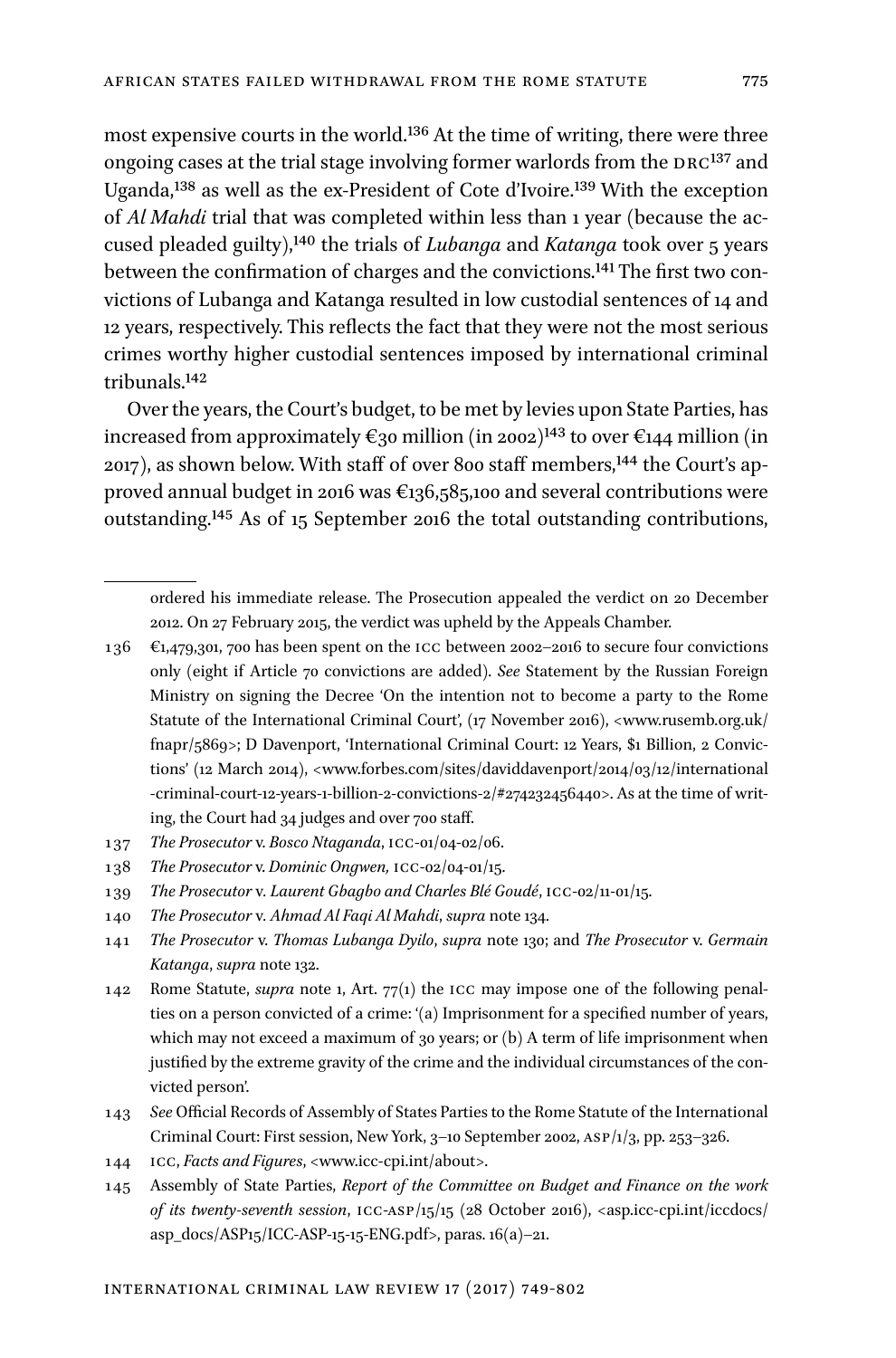including the regular budget, the Contingency Fund and interest on the host State loan, stood at  $\epsilon_{34}$ ,163,902.<sup>146</sup> The growing number of preliminary examinations, investigations and prosecutions would require more resources. The Court's 2017 programme budget was approved at  $\epsilon_{144,587,300}$ ,<sup>147</sup> Despite such a huge budget, the icc has been able to convict only non-state actors.

The main case against a serving head of state arising out of the un Security Council referral (Al Bashir of Sudan) stalled primarily due to the Council's failure to put pressure on Sudan to cooperate fully with the Court or to surrender Al Bashir to the Court, thus undermining the icc's investigations.148 In addition, the un Security Council has not taken any measures against icc State Parties (Malawi, Chad, DRC, Djibouti, and Uganda) that have failed to comply with their obligations to cooperate with the Court. This has arisen in six instances referred to the Council following the adoption of Resolution 1593 (2005) in relation to State failures to arrest and surrender Al-Bashir.149 Thus referrals of non-compliance by the Court to the Council have had no consequence as

<sup>146</sup> *Ibid*., para. 22.

<sup>147</sup> *See* Resolution of the Assembly of States Parties on the proposed programme budget for 2017, the Working Capital Fund for 2017, the scale of assessment for the apportionment of expenses of the International Criminal Court, financing appropriations for 2017 and the Contingency Fund, icc-asp/15/Res.1, at 1.

<sup>148</sup> *See* un Security Council, *Reports of the Secretary-General on the Sudan and South Sudan*, un Doc. s/pv.7337 (12 December 2014) 2.

<sup>149</sup> *The Prosecutor* v. *Omar Hassan Ahmad Al Bashir,* Pre-Trial Chamber i, 'Corrigendum to the Decision Pursuant to Article  $87(7)$  of the Rome Statute on the Failure by the Republic of Malawi to Comply with the Cooperation Requests Issued by the Court with Respect to the Arrest and Surrender of Omar Hassan Ahmad Al Bashir', icc-02/05-01/09-139-Corr, 13 December 2011; Pre-Trial Chamber i, 'Decision pursuant to article 87(7) of the Rome Statute on the refusal of the Republic of Chad to comply with the cooperation requests issued by the Court with respect to the arrest and surrender of Omar Hassan Ahmad Al Bashir', ICC-02/05-01/09-140-tENG, 13 December 2011 ; Pre-Trial Chamber II, 'Decision on the Non-compliance of the Republic of Chad with the Cooperation Requests Issued by the Court Regarding the Arrest and Surrender of Omar Hassan Ahmad Al-Bashir', icc-02/05-01/09-151, 26 March 2013; Pre-Trial Chamber ii, 'Decision on the Cooperation of the Democratic Republic of the Congo Regarding Omar Al Bashir's Arrest and Surrender to the Court', ICC-02/05-01/09-195, 9 April 2014; Pre-Trial Chamber II, 'Decision on the noncompliance by the Republic of Djibouti with the request to arrest and surrender Omar Al-Bashir to the Court and referring the matter to the United Nations Security Council and the Assembly of the State Parties to the Rome Statute', icc-02/05-01/09-266, 11 July 2016; Pre-Trial Chamber II, 'Decision on the non-compliance by the Republic of Uganda with the request to arrest and surrender Omar Al Bashir to the Court and referring the matter to the United Nations Security Council and the Assembly of State Parties to the Rome Statute', icc-02/05-01/09-267, 11 July 2016.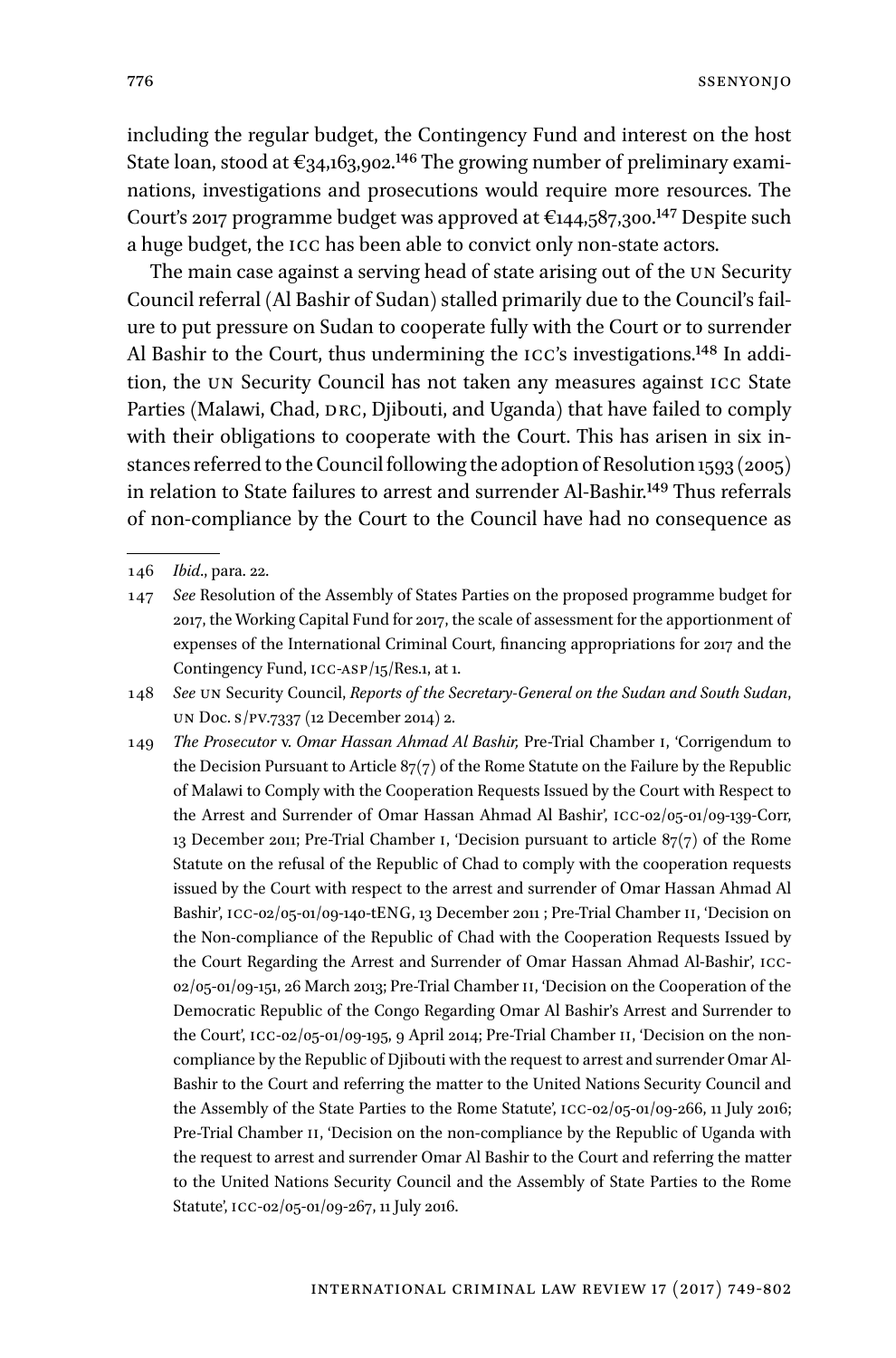a mechanism for the Court to obtain cooperation. Some Permanent Security Council members (Russia and China) appear to be non-supportive of the arrest and surrender of Al Bashir to the icc. For instance, Russia has insisted that 'the obligation to cooperate, as set forth in resolution 1593 (2005), does not mean that the norms of international law governing the immunity of the Government officials of those States not party the Rome Statute can be repealed, and presuming the contrary is unacceptable'.150 By ignoring or failing to act in response to such Court decisions concerning non-compliance and non-cooperation, the Council has effectively relinquished and undermined its responsibility in such matters arising from the Rome Statute, as negotiated and adopted, and pursuant to sc resolution 1593 (2005).151

All the five suspects<sup>152</sup> against whom ICC arrest warrants were issued in the situation in Darfur remain at large in Sudan nearly a decade later after the first warrant was issued primarily due to the Security Council's lack of robust, swift and concrete action after the referral to induce Sudan and other States to execute the arrest warrants.153 This has emboldened Al Bashir to travel to both icc state and non-state parties as well as emboldening states to continue to invite and host him.<sup>154</sup> As noted by the ICC Pre-Trial Chamber II: 'In the absence of follow-up actions on the part of the Security Council, any referral to the Court under Chapter vii of the United Nations Charter would become futile and incapable of achieving its ultimate goal of putting an end to impunity'.155

<sup>150</sup> *See* un Security Council, Seventy-second year 7963rd meeting Thursday, 8 June 2017, 3 p.m. New York, s/pv.7963, speech by the representative of Russian Federation, Mr. Zagaynov, 12, [<www.un.org/en/ga/search/view\\_doc.asp?symbol=S/PV.7963](http://www.un.org/en/ga/search/view_doc.asp?symbol=S/PV.7963)>.

<sup>151</sup> *Ibid*., Ms. Bensouda, 4.

<sup>152</sup> The suspects are Omar Hassan Ahmad Al Bashir, Ahmad Muhammad Harun, Ali Muhammad Ali Abd-Al-Rahman, Abdel Raheem Muhammad Hussein and Abdallah Banda Abakaer Nourain.

<sup>153</sup> See Twenty-fourth report of the Prosecutor of the International Criminal Court to the United Nations Security Council pursuant to unscr 1593 (2005), 13 December 2016, [<www.icc-cpi.int/itemsDocuments/161213-otp-rep-24-darfur\\_Eng.pdf](http://www.icc-cpi.int/itemsDocuments/161213-otp-rep-24-darfur_Eng.pdf)>.

<sup>154</sup> *Ibid*., paras. 9–22.

<sup>155</sup> *The Prosecutor* v. *Omar Hassan Ahmad Al Bashir*, icc-02/05-01/09, 11 July 2016, Decision on the non-compliance by the Republic of Uganda with the request to arrest and surrender Omar Al-Bashir to the Court and referring the matter to the United Nations Security Council and the Assembly of State Parties to the Rome Statute, para. 16. *See also* Decision on the non-compliance by the Republic of Djibouti with the request to arrest and surrender Omar Al-Bashir to the Court and referring the matter to the United Nations Security Council and the Assembly of the State Parties to the Rome Statute, icc-02/05-01/09, 11 July 2016, para. 17.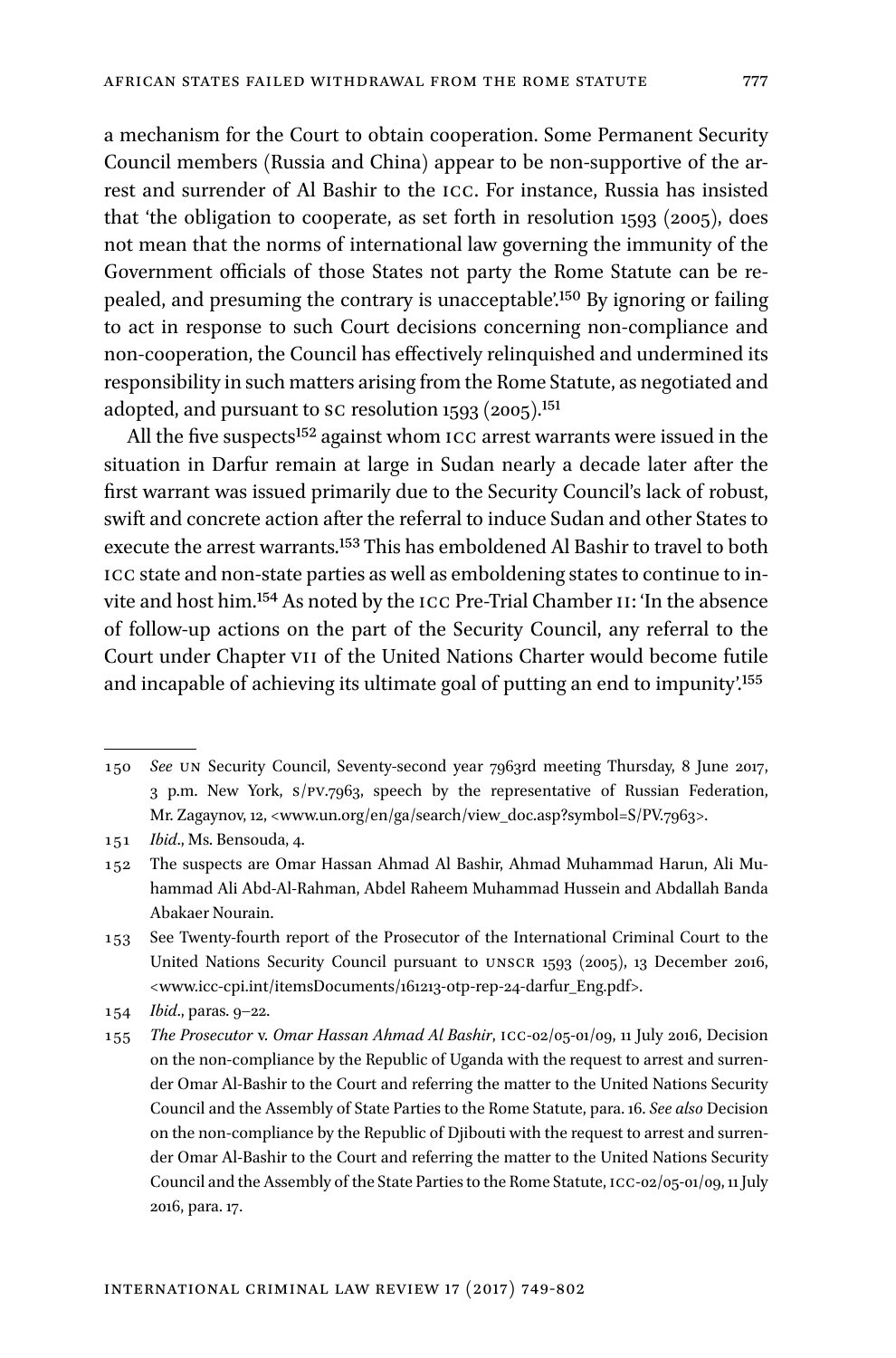Cases arising out of the exercise of the Prosecutor's *proprio motu* powers in Kenya have been met by fierce resistance in the form of non-cooperation and witness interference (leading to the withdrawal or vacation of charges against senior State officials – *Uhuru Muigai Kenyatta* and *William Samoei Ruto* of Kenya).156 Nevertheless, it must be acknowledged that during its first 16 years the icc has established itself as a functioning institution with investigations, arrests, trials, convictions, acquittals and appeals. As at the time of writing in January 2017, the Court had three trials running, one of which was expected to be completed in 2018 and the other two in 2019 but there were no cases at the pre-trial stage.157

An increase in the number of situations and cases before the icc means that that there will be an increase in the Court's workload/activities (eg outreach and public information, investigations, legal aid for victims and accused, trial preparation, funds for victims) and long-term spending pattern of the icc over the years.158 Unlike other international criminal tribunals created in recent decades with limited temporal and geographical jurisdiction,159 the icc is a permanent court whose membership has been growing over the years. This requires increased prioritisation in the exercise of prosecutorial discretion and improvement in the quality and efficiency of the Court's core activities including preliminary examinations, investigations, analysis, trials and appeals.160

2.2.5 un Security Council's Failure to Defer Investigation or Prosecution Another reason advanced by South Africa for its withdrawal notification from the Rome Statute is that: 'The Security Council has also not played its part in

<sup>156</sup> *See The Prosecutor* v. *Uhuru Muigai Kenyatta, supra* note 118; and *The Prosecutor* v. *William Samoei Ruto and Joshua Arap Sang, supra* note 118.

<sup>157</sup> *See The Prosecutor* v. *Dominic Ongwen*, icc-02/04-01/15; *The Prosecutor* v. *Laurent Gbagbo and Charles Blé Goudé*, icc-02/11-01/15; *The Prosecutor* v. *Bosco Ntaganda*, icc-01/04-02/06.

<sup>158</sup> S. Ford, 'How Much Money Does the icc Need?' in Stahn, *supra* note 87, 84–104.

<sup>159</sup> Such tribunals include: the International Tribunal for the Prosecution of Persons Responsible for Serious Violations of International Humanitarian Law Committed in the Territory of the Former Yugoslavia; International Criminal Tribunal for Rwanda; the Extraordinary Chamber in the Courts of Cambodia;, and the Special Court for Sierra Leone. See S. Ford, 'How Leadership in International Criminal Law is Shifting from the United States to Europe and Asia: An Analysis of Spending on and Contributions to International Criminal Courts', 55 *Saint Lou*i*s University Law Journal* (2011) 953.

<sup>160</sup> *See* Office of The Prosecutor, *Policy Paper on Case Selection and Prioritisation* (15 September 2016) [<www.icc-cpi.int/itemsDocuments/20160915\\_OTP-Policy\\_Case-Selection\\_Eng](http://www.icc-cpi.int/itemsDocuments/20160915_OTP-Policy_Case-Selection_Eng.pdf) [.pdf](http://www.icc-cpi.int/itemsDocuments/20160915_OTP-Policy_Case-Selection_Eng.pdf)>; The Report of the Court on the Basic Size of the Office of the Prosecutor, iccasp/14/21 (17 September 2015).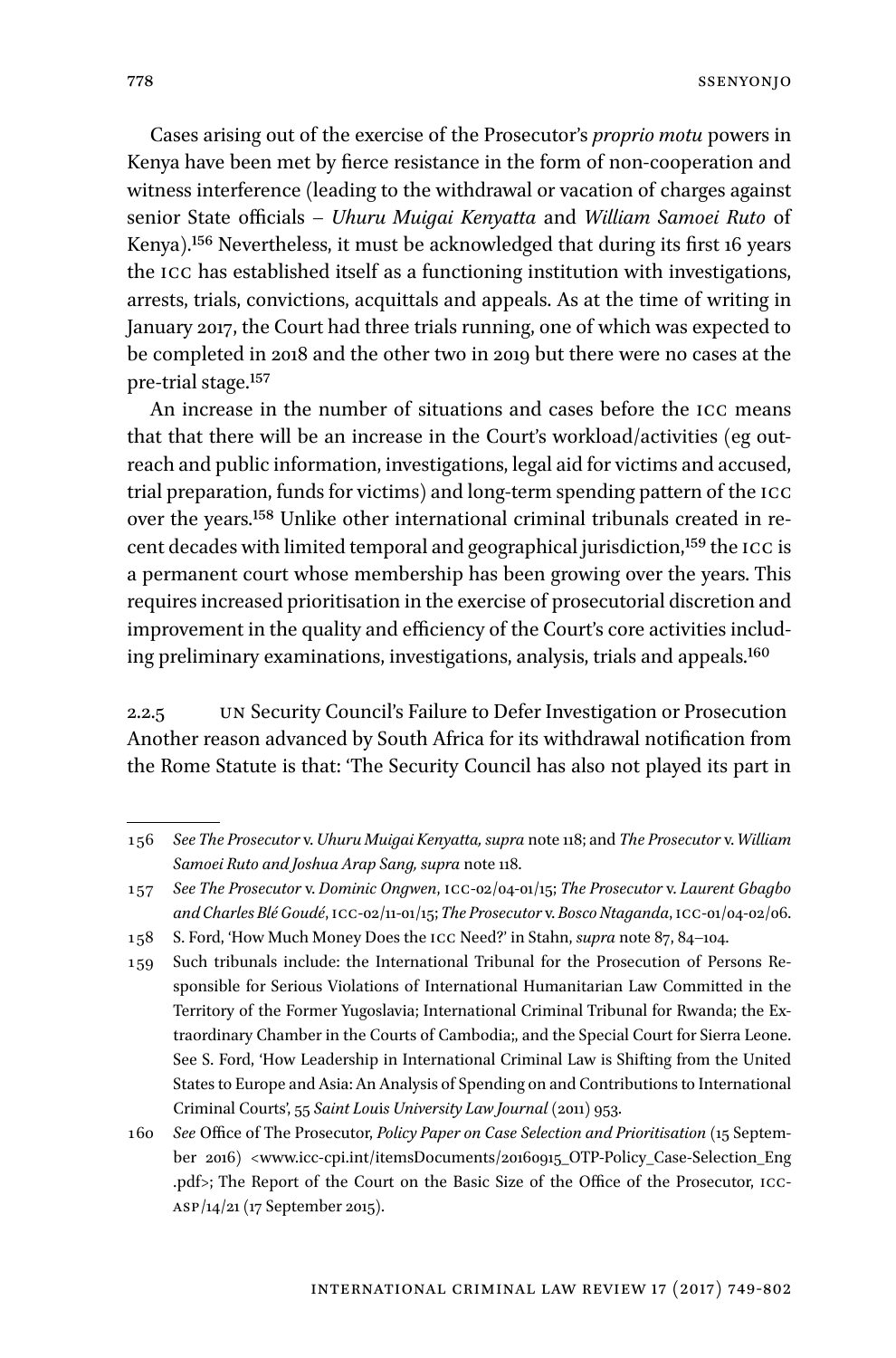terms of Article 16 of the Rome Statute where the involvement of the icc will pose a threat to peace and security on the African continent'.161 Although South Africa did not provide further details, its claim is based on the failure of the un Security Council to defer situations in Darfur and Kenya with specific reference to cases arising from those situations concerning some prosecution of African heads of state. In 2008 when the icc Prosecutor announced that he was seeking an arrest warrant against President Al Bashir of Sudan, the AU called upon the Security Council to apply Article 16 of the Rome Statute and 'defer the process [proceedings] initiated by the icc' for a period of 12 months.162

A similar request was made in 2013 to defer the investigation and prosecution against Kenya's President Uhuru Muigai Kenyatta and Deputy President William Samoei Ruto.<sup>163</sup> However, the Security Council did not adopt any resolution on the basis of Article 16 to defer investigations/ prosecutions in both Darfur and Kenya.164 Article 16 of the Rome Statute provides for the deferral of investigation or prosecution by the un Security Council when political and

- 162 *See, e.g*., African Union Peace and Security Council Decision, psc/min/Comm (cxlii), 21 July 2008 paras. 3, 5, 9, 11(i); African Union Peace and Security Council Decision,  $PSC/PR/$ Comm (clxxv), 5 March 2009, paras. 4–6; African Union Decision on the Application by the icc Prosecutor for the Indictment of the President of the Republic of the Sudan, Dec.221(XII), 3 February 2009, paras. 2–3; African Union Decision on the Meeting of the African States Parties to the Rome Statute of the International Criminal Court (icc), Doc.Assembly/ $AU/13(xiii)$ , Assembly/ $AU/Dec.245(xiii)$  Rev.1, 1–3 July 2009, para. 9; Decision on the Implementation of the Decisions on the International Criminal Court, Doc. ex.cl/639(xviii), Assembly/au/Dec.334(xvi), 30–31 January 2011, para. 3.
- 163 *See, e.g*., Decision on the Progress Report of the Commission on the Implementation of Previous Decisions on the International Criminal Court (icc) – Doc.Assembly/au/18(xxiv), Assembly/AU/Dec.547(XXIV), 30–31 January 2015, paras. 3 and 17(d); Decision on the International Criminal Court Doc. EX.CL/952(XXVIII),Assembly/AU/Dec.590(XXVI), 30-31 January 2016, para. 2(ii); Decision on the Implementation of the Decisions on the International Criminal Court ( $\text{ICC}$ ) – Doc.  $\text{EX.CL}/639(\text{XVIII})$ , Assembly/ $\text{AU}/\text{Dec.334}(\text{XVI})$ , 30–31 January 2011, para. 6; Decision on the Implementation of the Decisions on the International Criminal Court (ICC) – Doc.  $EX.CL/731(XXI)$ , Assembly/ $AU/Dec.419$  (xix), 15–16 July 2012, para. 4; Decision on Africa's Relationship with the International Criminal Court (icc), Ext/Assembly/au/Dec.1 (October 2013) para. 10(i), (ii), (xi); unsc Draft Resolution Seeking Deferral of Kenyan Leaders' Trial Fails to Win Adoption, with 7 (Azerbaijan, China, Morocco, Pakistan, Russian Federation, Rwanda and Togo) Voting in Favour, 8 (Argentina, Australia, France, Guatemala, Luxembourg, Republic of Korea, United Kingdom, and United States) Abstaining, sc/11176 (15 November 2013), [<www](http://www.un.org/press/en/2013/sc11176.doc.htm) [.un.org/press/en/2013/sc11176.doc.htm>](http://www.un.org/press/en/2013/sc11176.doc.htm).

<sup>161</sup> Declaratory Statement, *supra* note 28.

<sup>164</sup> *See* un Doc. s/res/1828 (2008); un Doc. s/pv.7060, p. 2.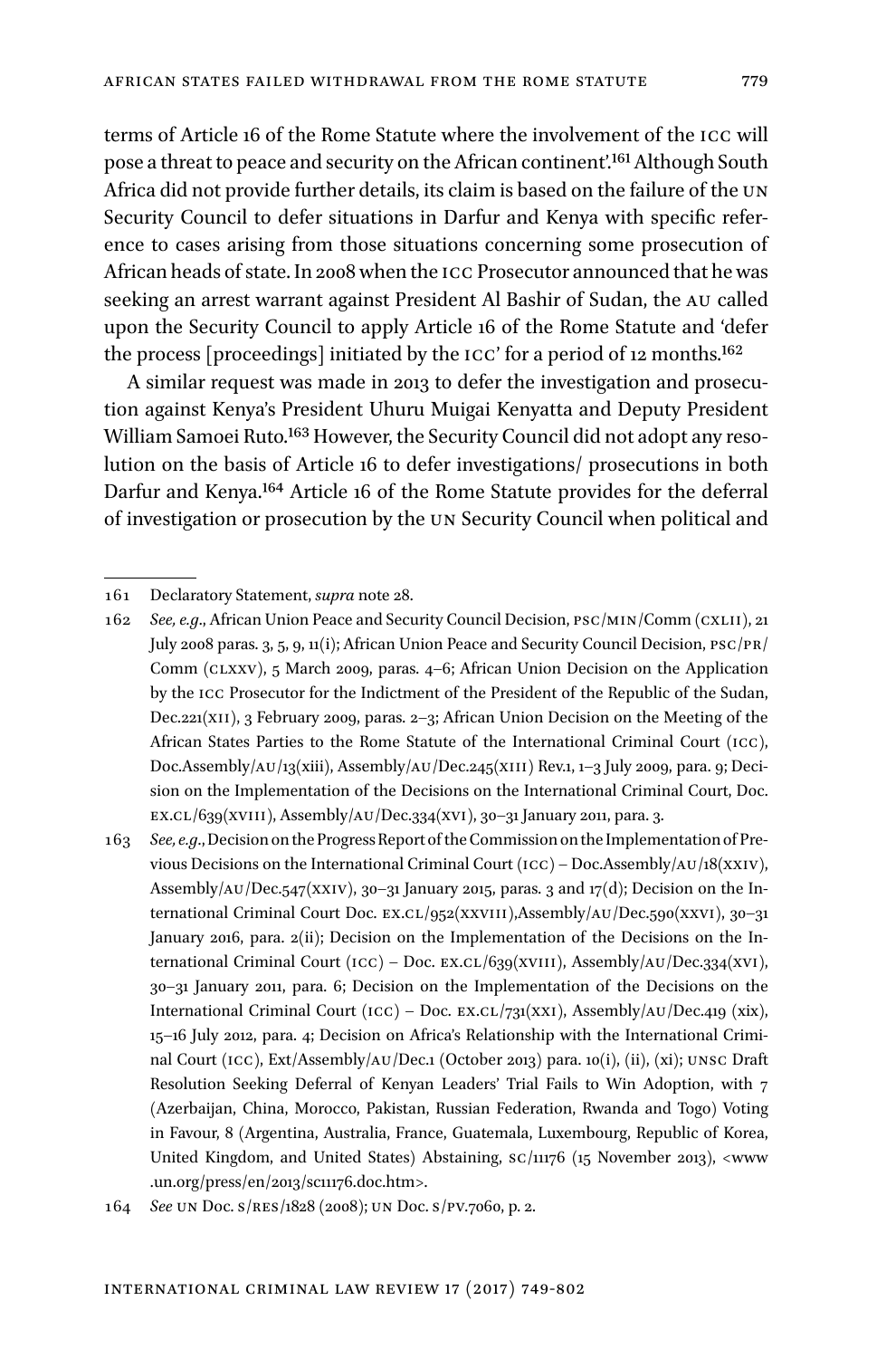conflict resolution imperatives (the maintenance of international peace and security) would make it necessary to delay international criminal justice (ICC investigation or prosecution). Article 16 reads:

No investigation or prosecution may be commenced or proceeded with under this Statute for a period of 12 months after the Security Council, in a resolution adopted under Chapter vii of the Charter of the United Nations, has requested the Court to that effect; that request may be renewed by the Council under the same conditions.

Under Chapter vii of the un Charter the Security Council is empowered to 'determine the existence of any threat to the peace, breach of the peace, or act of aggression' and to make recommendations, or decide what measures shall be taken to 'maintain or restore international peace and security'.165 The *travaux préparatoires* of Article 16 indicates that the relationship between the Court and the Security Council was very contentious.166 The content of the current Article 16 of the Rome Statute was introduced by Singapore<sup>167</sup> as a means of ensuring that 'politically motivated actions [referrals] by States Parties or by the Prosecutor that might contradict Security Council aims could be suspended or terminated indefinitely by the Security Council acting under its Chapter vii authority'.168 It was thus intended to be used on 'a case-by-case basis by reference to particular situations, so as to enable the Security Council to advance the interests of peace where there might be a temporary conflict between the resolution of armed conflict, on the one hand, and the prosecution of offences, on the other'.169 It was not intended to defer situations referred by the Security Council and the cases that arise from it since the Council has established that international criminal prosecutions contribute to the 'restoration and maintenance of peace'.170 Despite its adoption, many states considered that it was

<sup>165</sup> un Charter, *supra* note 50, Art. 39.

<sup>166</sup> Clark, *supra* note 7, 770–780.

<sup>167</sup> *See* Proposal by Singapore on article 23, Non-Paper/wg.3/No. 16, (8 August 1997).

<sup>168</sup> D. Scheffer, 'Three Realities About African Situation at the International Criminal Court', *icc Forum* (November 2016), [<iccforum.com/withdrawal>](http://iccforum.com/withdrawal).

<sup>169</sup> *See* un Security Council, 4568th Meeting, 10 July 2002, statement by Permanent Representative of New Zealand, Mr. MacKay, un Doc. s/pv.4568, p. 5, [<www.un.org/Docs/pv4568e](http://www.un.org/Docs/pv4568e.pdf) [.pdf](http://www.un.org/Docs/pv4568e.pdf)>.

<sup>170</sup> *See, e.g*., un Security Council Resolution 808 (1993), s/res/808, 22 February 1993, preamble para. 9; un Security Council Resolution 827 (1993), s/res/827, 25 May 1993, preamble, para. 6; and un Security Council Resolution 955 (1994), s/res/955, 8 November 1994, preamble para. 7.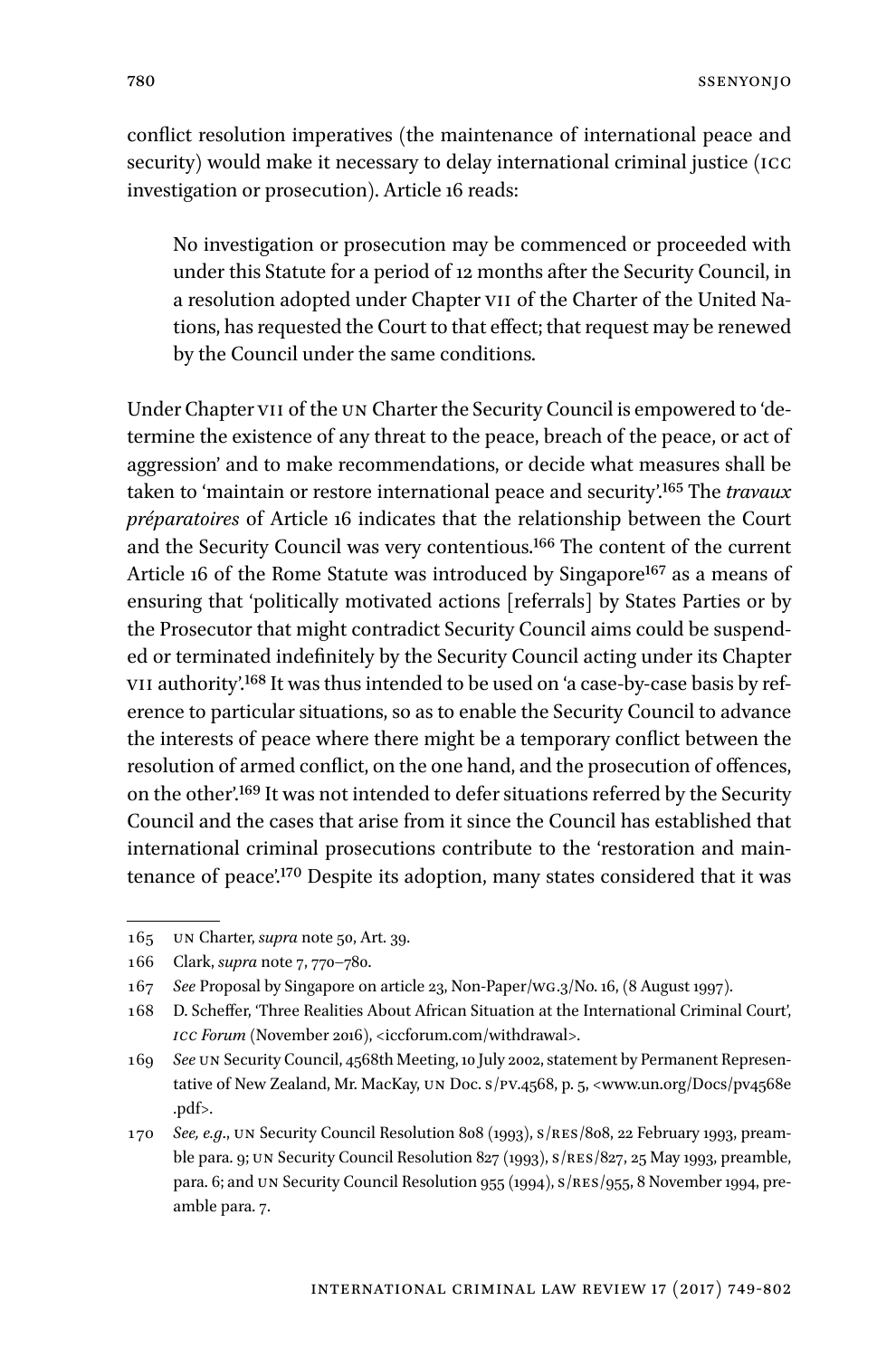an unacceptable encroachment upon judicial independence. As yet, the Court has not yet interpreted the scope of Article 16 but the Security Council has used it in two resolutions to protect officials or personnel of the Security Council members and their close allies.171 This suggests that Article 16 was 'conceived as an additional tool for the big [Western] Powers to protect themselves and protect their own [allies]' from the ICC.<sup>172</sup> For this reason, the ICC is perceived by some African leaders as 'no longer a Court for all but only to deal [primarily] with Africans in the most rigid way'.<sup>173</sup>

Following the failure of the un Security Council to defer the investigations or prosecutions in African situations in particular those relating to heads of states in Darfur/Sudan and Kenya, as requested by the au, South Africa, acting on behalf of au State Parties to the Rome Statute, proposed, in accordance with Article 121(1) of the Rome Statute, an amendment to Article 16 in order to allow the un General Assembly to exercise deferral powers when the Security Council fails to act.174 South Africa's proposal provided for the addition of the following paragraphs to the current Article 16:

- 2) A State with jurisdiction over a situation before the Court may request the un Security Council to defer the matter before the Court as provided for in (1) above.
- 3) Where the un Security Council fails to decide on the request by the state concerned within six (6) months of receipt of the request, the requesting Party may request the un General Assembly to assume the Security Council's responsibility under paragraph 1 consistent with Resolution 377 (v) of the un General Assembly.175

<sup>171</sup> *See* sc Resolution 1422 (12 July 2002), un Doc. s/res/1422 (2002); sc Resolution 1487 (12 June 2003) un Doc. s/res/1487 (12 June 2003); Amnesty International, 'The Unlawful Attempt by the Security Council to give us Citizens permanent Impunity from International Justice', ai Index ior 40/006/2003 (May 2003).

<sup>172</sup> un Doc. s/pv.7060, p. 11.

<sup>173</sup> *See* 'Statement by Hon. Frederick Ruhindi, Deputy Attorney General/Minister of State for Justice and Constitutional Affairs of the Republic of Uganda on behalf of the African Union, 21 November 2013', <[asp.icc-cpi.int/iccdocs/asp\\_docs/ASP12/GenDeba/](http://asp.icc-cpi.int/iccdocs/asp_docs/ASP12/GenDeba/ICC-ASP12-GenDeba-AU-Uganda-ENG.pdf) [ICC-ASP12-GenDeba-AU-Uganda-ENG.pdf](http://asp.icc-cpi.int/iccdocs/asp_docs/ASP12/GenDeba/ICC-ASP12-GenDeba-AU-Uganda-ENG.pdf)>.

<sup>174</sup> Report of the Working Group on the Review Conference, icc-asp/8/20, Annex ii, para. 59.

<sup>175</sup> un Depositary Notification C.N.851.2009.TREATIES-10 of 30 November 2009 (South Africa: Proposal of Amendment).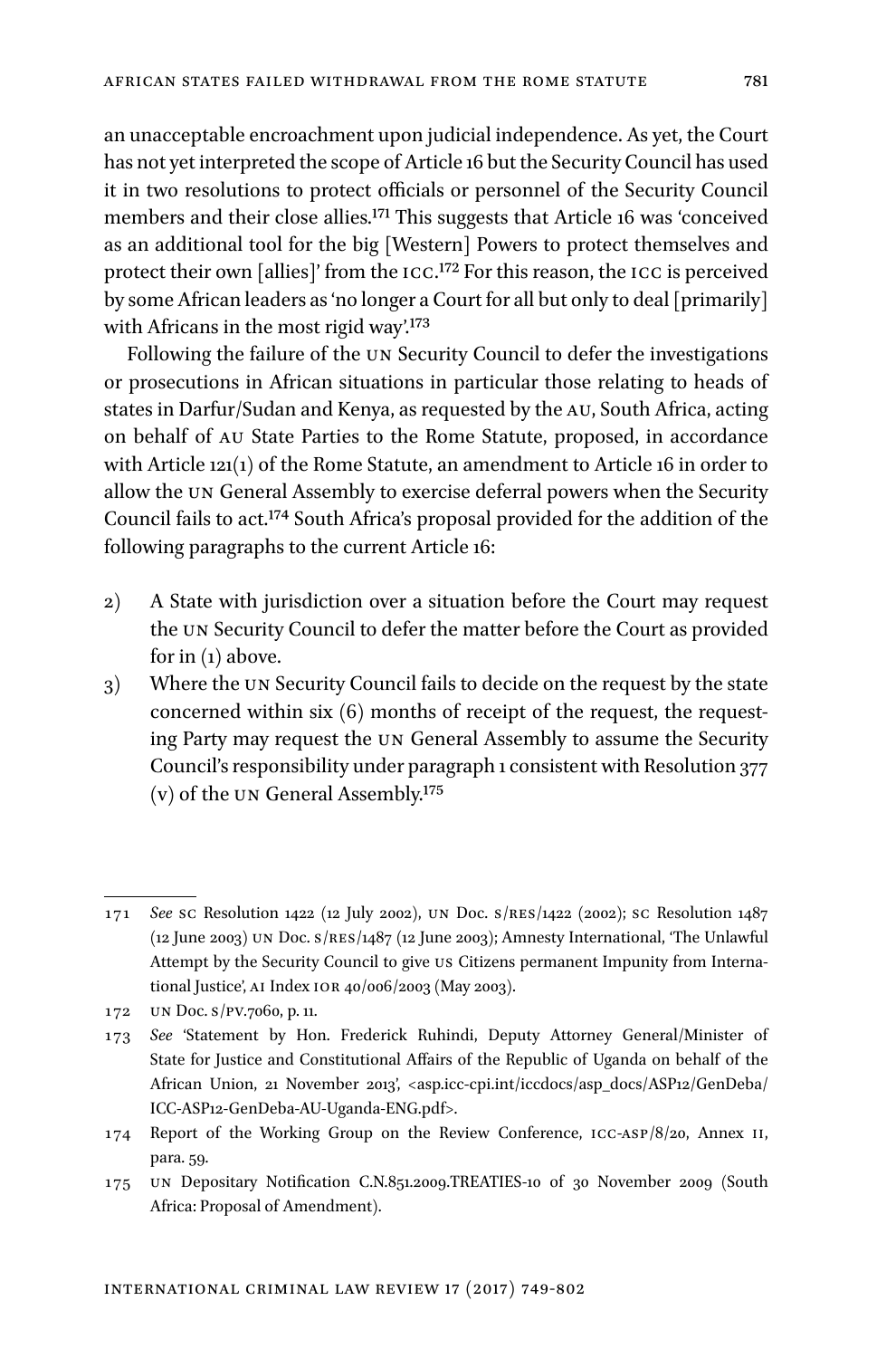The above proposal was not adopted since it raised several questions with regard to the relationship between the un Security Council and the un General Assembly as well as the relationship between the ICC and the UN.<sup>176</sup>

## 2.2.6 Conflicting International Law Obligations

Another reason advanced for South Africa's withdrawal notification from the icc is that the Rome Statute has been interpreted in a manner that has led to 'conflicting international law obligations'.177 In particular, South Africa's Minister of Justice stated that the Rome Statute compel icc state parties including South Africa to 'arrest persons who may enjoy diplomatic immunity under customary international law who are wanted by the court'.<sup>178</sup> In effect the claim here is that compliance with the Rome Statute would lead to a breach of obligations to other states. The alleged obligations relate to whether or not a head of state non-party to the Rome Statute (in particular, President Al Bashir of Sudan subject to two icc arrest warrants for crimes against humanity and genocide) enjoys immunities *ratione personae* from arrest and surrender to the icc.179

On 4 March 2009, icc Pre-Trial Chamber i (composed of Judge Akua Kuenyehia, Presiding Judge, Judge Anita Usacka, and Judge Sylvia Steiner) stated that 'the current position of Omar Al Bashir as Head of a state which is not a party to the Statute, has no effect on the Court's jurisdiction over the present case'.180 This determination was based on four considerations namely the goal of ending impunity for the perpetrators of the most serious crimes as stated in the Rome Statute's preamble; Article 27 of the Statute; the law applicable was the Rome Statute, Elements of Crimes and its Rules of Procedure and Evidence; and the effect of the Security Council.<sup>181</sup> The Chamber stated that:

…by referring the Darfur situation to the Court, pursuant to article 13(b) of the Statute, the Security Council of the United Nations has also accepted that the investigation into the said situation, as well as any prosecution

 $176$  Report of the Working Group on Amendments, ICC-ASP/13/31, para. 9 and ICC-ASP/14/34, para. 17.

<sup>177</sup> *See* South Africa's 'Declaratory statement', *supra* note 28, 2.

<sup>178</sup> *See* South African Government News Agency, 'sa Formally Withdrawing from icc' 21 October 2016, <[www.sanews.gov.za/south-africa/sa-formally-withdrawing-icc](http://www.sanews.gov.za/south-africa/sa-formally-withdrawing-icc)>.

<sup>179</sup> *See* Pre-Trial Chamber i, *supra* note 18.

<sup>180</sup> *The Prosecutor* v. *Omar Hassan Ahmad Al Bashir,* icc-02/05-01/09-3 (4 March 2009), Decision on the Prosecution's Application for a Warrant of Arrest against Omar Hassan Ahmad Al Bashir, para. 41.

<sup>181</sup> *Ibid*., paras. 42–45.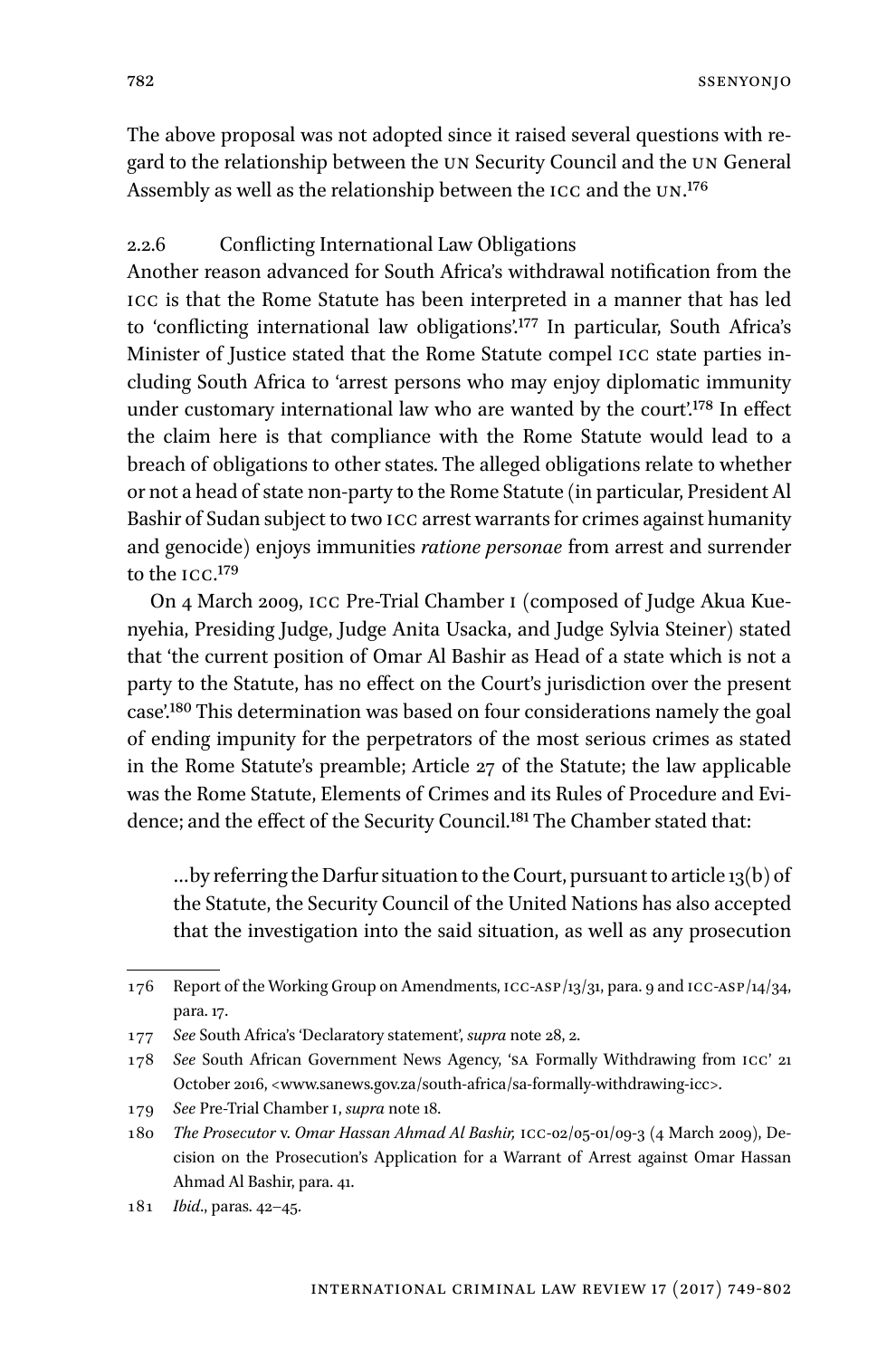arising therefrom, will take place in accordance with the statutory framework provided for in the Statute, the Elements of Crimes and the Rules as a whole.182

The Chamber decided that the Registry 'prepare a request for cooperation seeking the arrest and surrender of Omar Al Bashir' to the icc. Accordingly the Registry requested all ICC state parties to arrest and surrender Al Bashir.<sup>183</sup> This was done without considering whether such a request would, under Article 98 of the Rome Statute, be inconsistent with the requested state's obligations under (customary) international law with respect to the head of state immunity of Al Bashir.

Following the failure of some icc state parties to arrest President Al Bashir on numerous international visits to African icc States parties (including Malawi, Chad, Democratic Republic of the Congo (DRC), Kenya, Uganda, Djibouti and South Africa), the icc Pre-Trial Chamber interpreted the Rome Statute as imposing an obligation on state parties to arrest Al Bashir because of two reasons.

First, the Chamber rejected the argument presented by Malawi, with respect to states not parties to the Rome Statute, that 'international law affords immunity to Heads of States in respect of proceedings before international courts'.184 It claimed that 'customary international law creates an exception to Head of State immunity when international courts seek a Head of State's arrest for the commission of international crimes'.185 Although this position was restated in a decision concerning the Republic of Chad,<sup>186</sup> the Chamber did not

<sup>182</sup> *Ibid*., para. 45.

<sup>183</sup> *See The Prosecutor* v. *Omar Hassan Ahmad Al Bashir,* icc-02/05-01/09-7, Request to All States Parties to the Rome Statute for the Arrest and Surrender of Omar Al Bashir, (11 March 2009); icc-02/05-01/09-96, Supplementary Request to All States Parties to the Rome Statute for the Arrest and Surrender of Omar Hassan Ahmad Al Bashir, (21 July 2010).

<sup>184</sup> *The Prosecutor* v. *Omar Hassan Ahmad Al Bashir*, icc-02/05-01/09 (12 December 2011), Decision Pursuant to Article  $87(7)$  of the Rome Statute on the Failure by the Republic of Malawi to Comply with the Cooperation Requests Issued by the Court with Respect to the Arrest and Surrender of Omar Hassan Ahmad Al Bashir (*Malawi* Decision), para. 18.

<sup>185</sup> *Ibid*., para. 43.

<sup>186</sup> *The Prosecutor* v. *Omar Hassan Ahmad Al Bashir*, icc-02/05-01/09 (13 December 2011), Decision pursuant to article  $87(7)$  of the Rome Statute on the refusal of the Republic of Chad to comply with the cooperation requests issued by the Court with respect to the arrest and surrender of Omar Hassan Ahmad Al Bashir, para. 13.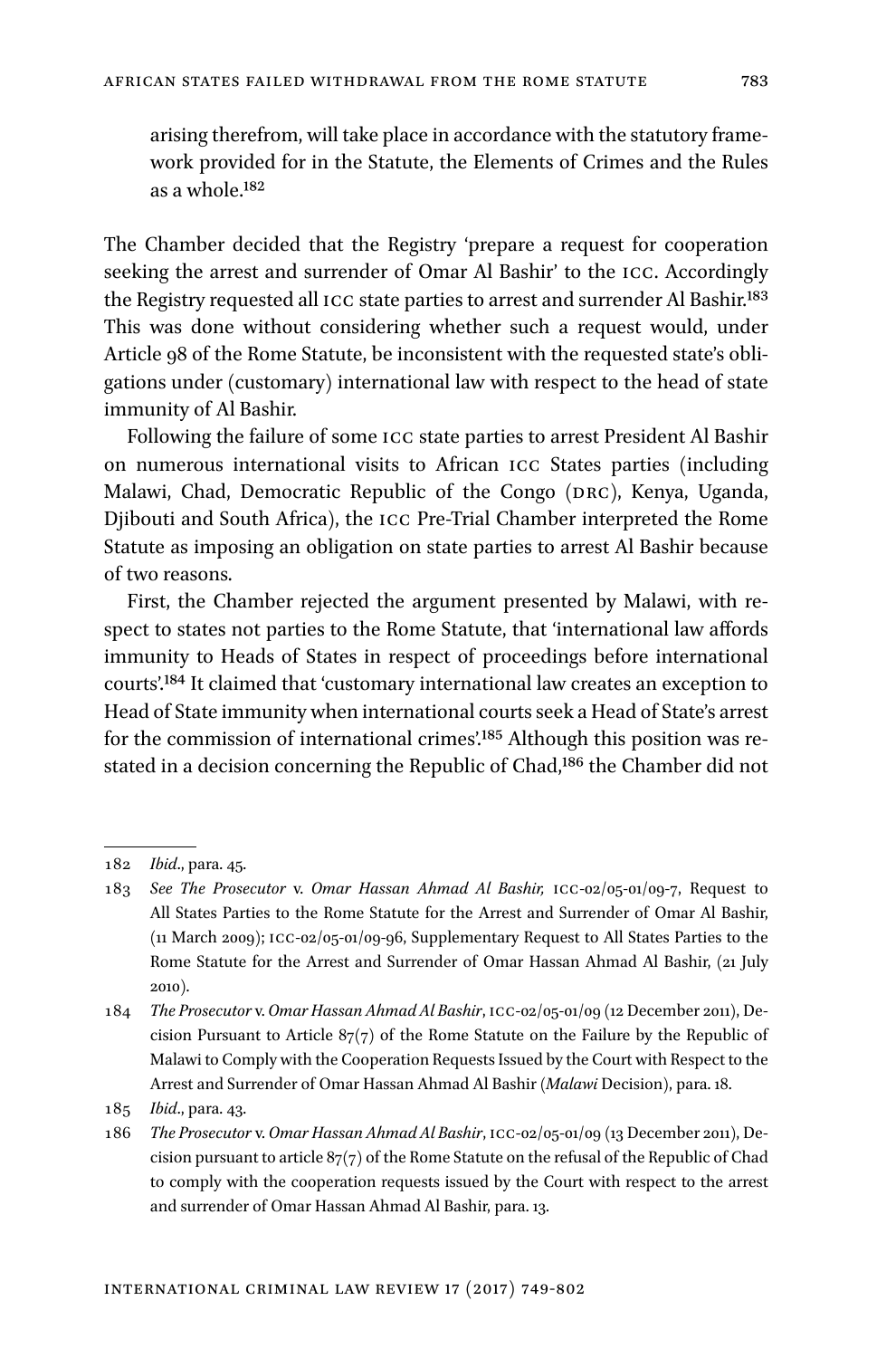provide satisfactory evidence to support this view.187 It is correct to state that the 'immunity for Heads of State before international courts has been rejected time and time again dating all the way back to World War 1'.<sup>188</sup> This was the case with the practice of the Nuremberg Tribunals, the Tokyo Tribunals, the ICTY, the ICTR, the Special Court for Sierra Leone and the Lebanon Tribunals. However, there is no evidence to show that this practice is generally 'accepted as law' (*opinio juris*) in order to transform it into a rule of customary international law,189 and none was presented by the icc in the Malawi and Chad decisions.190 Accordingly, it was not proved that customary international law requires or rejects immunity before international courts and tribunals.

Second, the Chamber held that by virtue of the language used in paragraph 2 of Security Council (sc) Resolution 1593(2005),<sup>191</sup> 'the sc implicitly waived the immunities granted to Omar Al Bashir under international law and attached to his position as a Head of State'.<sup>192</sup> Thus South Africa was under 'the duty under the Rome Statute to immediately arrest Omar Al-Bashir and surrender him to the Court' during Al Bashir's presence in South Africa.193

According to South Africa arresting senior state officials such as African heads of state or ministers who are subject to icc arrest warrants makes it impossible to participate in the peaceful resolution of conflicts.<sup>194</sup> Yet negotiation of peace agreements (to end armed conflicts, which so often unleashes serious crimes) may require the participation of African heads of state or senior ministers who

<sup>187</sup> *See Malawi* Decision, *supra* note 184, paras. 22–43.

<sup>188</sup> *Ibid*., para. 38.

<sup>189</sup> *See* the Report of the International Law Commission on the Work of its Sixty-Sixth Session ((5 May–6 June and 7 July–8 August 2014), General Assembly Official Records Sixtyninth Session Supplement No. 10 (A/69/10), Chap 10, paras. 169–171.

<sup>190</sup> *See* D. Tladi, 'The icc Decisions in Chad and Malawi: on Cooperation, Immunities, and Article 98', 11(1) *Journal of International Criminal Justice* (2013) 199.

<sup>191</sup> un sc Resolution 1593(2005) para. 2. The sc *decided* that the 'Government of Sudan […] *shall* cooperate fully with and provide any necessary assistance to the Court and the Prosecutor pursuant to this resolution'.

<sup>192</sup> *The Prosecutor* v. *Omar Hassan Ahmad Al Bashir*, icc-02/05-01/09 (9 April 2014), Decision on the Cooperation of the Democratic Republic of the Congo Regarding Omar Al Bashir's Arrest and Surrender to the Court, para. 29.

<sup>193</sup> *The Prosecutor* v*. Omar Hassan Ahmad Al Bashir*, icc-02/05-01/09, (13 June 2015), Decision following the Prosecutor's request for an order further clarifying that the Republic of South Africa is under the obligation to immediately arrest and surrender Omar Al Bashir, para. 10.

<sup>194</sup> *See* South Africa's 'Instrument of Withdrawal', 19 October 2016 (on file with author).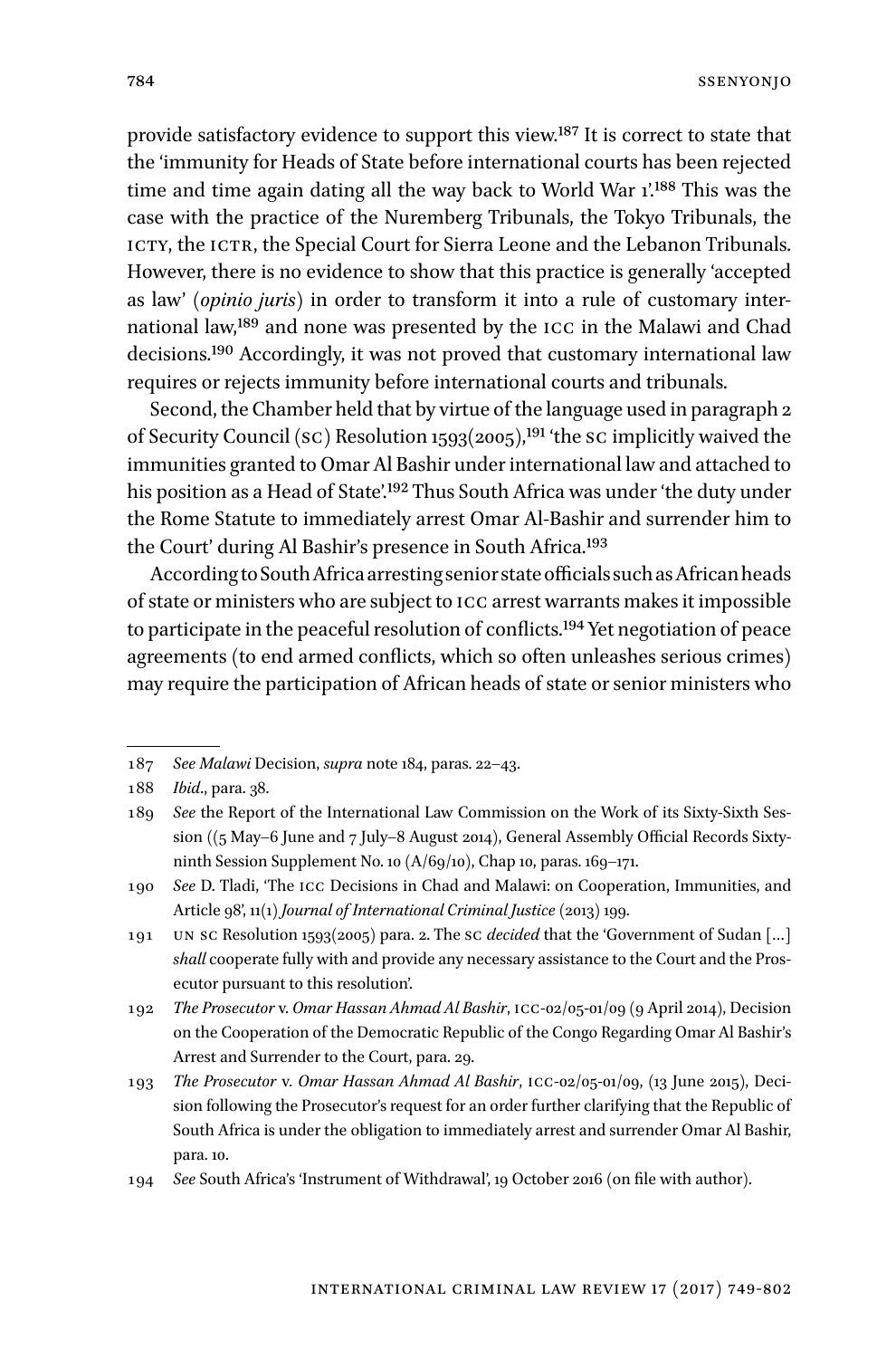are subject of icc arrest warrants. Accordingly, South Africa claimed that to 'continue to be a State Party to the Rome Statute will compromise its efforts to promote peace and security on the African Continent'.195

The claim here is that the interpretation given to Articles 27 and 98 of the Rome statute compel South Africa (in particular in situations referred to the Court by the Security Council) to arrest persons in South Africa. This includes arresting serving heads of states of foreign states subject to icc warrants who may enjoy diplomatic immunity under customary international law, and 'to surrender those persons to the International Criminal Court, even under circumstances where the Republic of South Africa is actively involved in promoting peace, stability and dialogue in those countries'.196 According to South Africa, 'arrest of such a person by a State Party pursuant to its Rome Statute obligations, may therefore result in a violation of its customary international law obligations' on diplomatic immunity or head of state immunity.197 In South Africa's view, this immunity is necessary in order to 'effectively promote dialogue and the peaceful resolution of conflicts wherever they may occur'.198

It should be noted that according to Article 25 of the un Charter the un members 'agree to accept and carry out the decisions of the Security Council' in accordance with the Charter.199 Therefore, 'when the Security Council adopts a decision under Article 25 in accordance with the Charter, it is for member States to comply with that decision'.<sup>200</sup> This includes decisions concerning referrals to the icc including Council decisions that icc state parties 'cooperate fully' with the Court. In the event of a conflict between the obligations of the un members under the un Charter and their obligations under any other international agreement including the Rome Statute, their obligations under the UN Charter 'shall prevail'.<sup>201</sup> In effect UN member states, including

<sup>195</sup> Declaratory Statement, *supra* note 28.

<sup>196</sup> Memorandum on the Objects of the Implementation of the Rome Statute of the International Criminal Court Act Repeal Bill, 2016, [<www.parliament.gov.za/live/commonreposi](http://www.parliament.gov.za/live/commonrepository/Processed/20161111/616356_1.pdf)[tory/Processed/20161111/616356\\_1.pdf>](http://www.parliament.gov.za/live/commonrepository/Processed/20161111/616356_1.pdf), para. 1.2.

<sup>197</sup> Declaratory Statement, *supra* note 28.

<sup>198</sup> Memorandum, *supra* note 195, para. 1.3.

<sup>199</sup> un Charter, *supra* note 50, Art. 25.

<sup>200</sup> *Legal Consequences for States of the Continued Presence of South Africa in Namibia (South West Africa) notwithstanding Security Council Resolution 276* (1970), icj Advisory Opinion, 21 June 1971, (1971) icj Reports 16, para. 116, [<www.icj-cij.org/docket/files/53/5595.pdf](http://www.icj-cij.org/docket/files/53/5595.pdf)>.

<sup>201</sup> un Charter, *supra* note 50, Art. 103.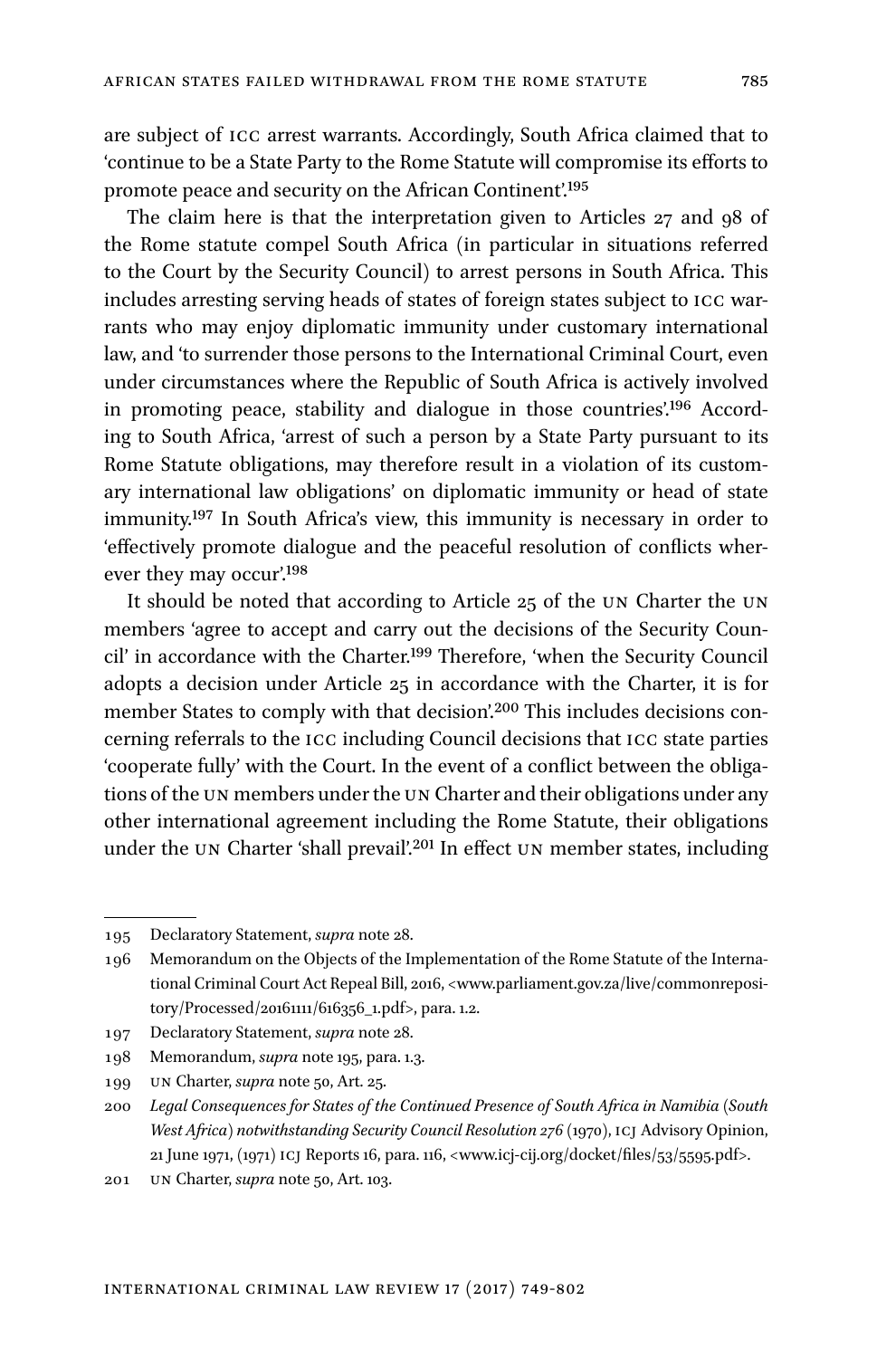non-state parties to the Rome Statute, are by virtue of Articles 25 and 103 of the un Charter obliged to comply with the decisions of the un Security Council arising from resolutions of the UN Security Council Chapter VII referral of situations to the icc.

Does the Rome Statute require icc state parties to act in a violation of customary international law of immunity to a serving head of state (from arrest and surrender)? Immunity provisions under Articles 27 and 98, interpreted in accordance with the object and purpose of the Rome Statute, do not lead to violation of customary international law. Article 27 aims at eliminating impunity by providing that immunity is not a bar to the Court's jurisdiction:

- 1. This Statute shall apply equally to all persons without any distinction based on official capacity. In particular, official capacity as a Head of State or Government, a member of a Government or parliament, an elected representative or a government official shall in no case exempt a person from criminal responsibility under this Statute, nor shall it, in and of itself, constitute a ground for reduction of sentence.
- 2. Immunities or special procedural rules which may attach to the official capacity of a person, whether under national or international law, shall not bar the Court from exercising its jurisdiction over such a person.

The removal of immunity under Article 27 applies to officials of state parties to the Rome Statute and not to non-state parties to the Rome Statute. This is because a 'treaty in force is binding upon the parties to it' and such a treaty 'does not create either rights or obligations for a third state'.<sup>202</sup> Therefore, Article 98(1) protects state sovereignty by recognising customary international law rules concerning state or diplomatic immunities reflected in an exemption from arrest and surrender of a person or property of a non-state party to the Rome Statute. It provides that:

The Court may not proceed with a request for surrender or assistance which would require the requested State to act inconsistently with its obligations under international law with respect to the State or diplomatic immunity of a person or property of a third State, unless the Court can first obtain the cooperation of that third State for the waiver of the immunity.

<sup>202</sup> Vienna Convention on the Law of Treaties, *supra* note 36, Arts. 26 and 34.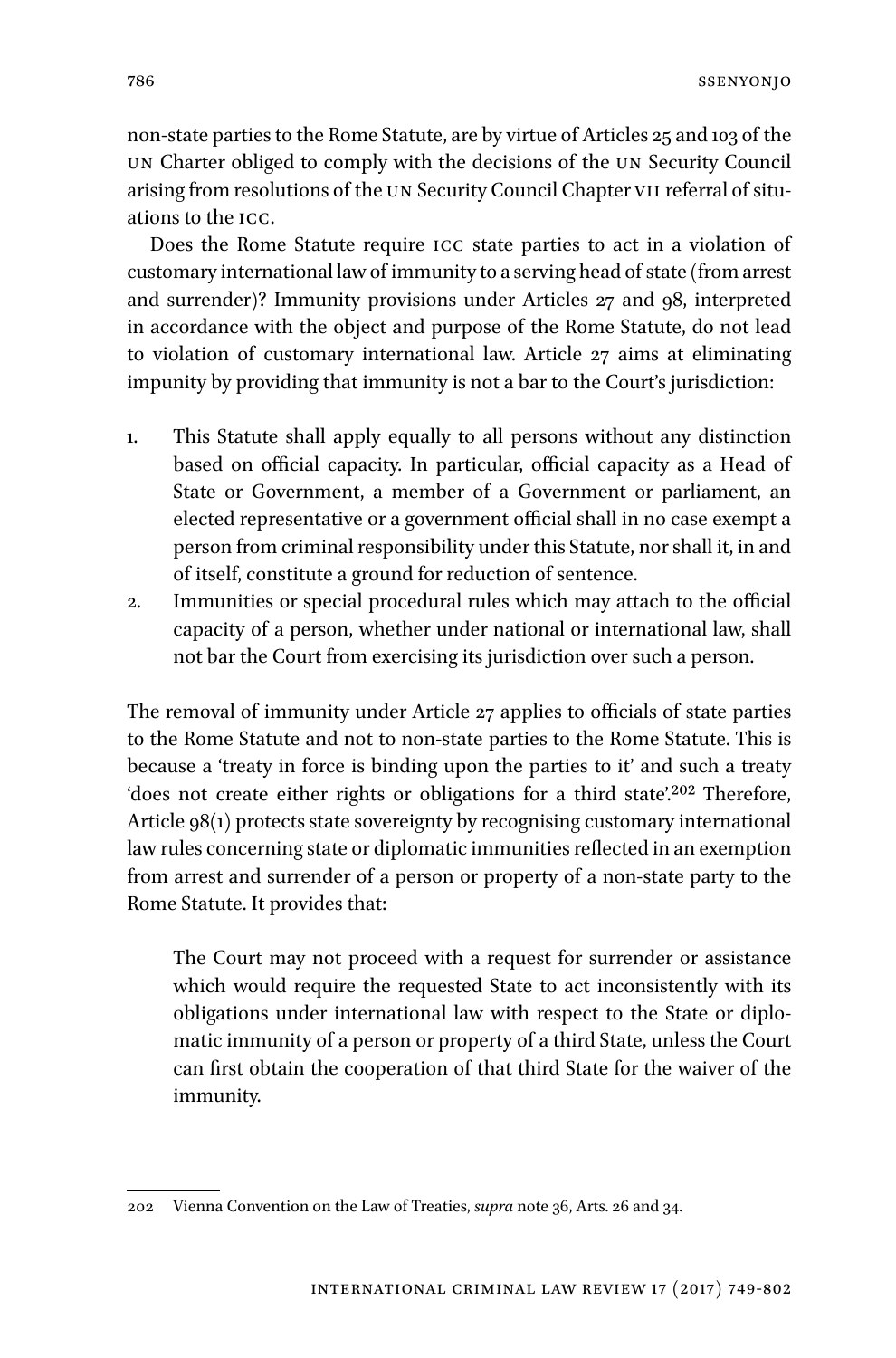Clearly, Article 98(1) limits the avenues for surrendering individuals or property of a 'third state'<sup>203</sup> to the ICC that are entitled to immunity principally under customary international law.204

Some African ICC states parties (Malawi, $205$  Chad, $206$  DRC $207$  and South Africa)<sup>208</sup> and Arab League ICC states parties (Jordan,<sup>209</sup> widely regarded as a friend of the icc and the first Arab state to ratify the Rome Statute) refused to arrest and surrender President Omar Al Bashir of Sudan during his presence in respective states partly on the basis that complying with the icc requests would require violation of head of state immunities under customary international law. In its decisions on Malawi and Chad, the icc Pre-Trial Chamber (composed of Judge Sanji Mmasenono Monageng, Presiding Judge, Judge Sylvia Steiner, and Judge Cuno Tarfusser), in December 2011, accepted that there is 'an inherent tension between Articles  $27(2)$  and  $98(1)$  of the [Rome] Statute and the role immunity plays when the Court seeks cooperation regarding the arrest of a Head of State'.<sup>210</sup> The Chamber went on to observe that Article  $98(1)$ 

- 204 For a commentary on Article 98 see W.A. Schabas, *The International Criminal Court: A Commentary on the Rome Statute* 2nd edn. (Oxford University Press, Oxford, 2016) 1342–1353, at p. 1346.
- 205 Decision Pursuant to Article  $87(7)$  of the Rome Statute on the Failure by the Republic of Malawi to Comply with the Cooperation Requests Issued by the Court with Respect to the Arrest and Surrender of Omar Hassan Ahmad Al Bashir, icc-02/05-01/09-139, Pre-Trial Chamber i, 12 December 2011.
- 206 Decision pursuant to Article  $87(7)$  of the Rome Statute on the refusal of the Republic of Chad to comply with the cooperation requests issued by the Court with respect to the arrest and surrender of Omar Hassan Ahmad Al Bashir, icc-02/05-01/09, Pre-Trial Chamber i, 13 December 2011.
- 207 Decision on the Cooperation of the Democratic Republic of the Congo Regarding Omar Al Bashir's Arrest and Surrender to the Court, icc-02/05-01/09, Pre-Trial Chamber i, 9 April 2014.
- 208 Decision following the Prosecutor's request for an order further clarifying that the Republic of South Africa is under the obligation to immediately arrest and surrender Omar Al Bashir, ICC-02/05-01/09, Pre-Trial Chamber I, 13 June 2015.
- 209 Decision on the request of the Hashemite Kingdom of Jordan for an extension of the time limit to provide any further submissions on its failure to arrest and surrender Omar Al-Bashir to the Court, icc-02/05-01/09, 2 June 2017, para. 5, <[www.icc-cpi.int/Court](http://www.icc-cpi.int/CourtRecords/CR2017_03692.PDF) [Records/CR2017\\_03692.PDF>](http://www.icc-cpi.int/CourtRecords/CR2017_03692.PDF).
- 210 *Malawi* Decision, *supra* note 184, para. 37.

<sup>203</sup> *Ibid*., Arts. 2(1)(h), 34–8. The term 'third state' means 'a State not a party to the treaty'. In the context of cooperation treaties it is used to refer to a state that is a third party to the cooperation request. Under Article 98 of the Rome Statute a 'third state' could refer to any other state that still has immunities.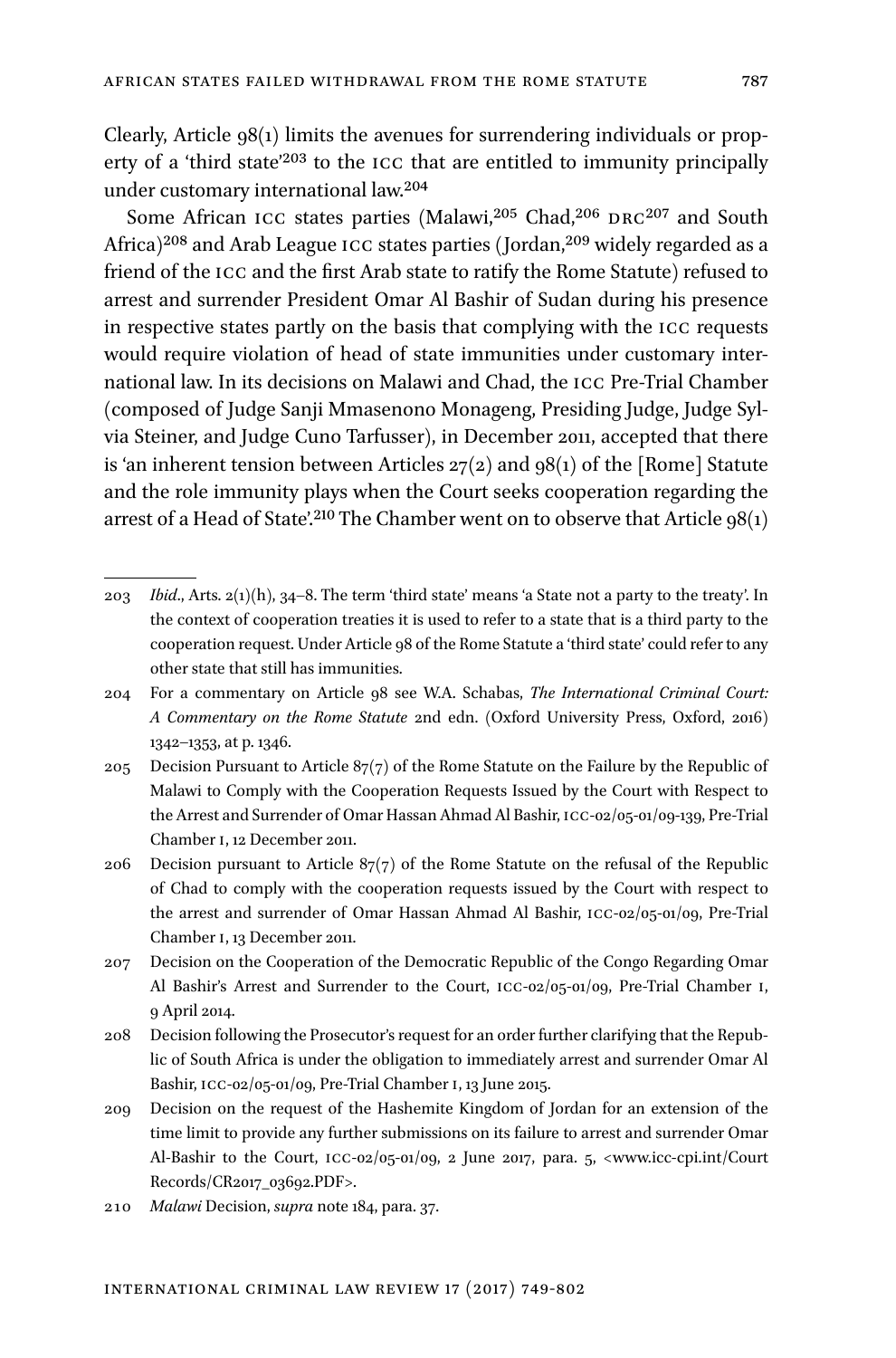was not applicable because customary international law 'creates an exception to Heads of State immunity when international courts seek a Head of State's arrest for the commission of international crimes'.211 The Court stated that the unavailability of immunities with respect to prosecution 'applies to cooperation'<sup>212</sup> and that to interpret Article  $98(1)$  as allowing the requested states to refuse to arrest and surrender heads of state 'would disable the Court and the international criminal justice'.<sup>213</sup>

Despite the above observations, the Court did not give an interpretation of Article  $98(1)$ . It, therefore, did not address the 'tension' between Articles  $27(2)$ and  $98(1)$  but based its decision on Article 27, while ignoring completely the need to interpret Article 98(1) as if it was not part of the Rome Statute. If immunity under customary international law does not exist when the icc seeks arrest of a person entitled to immunity (eg a head of a non-state party to the Rome Statute) for the commission of international crimes, then Article 98 is effectively redundant. In 2014 the Pre-Trial Chamber (with two new judges who did not participate in Malawi and Chad decisions)<sup>214</sup> attempted to address the scope of Article  $98(1)$  by noting that:

it is not disputed that under international law a sitting Head of State enjoys personal immunities from criminal jurisdiction and inviolability before national courts of foreign States even when suspected of having committed one or more of the crimes that fall within the jurisdiction of the Court. Such personal immunities are ensured under international law for the purpose of the effective performance of the functions of sitting Heads of States. This view has also been supported by the International Court of Justice (the "icj").215 An exception to the personal immunities of Heads of States is explicitly provided in article 27(2) of the Statute for prosecution before an international criminal jurisdiction. According to this provision, the existence of personal immunities under international

<sup>211</sup> *Ibid*., paras. 42–43.

<sup>212</sup> *Ibid*., para. 44.

<sup>213</sup> *Ibid*., para. 41.

<sup>214</sup> The Chamber was composed of Judge Ekaterina Trendafilova, Presiding Judge, Judge Hans-Peter Kaul and Judge Cuno Tarfusser (who participated in the decisions concerning Malawi and Chad).

<sup>215</sup> *Case Concerning the Arrest Warrant of 11 April 2000* (*Democratic Republic of the Congo* v. *Belgium*), Judgment, 14 February 2002, (2002) icj Reports 3, paras. 53–59, [<www.icj-cij](http://www.icj-cij.org/docket/files/121/8126.pdf) [.org/docket/files/121/8126.pdf>](http://www.icj-cij.org/docket/files/121/8126.pdf).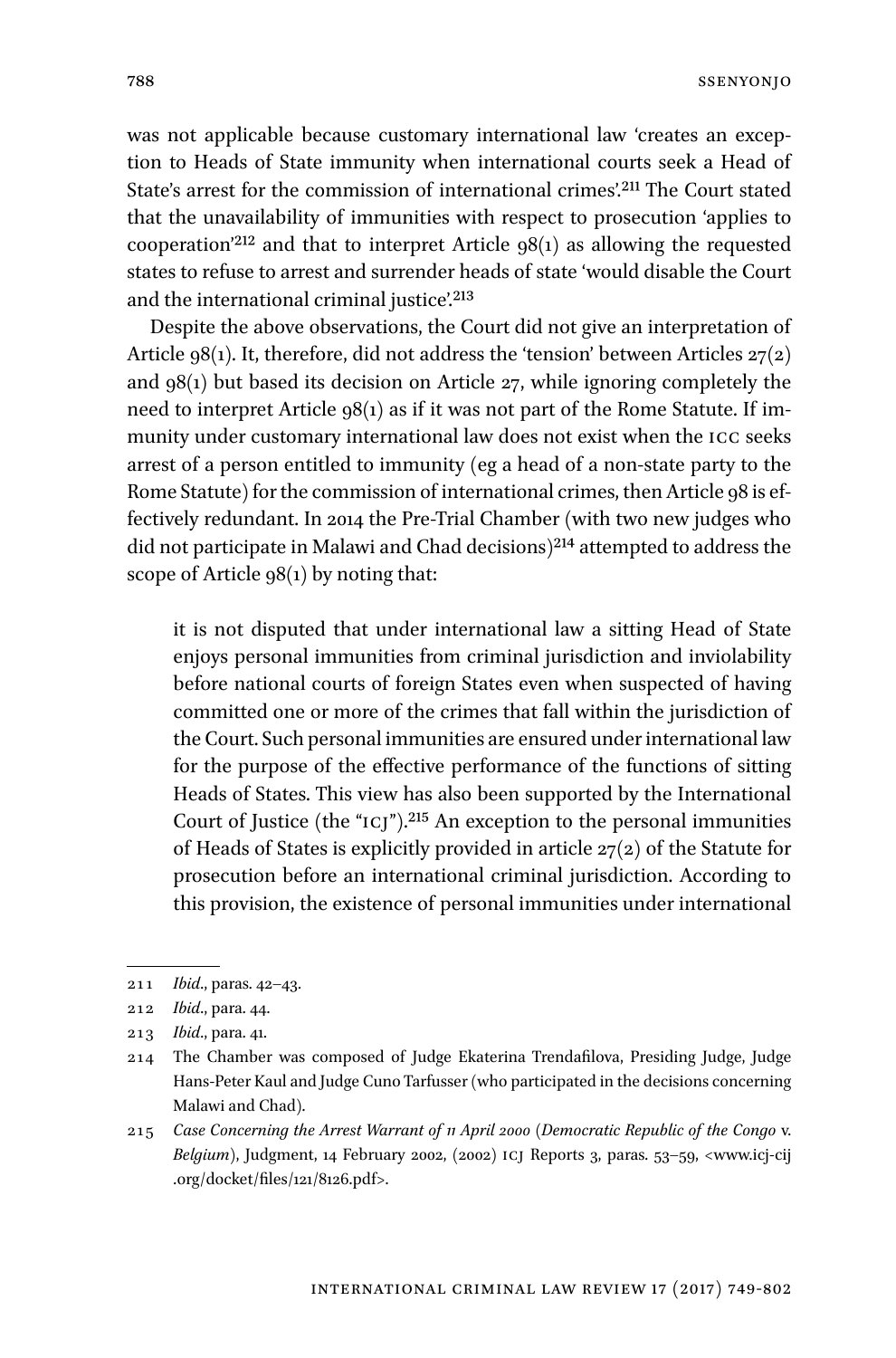law which generally attach to the official capacity of the person "shall not bar the Court from exercising its jurisdiction over such a person".<sup>216</sup>

The Chamber correctly noted that Article  $27(2)$  should 'in principle, be confined to those State Parties who have accepted it'.<sup>217</sup> Therefore, the Chamber accepted that 'when the exercise of jurisdiction by the Court entails the prosecution of a Head of State of a non-State Party, the question of personal immunities might validly arise. The solution provided for in the Statute to resolve such a conflict is found in article  $98(1)$  of the Statute'.<sup>218</sup> Accordingly, in a case dealing with a head of state not party to the Rome Statute, who is wanted by the icc, and where there is no relevant Security Council referral or binding treaty removing immunity, immunity ought to continue to be given effect to in the light of the position under customary international law.

However, according to the Chamber, the Security Council 'implicitly waived' the immunities granted to Omar Al Bashir under international law and attached to his position as a head of state by virtue of sc Resolution 1593 (2005) for the purpose of the proceedings before the Court.219 It follows that under customary international law, a head of state does not possess immunity in cases where that immunity has been waived or removed either implicitly or explicitly by the Security Council or treaty such as the Genocide Convention<sup>220</sup>

- 219 *Ibid*., para. 29; and South Africa decision, *supra* note 208, paras. 6–7 (Judge Cuno Tarfusser, Presiding Judge). The Chamber relied on sc Resolution 1593 (2005) para. 2 which: 'Decides that the Government of Sudan and all other parties to the conflict in Darfur, shall cooperate fully with and provide any necessary assistance to the Court and the Prosecutor pursuant to this resolution and, while recognizing that States not party to the Rome Statute have no obligation under the Statute, urges all States and concerned regional and other international organizations to cooperate fully'. *See also* D. Akande, 'The Legal Nature of Security Council Referrals to the icc and its Impact on Al Bashir Immunities', 7(2) *Journal of International Criminal Justice* (2009) 333–352; D. Akande, 'The Effect of Security Council Resolutions and Domestic Proceedings on State Obligations to Cooperate with the icc', 10(2) *Journal of International Criminal Justice* (2012) 299–324.
- 220 *See* Convention on the Prevention and Punishment of the Crime of Genocide, 78 unts 277, entered into force 12 January 1951, Art. iv provides: 'Persons committing genocide … shall be punished, whether they are constitutionally responsible rulers, public officials or private individuals'. On genocide see generally P. Gaeta (ed.), *The un Genocide Convention: A Commentary* (Oxford University Press, Oxford, 2009); W. Schabas, *Genocide in International Law: The Crime of Crimes* (Cambridge University Press, Cambridge, 2009); C. Tams,

<sup>216</sup> drc Decision, *supra* note 206, para. 25.

<sup>217</sup> *Ibid*., para. 26.

<sup>218</sup> *Ibid*., para. 27.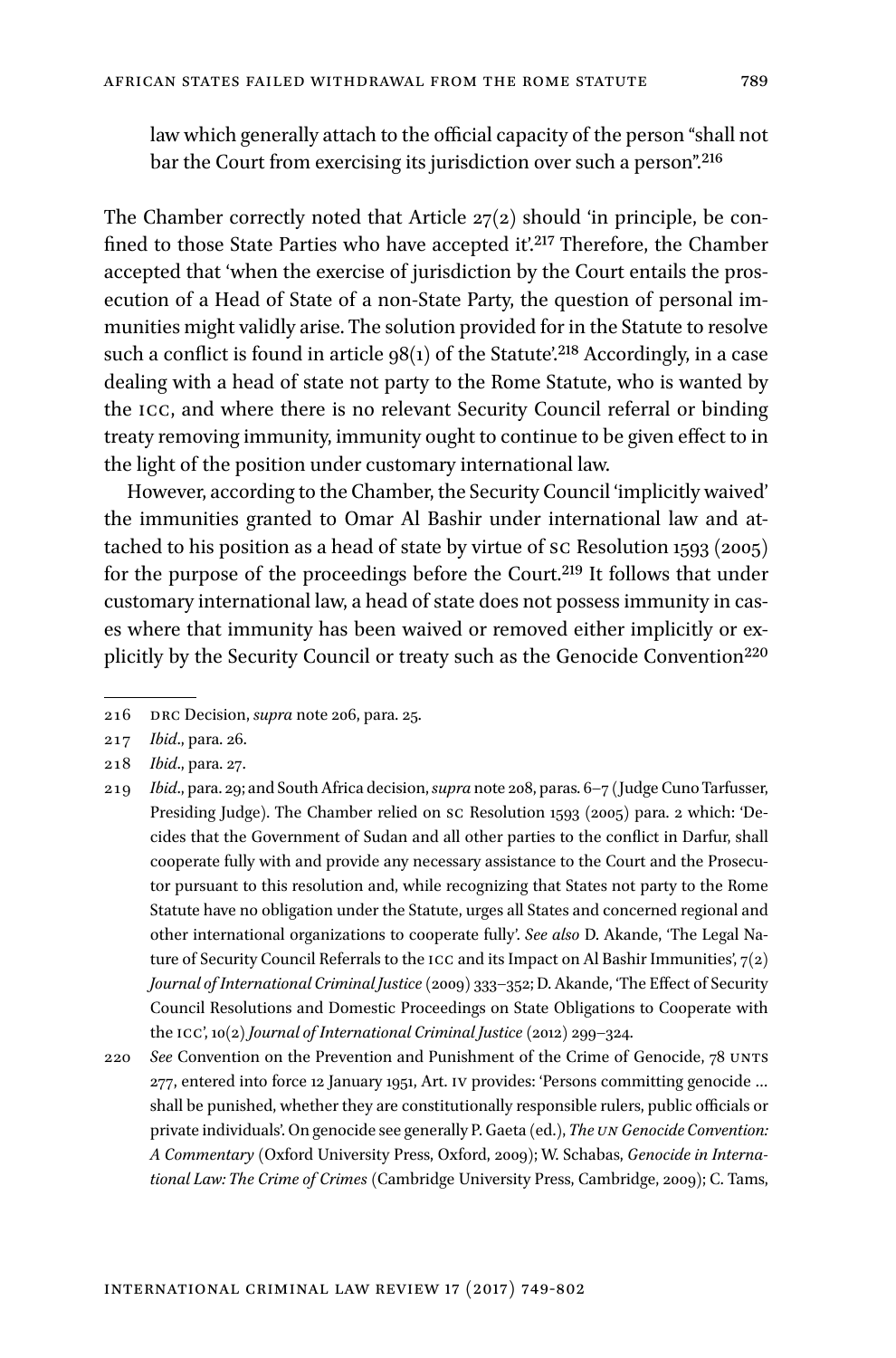to which a state is a party. Moreover, under Article vi of the Genocide Convention, 'persons charged with genocide' shall be tried, inter alia, by an 'international penal tribunal' as may have jurisdiction. An 'international penal tribunal' covers all international criminal tribunals/courts created after the adoption of the Genocide Convention, competent to try perpetrators of genocide, such as the icc.221 Furthermore, Article vi also obliges States Parties to the Genocide Convention which shall have accepted the jurisdiction of the icc to cooperate with it, 'which implies that they will arrest persons accused of genocide who are in their territory' and 'hand them over for trial by the competent international tribunal'.222 Since Al Bashir was given 'official notification' in July 2010 by the competent authority of an allegation that he has committed the crime of genocide,223 he can be considered a 'person[] charged with genocide' for the purposes of Article vi of the Genocide Convention.

In the end if persons are found guilty of 'committing genocide', under Article iv of the Genocide Convention they 'shall be punished, whether they are constitutionally responsible rulers, public officials or private individuals'. Therefore, personal immunities cannot attach to 'constitutionally responsible rulers', including sitting Heads of State, when charged with the crime of genocide. Such immunities are removed for the purposes of arrest, surrender and prosecution before an 'international penal tribunal'.

For this reason, all State Parties to the Genocide Convention including both Sudan and South Africa, as parties to the Genocide Convention since 11 January 2004 and 10 March 1999 respectively, have implicitly waived the immunities enjoyed by their State officials, including sitting Heads of State, for the purpose of prosecutions for the crime of genocide. As Judge Marc Perrin de Brichambaut observed:

the full participation of Sudan and South Africa in the Genocide Convention has the effect of lifting the immunity of Omar Al-Bashir, allowing

L. Berster and B. Schiffbauer (eds.), *Convention on the Prevention and Punishment of the Crime of Genocide: A Commentary* (Nomos, Munich, 2014).

<sup>221</sup> icj, Application of the Convention on the Prevention and Punishment of the Crime of Genocide (*Bosnia and Herzegovina* v*. Serbia and Montenegro*) (Merits), Judgment of 26 February 2007, para. 445.

<sup>222</sup> *Ibid*., para. 443.

<sup>223</sup> Pre-Trial Chamber i*, Prosecutor* v. *Omar Hassan Ahmad Al Bashir*, Second Decision on the Prosecution's Application for a Warrant of Arrest, 12 July 2010, icc-02/05-01/09-94, p. 28; Pre-Trial Chamber i*, Prosecutor* v. *Omar Hassan Ahmad Al Bashir*, Second Warrant of Arrest for Omar Hassan Ahmad Al Bashir, 12 July 2010, icc-02/05-01/09-95.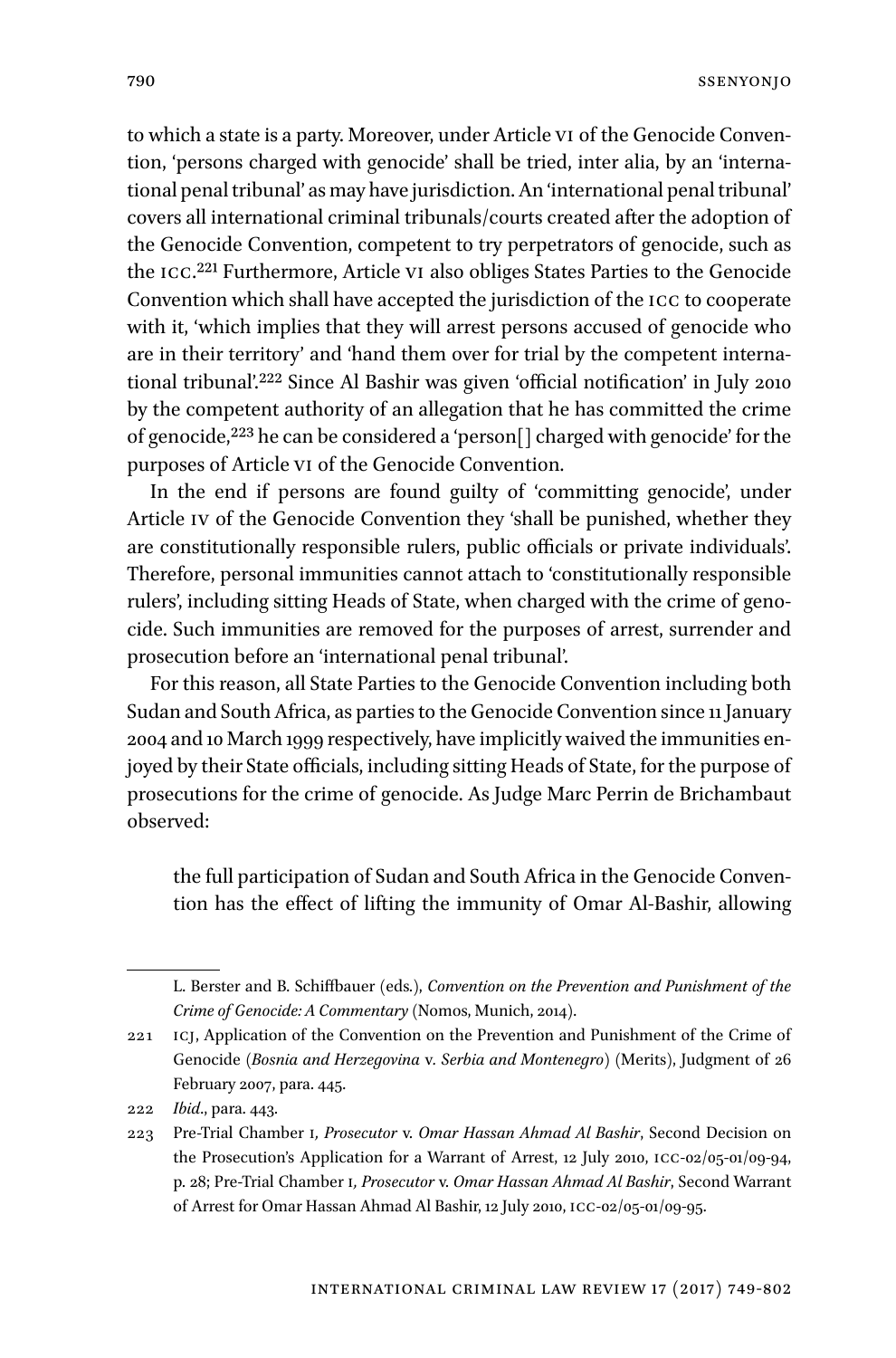and in fact compelling Contracting Parties to the Convention to arrest him when he is present on their territory. It follows that South Africa would not have acted inconsistently with its "obligations under international law with respect to the […] immunity of a person […] of a third State" within the meaning of article  $98(1)$  of the Statute, had it arrested and surrendered Omar Al Bashir to the Court. However, it failed to do so and it is, therefore, in non-compliance with its obligations under the Statute to execute the Court's request to arrest and surrender Omar Al-Bashir.224

Consequently, the Security Council referral has the effect of making the Rome Statute (including Article 27 which removes personal immunities) applicable to non-state parties and removes immunity in that situation. It is essential for the Security Council, when it makes a Chapter VII referral with regards to a situation concerning a non-party to the Rome Statute, to explicitly waive immunities. As noted by the International Law Commission (ILC) 'when applied to a serving Head of State [...] a waiver of immunity should be explicitly stated'.<sup>225</sup> In addition, the Security Council should impose clear obligations of cooperation in the respective resolution in accordance with the provisions of the Rome Statute on that non-party and ICC state parties.<sup>226</sup> Since the UN security Council imposed an obligation on Sudan, that Sudan 'shall cooperate fully', presumably that imposes all the cooperation obligations in part 9 of the Rome Statute. In this regard, the non-state party has an international law obligation to cooperate with the Court arising under the un Charter. As noted above, this obligation prevails over any other treaty obligation. Therefore, in such a case there is no violation of customary international law immunity (from arrest in states cooperating with the icc) and thus no conflicting international law obligations arise. State parties to the Rome Statute remain obliged to cooperate with the Court as parties to the Rome Statute, rather than on the basis of the un Charter.

<sup>224</sup> *The Prosecutor* v. *Omar Hassan Ahmad Al Bashir, P*re-Trial Chamber ii, Minority Opinion of Judge Marc Perrin De Brichambaut, ICC-02/05-01/09-302-Anx 06-07-2017 1/60 RH PT, 6 July 2017, para. 106, [<www.icc-cpi.int/RelatedRecords/CR2017\\_04403.PDF](http://www.icc-cpi.int/RelatedRecords/CR2017_04403.PDF)>.

<sup>225</sup> *See* ilc, *Third Report on Immunity of State Officials from Foreign Criminal Jurisdiction*, by Roman Anatolevich Kolodkin, Special Rapporteur, A/CN.4/646, para. 55.

<sup>226</sup> But sc Resolution 1593 (2005) para. 2 omitted reference to the Rome Statute. It merely obliged Sudan to 'cooperate fully with and provide any necessary assistance to the Court and the Prosecutor *pursuant to this resolution*' (emphasis added).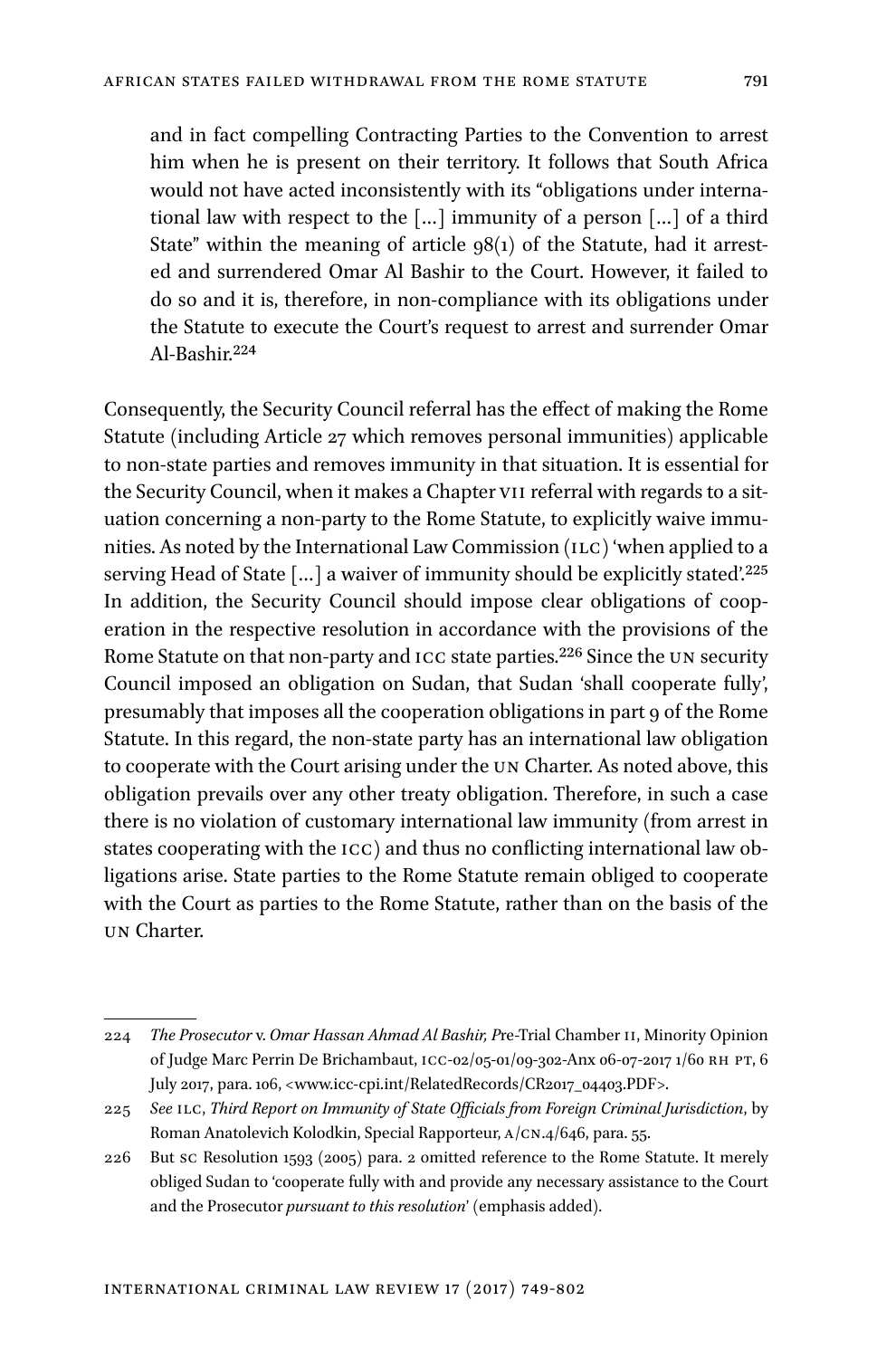#### **3 Impact of the (Failed) Withdrawal Notifications**

The general effect of withdrawal is that, subject to Article  $127(2)$ , a withdrawing state will no longer be a party to and bound by the Rome Statute once withdrawal becomes effective.227 As a matter of law, withdrawal has no impact on a withdrawing state obligations (to cooperate with the Court in connection with criminal investigations and proceedings), including any financial obligations which may have accrued, under the Rome Statute prior to the date on which the withdrawal becomes effective.<sup>228</sup> It follows that breaches of the Rome Statute committed prior to withdrawal on a state's territory (such as South Africa's failure to arrest and surrender Al Bashir) or by a withdrawing state's national would still fall within the Court's jurisdiction notwithstanding the fact that investigations had not yet been concluded and prosecutions had not yet been conducted before the withdrawal.<sup>229</sup> In this regard the Prosecutor should conclude whether there is a reasonable basis to proceed with an investigation and if so submit to the Pre-Trial Chamber a request for authorisation of an investigation in Burundi formally in good time before 27 October 2017, the effective date of withdrawal. In accordance with Articles 15 and 53 of the Rome Statute, the Pre-Trial Chamber should consider whether to authorise the opening of an investigation in Burundi before the date of withdrawal becomes effective.

Similarly, withdrawal does not affect a state's other obligations under international treaties or customary international law since it is settled law that 'the withdrawal of a party from a treaty 'shall not in any way impair the duty of any State to fulfil any obligation embodied in the treaty to which it would be subject under international law independently of the treaty'.<sup>230</sup> This means that the obligations of South Africa, Burundi and The Gambia as state parties to the Genocide Convention are not affected by withdrawing from the Rome Statute. Withdrawing states still have an 'implicit obligation' to cooperate with a competent 'international penal tribunal' as may have jurisdiction over genocide such as the icc when it is acting by virtue of a Security Council referral, including an obligation to arrest persons charged with genocide and surrender them to the ICC for trial.<sup>231</sup>

<sup>227</sup> *See supra* note 9.

<sup>228</sup> Rome Statute, *supra* note 1, Art. 127(2); Vienna Convention on the Law of Treaties, *supra*  note 36, Art. 70(1)(b).

<sup>229</sup> Clark, *supra* note 7, 2324.

<sup>230</sup> Vienna Convention on the Law of Treaties, *supra* note 36, Art. 43.

<sup>231</sup> Genocide Convention, *supra* note 220, Art. vi; *Application of the Convention on the Prevention and Punishment of the Crime of Genocide* (*Bosnia and Herzegovina* v. *Serbia and*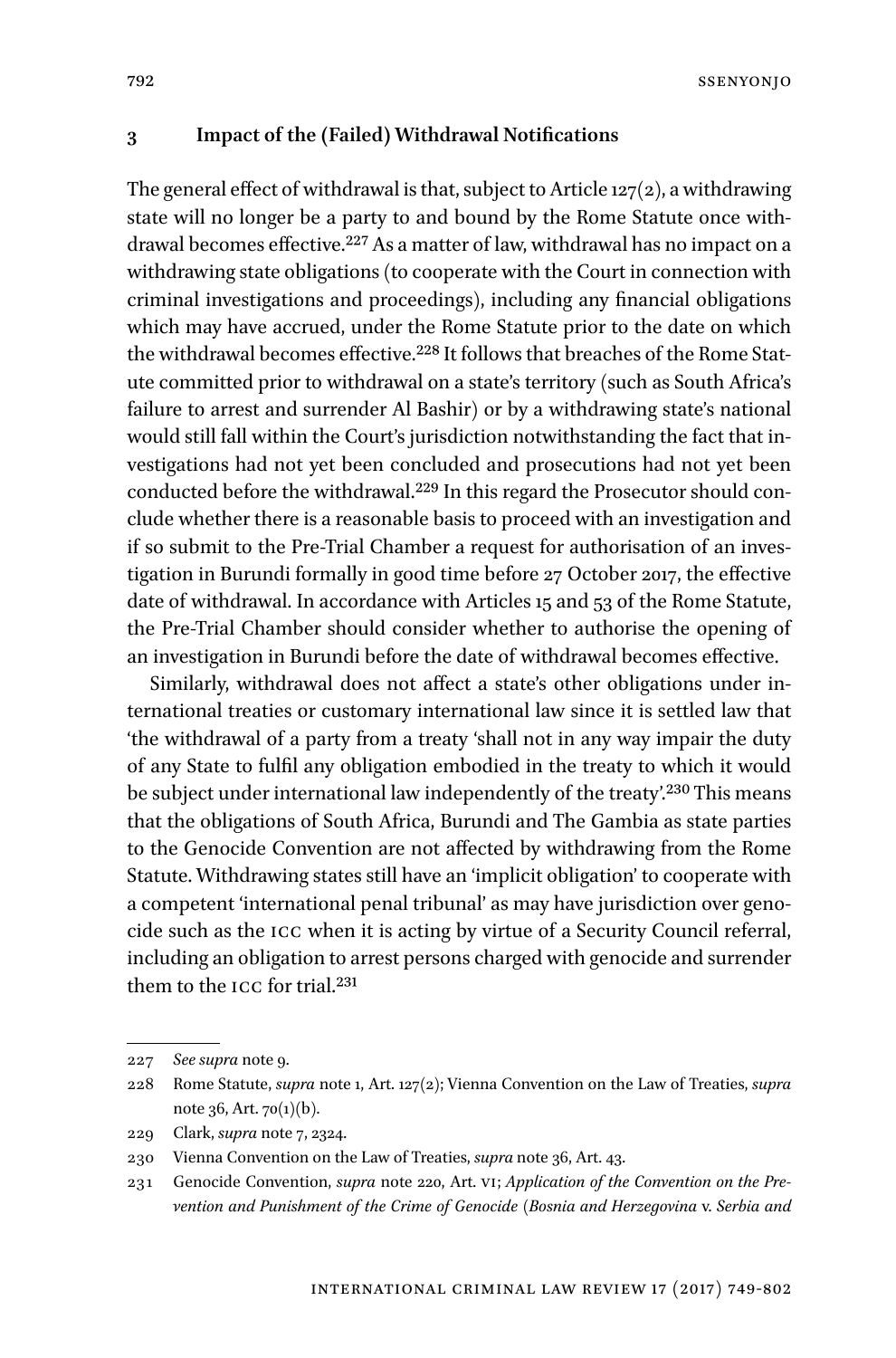Withdrawal from the icc intended to avoid accountability may be costly to poorer developing states in terms of its impact on a state's (perceived or real) commitment to international criminal justice. It may lead to retaliatory measures (such as cutbacks in the eu technical and financial assistance or international assistance/development aid).232 Thus, the withdrawal notifications of three African states have prompted strong statements of support for the Court from a greater number of African states. State officials of several African icc state parties – including Botswana, Burkina Faso, Cape Verde, Côte d'Ivoire, DRC, Ghana, Ivory Coast, Lesotho, Malawi, Mali, Nigeria, Senegal, Sierra Leone, Tanzania, Tunisia, and Zambia – have reaffirmed their continuous commitment to support and cooperate with the ICC.<sup>233</sup> In Zambia submissions received from a national consultative process held in 2017 showed that 91.43 per cent of the petitioners were against the idea of Zambia withdrawing from the Rome Statute.234

African state parties to the Rome Statute are thus widely divided on the au's so-called 'icc Withdrawal Strategy', which does not really focus on withdrawal but mainly contains constructive non-legally binding ICC reform proposals.<sup>235</sup> For example, in January 2017 Nigeria, Senegal, and Cape Verde formally entered reservations to the au decision adopted by heads of state which fully supported 'the sovereign decisions taken by Burundi, South Africa and The Gambia as

*Montenegro*), Judgment of 26 February 2007, (2007) icj Reports 43, <[www.icj-cij.org/](http://www.icj-cij.org/docket/files/91/13685.pdf) [docket/files/91/13685.pdf>](http://www.icj-cij.org/docket/files/91/13685.pdf), paras. 439–447.

<sup>232</sup> *See The European Union and the International Criminal Court* (February 2008), [<www.con](http://www.consilium.europa.eu/uedocs/cmsUpload/ICC_internet08.pdf) [silium.europa.eu/uedocs/cmsUpload/ICC\\_internet08.pdf>](http://www.consilium.europa.eu/uedocs/cmsUpload/ICC_internet08.pdf), 16.

<sup>233</sup> S.R. Lansky, *Africans Speak Out Against icc Withdrawal: Governments Signal Continued Support for Court*, 2 November 2016, [<www.hrw.org/news/2016/11/02/africans-speak](http://www.hrw.org/news/2016/11/02/africans-speak-out-against-icc-withdrawal) [-out-against-icc-withdrawal](http://www.hrw.org/news/2016/11/02/africans-speak-out-against-icc-withdrawal)>; E. Keppler, 'African Members Reaffirm Support at International Criminal Court Meeting: Countries Commit to Working Within the icc System', 17 November 2016, <[www.hrw.org/news/2016/11/17/african-members-reaffirm-support](http://www.hrw.org/news/2016/11/17/african-members-reaffirm-support-international-criminal-court-meeting) [-international-criminal-court-meeting>](http://www.hrw.org/news/2016/11/17/african-members-reaffirm-support-international-criminal-court-meeting).

<sup>234</sup> Chila Namaiko, 'Zambia: "We Stay in icc"', *Times of Zambia*, 1 July 2017, <[www.times](http://www.times.co.zm/?p=96321) [.co.zm/?p=96321>](http://www.times.co.zm/?p=96321).

<sup>235</sup> Decision on the International Criminal Court Doc. ex.cl/1006(xxx), *supra* note 8, para. 8 'calls on member states to consider implementing its recommendations'. *See also* au, *Withdrawal Strategy Document*, *supra* note 8. The Strategy presents a list of proposed reforms to the Rome Statute an the Court including amendments to the Rome Statute; reform of the un Security Council; ratification of the Malabo Protocol; increasing African representation in the icc; strengthening national criminal justice mechanisms; and more engagement with relevant organs – Assembly of State Parties, Office of the Prosecutor and the un Security Council.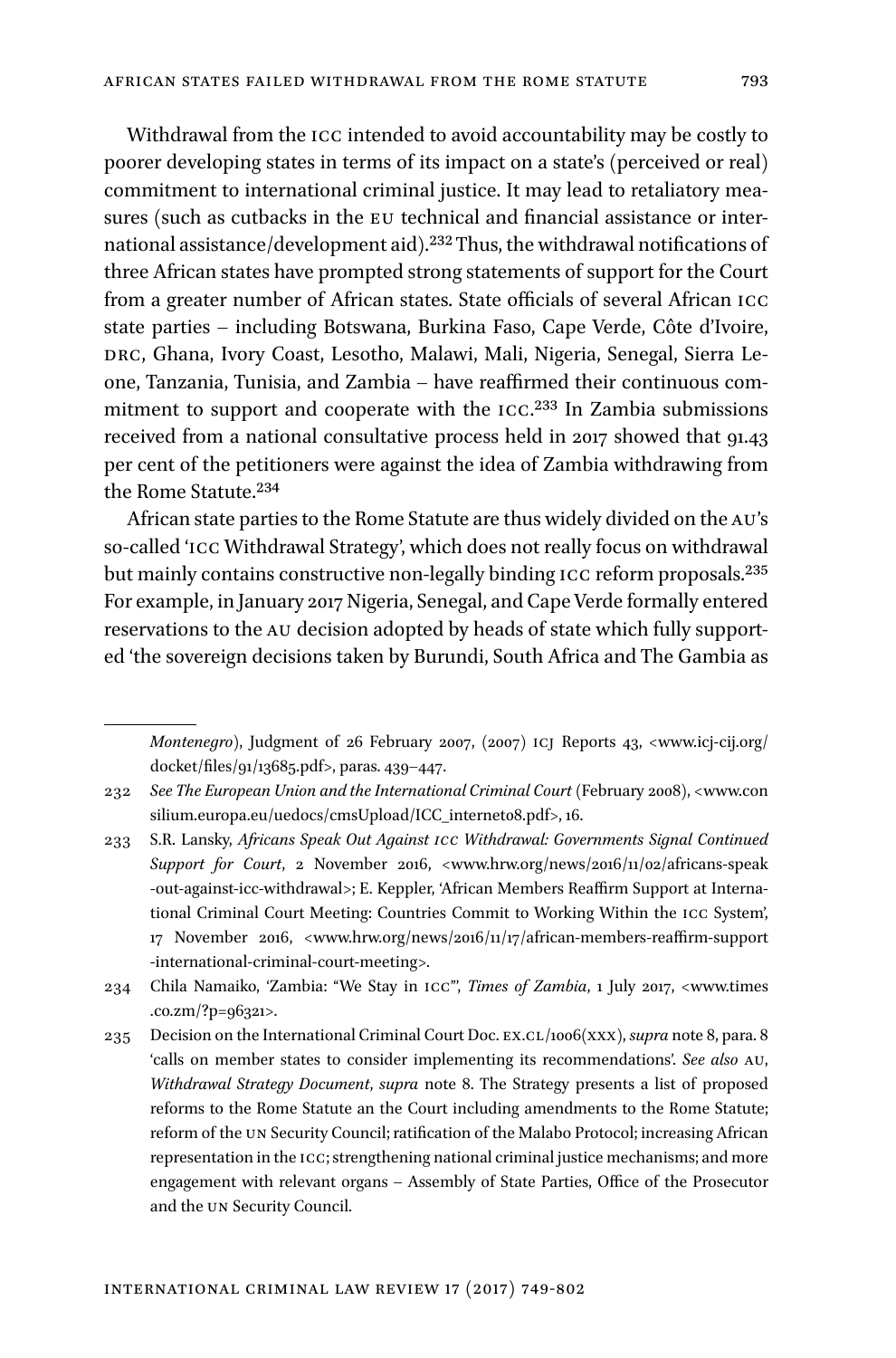pioneer implementers of the [AU's ICC] Withdrawal Strategy'.<sup>236</sup> Liberia entered a reservation to the paragraph that 'adopts the icc Withdrawal Strategy' while Malawi, Tanzania, Tunisia and Zambia 'requested more time to study the Withdrawal Strategy'.237 Other non-African states including Canada, Switzerland, Slovenia, and Czech Republic have affirmed strong support for the ICC's mission following South Africa's withdrawal notification.<sup>238</sup> The result of withdrawals could be a court membership that is slightly smaller in number but more committed to cooperation with the icc.

However, it must be noted that withdrawals represent a loss to the court and to the victims it serves by limiting the Court's ability to investigate and prosecute any future international crimes after the withdrawal notices come into effect. This is because withdrawing states will no longer be bound by the Rome Statute including the obligation to 'cooperate with the icc and to arrest and surrender to the Court persons in respect of whom the icc has issued an arrest warrant and a request for assistance'.<sup>239</sup> Withdrawals would strip victims of one of the most important judicial institutions with a potential to investigate and prosecute international crimes and potentially allow such crimes to be committed by state officials with impunity in the future.

African victims continue to rely on the icc to investigate crimes committed by senior state officials. For example, on 9 December 2016 some Members of Parliament in Uganda called for an icc investigation into the deaths of over 100 people that allegedly occurred when the Ugandan state security agencies (army and police) raided the region's cultural kingdom, '*Obusinga bwa Rwenzururu*' king's palace in Rwenzori sub-region – Kasese in Western Uganda on 27 November 2016 and clashed with the Kingdom's royal guards.240 Situations for withdrawing states could then only be brought before the Court if the a relevant state decides to accept icc jurisdiction on an *ad hoc* basis (which is unlikely in situations where government officials are likely to be investigated) or the un Security Council makes a referral.

<sup>236</sup> Decision on the International Criminal Court Doc. ex.cl/1006(xxx), *supra* note 8, para. 6. 237 *Ibid*., para. 8.

<sup>238</sup> R. Dicker, 'Defend the Integrity of the Rome Statute and a Court Worth Having' *Human Rights and International Criminal Law*, [</iccforum.com/withdrawal#Dicker>](http:///iccforum.com/withdrawal#Dicker).

<sup>239</sup> *Minister of Justice* v*. salc*, *supra* note 19, para. 61.

<sup>240</sup> E. Biryabarema. 'Ugandan mps Petition icc to Probe Kasese "Genocide"', *The East African*, 5 January 2016, <[www.theeastafrican.co.ke/news/Uganda-MPs-petition-ICC-to-probe-](http://www.theeastafrican.co.ke/news/Uganda-MPs-petition-ICC-to-probe-Kasese-genocide/2558-3507338-vic0kiz/index.html)[Kasese-genocide/2558-3507338-vic0kiz/index.html>](http://www.theeastafrican.co.ke/news/Uganda-MPs-petition-ICC-to-probe-Kasese-genocide/2558-3507338-vic0kiz/index.html); Human Rights Watch, Uganda: 'Investigate Killings in Rwenzori Region: Cycles of Violence, Reprisals Need Justice', 28 November 2016, <[www.hrw.org/news/2016/11/28/uganda-investigate-killings-rwenzori](http://www.hrw.org/news/2016/11/28/uganda-investigate-killings-rwenzori-region)[region>](http://www.hrw.org/news/2016/11/28/uganda-investigate-killings-rwenzori-region).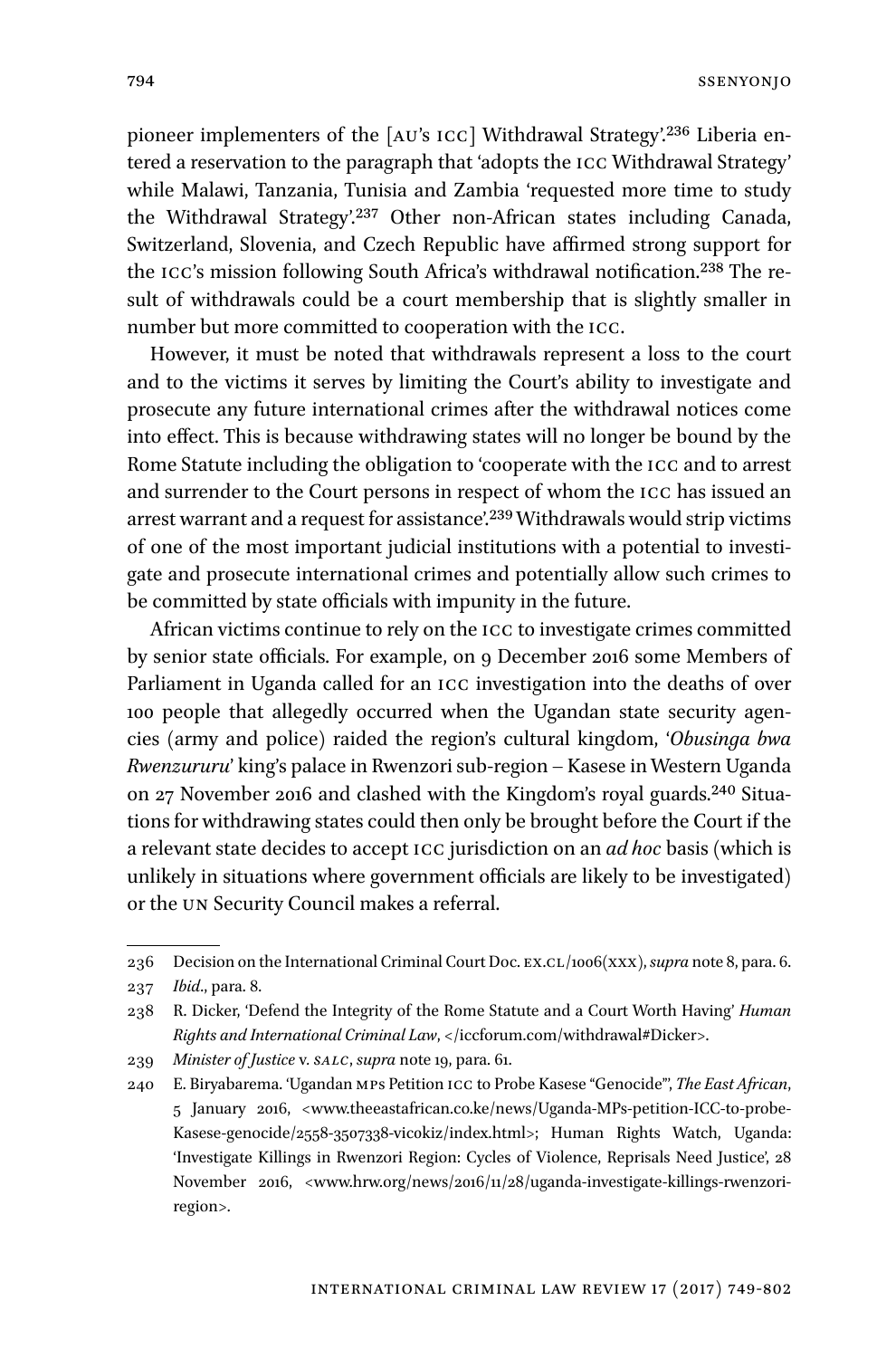Furthermore, withdrawal notifications of South Africa, Burundi and the Gambia have set a precedent for other African and other states opposed to the icc to consider withdrawing, or threaten to withdraw from the Court's jurisdiction in the future. $241$  It also creates some doubt among other states considering a possibility of signing and ratifying the Rome Statute not to do so in the near future. Burundi's withdrawal notification specifically provides a way for icc state parties being (or about to be) investigated by the icc to resist accountability for genocide, war crimes, crimes against humanity and aggression by initiating a process of withdrawing from the Rome Statute. This is likely to be the case if there are no sustained diplomatic, political or financial costs to withdrawing from the Rome Statute. This is particularly the case whenever state officials are opposed to being investigated for possible international crimes. This is confirmed by President Rodrigo Duterte of the Philippines (the President of one of the only states in Southeast Asia that has ratified the Rome Statute as of August 2018) consideration of withdrawing from the Rome statute. The withdrawal is intended to avoid investigations relating to at least 7,000 reported extra-judicial killings of alleged drug dealers and users in the Philippines since President Rodrigo Duterte took office in June 2016.<sup>242</sup>

Withdrawal is also likely to be an option following a state party's failure to cooperate with the Court in the execution of arrest warrants. For instance following Uganda's non-compliance with the request for arrest and surrender of Al-Bashir to the ICC while he was present on Uganda's territory,<sup>243</sup> President Museveni publicly referred to the icc as 'a bunch of useless people'244 and a

- 242 icc, Statement of the Prosecutor of the International Criminal Court, Fatou Bensouda Concerning the Situation in the Republic of the Philippines, 13 October 2016, <[www.icc-cpi](http://www.icc-cpi.int/Pages/item.aspx?name=161013-otp-stat-php) [.int/Pages/item.aspx?name=161013-otp-stat-php>](http://www.icc-cpi.int/Pages/item.aspx?name=161013-otp-stat-php); K. Forster, 'Philippines May Withdraw from the International Criminal Court, says President Rodrigo' *Independent*, 17 November 2016, <[www.independent.co.uk/news/world/philippines-president-rodrigo-duterte-says](http://www.independent.co.uk/news/world/philippines-president-rodrigo-duterte-says-they-may-withdraw-from-the-international-criminal-court-a7422076.html)[they-may-withdraw-from-the-international-criminal-court-a7422076.html>](http://www.independent.co.uk/news/world/philippines-president-rodrigo-duterte-says-they-may-withdraw-from-the-international-criminal-court-a7422076.html); N.J. Morales and S. van den Berg, 'Philippines' Duterte says may follow Russia's withdrawal from "useless" icc', *Reuters*, 17 November 2016, <[www.reuters.com/article/us-philippines-duterte-icc](http://www.reuters.com/article/us-philippines-duterte-icc-idUSKBN13C0GS)[idUSKBN13C0GS](http://www.reuters.com/article/us-philippines-duterte-icc-idUSKBN13C0GS)>; Human Rights Watch, 'Philippines: Duterte Threatens Human Rights Community – Call for Police to Shoot Activists "Reprehensible"', 17 August 2017, [<www](http://www.hrw.org/news/2017/08/17/philippines-duterte-threatens-human-rights-community) [.hrw.org/news/2017/08/17/philippines-duterte-threatens-human-rights-community>](http://www.hrw.org/news/2017/08/17/philippines-duterte-threatens-human-rights-community).
- 243 *The Prosecutor* v. *Omar Hassan Ahmad Al Bashir*, Decision on the non-compliance by the Republic of Uganda with the request to arrest and surrender Omar Al-Bashir to the Court and referring the matter to the United Nations Security Council and the Assembly of State Parties to the Rome Statute, ICC-02/05-01/09 (11 July 2016).
- 244 *See* 'icc a Bunch of Useless People Museveni', *New Vision*, 12 May 2016, <[www.newvision](http://www.newvision.co.ug/new_vision/news/1424384/icc-bunch-useless-people-museveni) [.co.ug/new\\_vision/news/1424384/icc-bunch-useless-people-museveni>](http://www.newvision.co.ug/new_vision/news/1424384/icc-bunch-useless-people-museveni).

<sup>241</sup> Decision on the International Criminal Court Doc. ex.cl/1006(xxx), *supra* note 8, para. 8.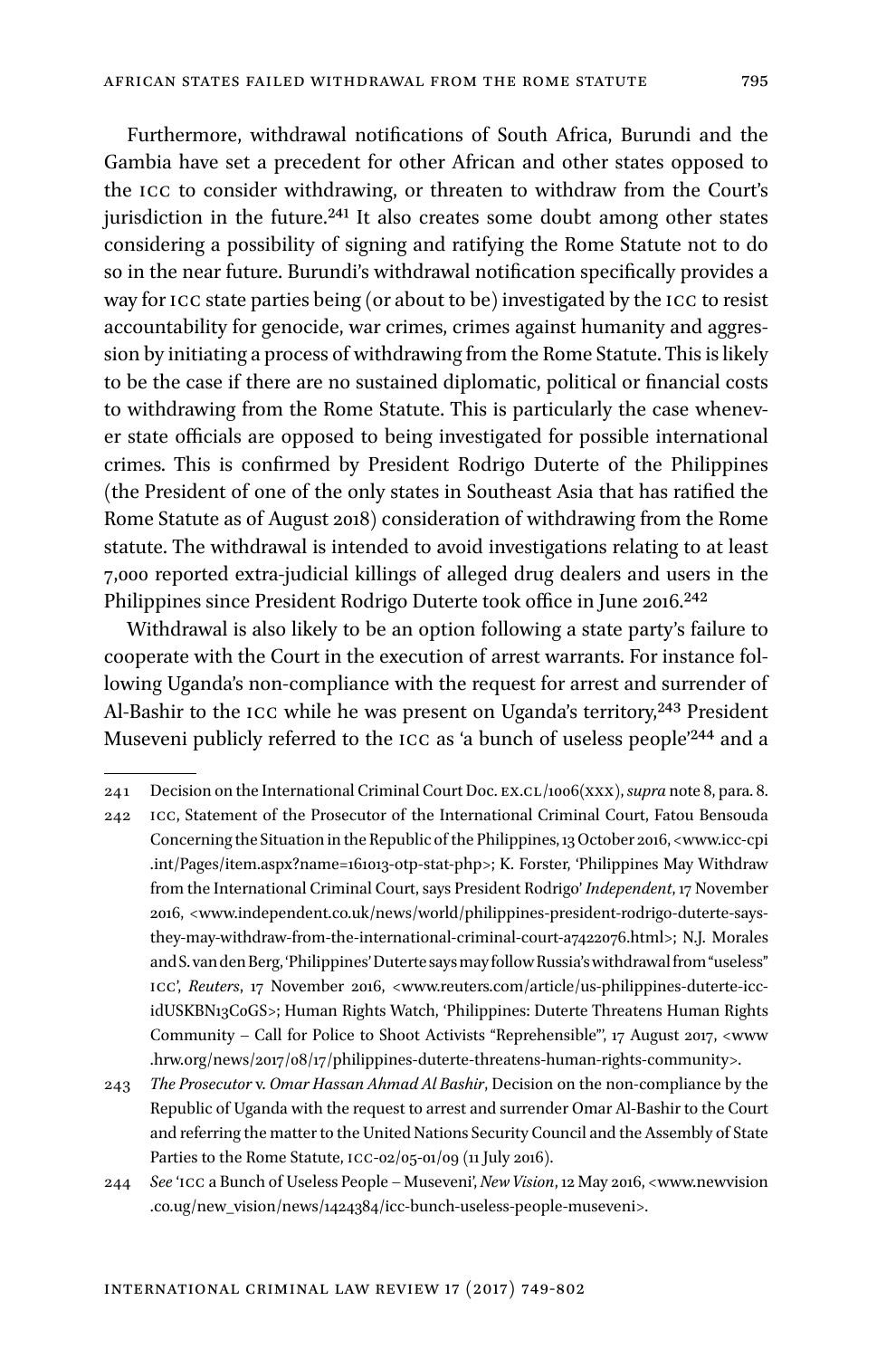'very useless' institution.245 This has been followed by an open consideration of the possibility of withdrawing from the Rome Statute.<sup>246</sup> However, this rhetoric is limited to the icc's investigations and prosecutions of serving African leaders. It does not extend investigating and prosecuting non-state actors. It is in this context that there is apparent good cooperation provided by Uganda in the ongoing ICC trial in the *Ongwen* case.<sup>247</sup>

A few other African ICC state parties in particular Namibia<sup>248</sup> and Kenya<sup>249</sup> have considered the option to withdraw from the Rome Statute due to the icc's alleged bias against African leaders.250 President Uhuru Kenyatta has observed that the icc 'has become a tool of global power politics and not the justice it was built to dispense'.<sup>251</sup> Although there is no evidence to support this view, Russia has supported African states withdrawal notifications by noting that 'the Court [icc] failed to meet the expectations to become a truly independent, authoritative international tribunal'.<sup>252</sup> However, as noted in Section 2.2, the icc remains an independent judicial institution though its credibility is

246 *See* Agencies, 'Uganda's Withdrawal from icc will Depend on au Decision', *Daily Monitor*, 17 November 2016, [<www.monitor.co.ug/News/National/Uganda-ICC-will-depend-AU](http://www.monitor.co.ug/News/National/Uganda-ICC-will-depend-AU-decision/688334-3455476-3cofhaz/index.html) [-decision/688334-3455476-3cofhaz/index.html>](http://www.monitor.co.ug/News/National/Uganda-ICC-will-depend-AU-decision/688334-3455476-3cofhaz/index.html).

247 *See The Prosecutor* v*. Dominic Ongwen*, icc-02/04-01/15; icc, 'icc President meets with President of Uganda', icc-cpi-20170302-pr1279 (2 March 2017), [<www.icc-cpi.int//Pages/](http://www.icc-cpi.int//Pages/item.aspx?name=PR1279) [item.aspx?name=PR1279](http://www.icc-cpi.int//Pages/item.aspx?name=PR1279)>.

248 S. Immanuel, 'Cabinet affirms icc withdrawal', 24 November 2015, *The Namibian*, [<www](http://www.namibian.com.na/index.php?page=archive-read&id=144660) [.namibian.com.na/index.php?page=archive-read&id=144660](http://www.namibian.com.na/index.php?page=archive-read&id=144660)>; C. Milhench, 'Namibia Will Stay in icc – if United States Joins, Says President', *Reuters*, 1 December 2016, [<www](http://www.reuters.com/article/us-namibia-economy-president-idUSKBN13Q5L0) [.reuters.com/article/us-namibia-economy-president-idUSKBN13Q5L0>](http://www.reuters.com/article/us-namibia-economy-president-idUSKBN13Q5L0).

249 *See* 'Kenya Votes to Leave the icc Days before Deputy President's Hague Trial' *The Guardian* (5 September 2013), [<www.theguardian.com/world/2013/sep/05/kenya-icc](http://www.theguardian.com/world/2013/sep/05/kenya-icc-international-criminal-court) [-international-criminal-court](http://www.theguardian.com/world/2013/sep/05/kenya-icc-international-criminal-court)>.

250 *See* 'Kenyatta Considers Kenya's icc Withdrawal, Warns against Foreign Interference', *Africa Times*, 12 December 2016, [<africatimes.com/2016/12/12/kenyatta-considers-kenyas](http://africatimes.com/2016/12/12/kenyatta-considers-kenyas-icc-withdrawal-warns-against-foreign-interference/) [-icc-withdrawal-warns-against-foreign-interference/](http://africatimes.com/2016/12/12/kenyatta-considers-kenyas-icc-withdrawal-warns-against-foreign-interference/)>.

<sup>245</sup> *See* 'Museveni Praises South Africa's Decision to Leave icc as he Arrives in Zambia for Uhuru Celebrations', *Lusaka Times*, 23 October 2016, [<www.lusakatimes.com/2016/10/23/](http://www.lusakatimes.com/2016/10/23/museveni-praises-south-africas-decision-leave-icc-arrives-zambia-uhuru-celebrations/) [museveni-praises-south-africas-decision-leave-icc-arrives-zambia-uhuru-celebrations/](http://www.lusakatimes.com/2016/10/23/museveni-praises-south-africas-decision-leave-icc-arrives-zambia-uhuru-celebrations/)>; E. Buchanan, 'Ugandan President Museveni praises African nations for withdrawing from "useless" icc', *International Business Times*, 26 October 2016, [<www.ibtimes.co.uk/](http://www.ibtimes.co.uk/ugandan-president-museveni-praises-african-nations-withdrawing-useless-icc-1588328) [ugandan-president-museveni-praises-african-nations-withdrawing-useless-icc-1588328](http://www.ibtimes.co.uk/ugandan-president-museveni-praises-african-nations-withdrawing-useless-icc-1588328)>.

<sup>251</sup> *Ibid*.

<sup>252</sup> *See* The Ministry of Foreign Affairs of the Russian Federation, 'Statement by the Russian Foreign Ministry', 16 November 2016, [<www.mid.ru/en/foreign\\_policy/news/-/](http://www.mid.ru/en/foreign_policy/news/-/asset_publisher/cKNonkJE02Bw/content/id/2523566) [asset\\_publisher/cKNonkJE02Bw/content/id/2523566](http://www.mid.ru/en/foreign_policy/news/-/asset_publisher/cKNonkJE02Bw/content/id/2523566)>.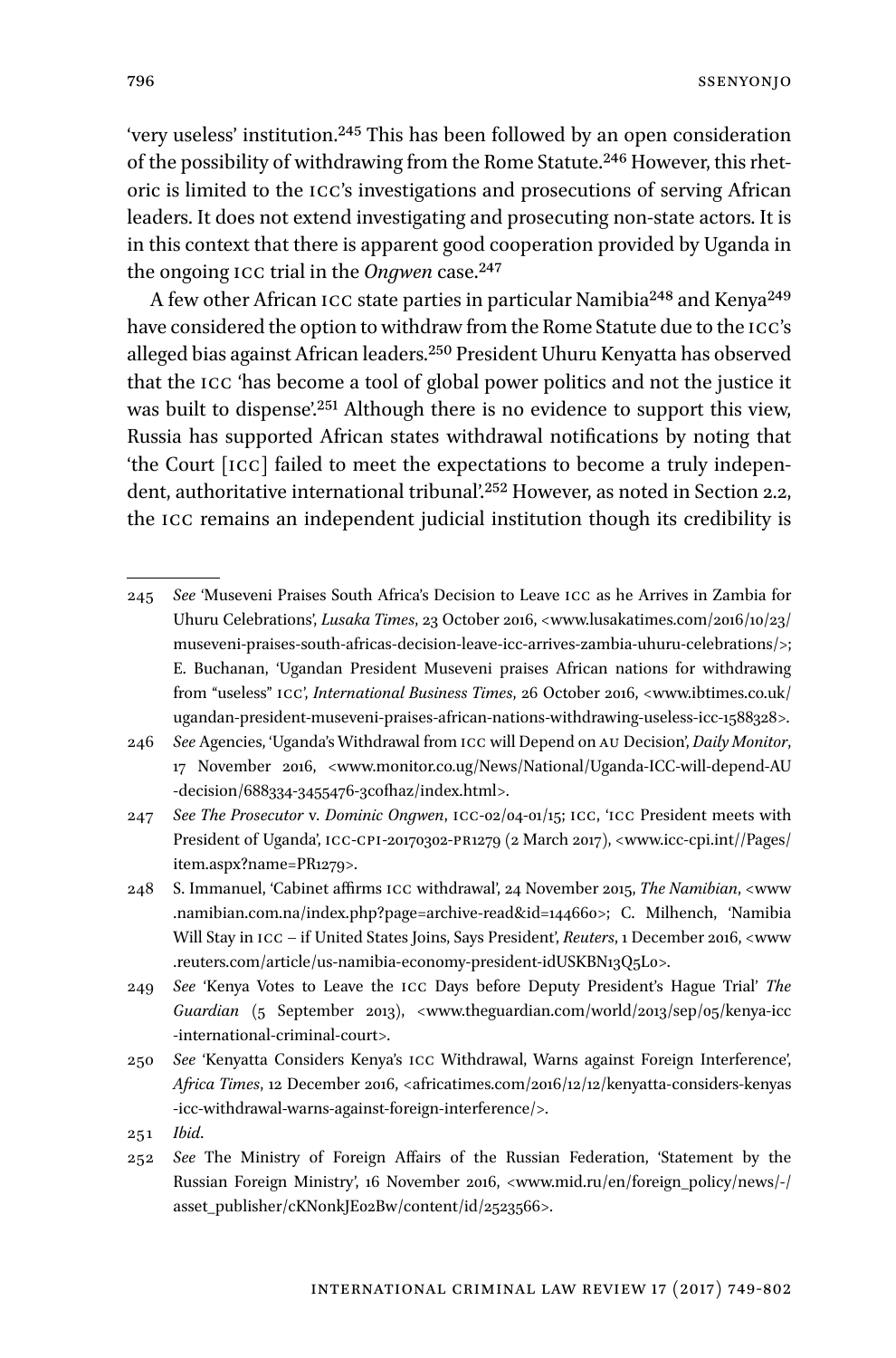undermined by the practice of the Security Council. While it is difficult to claim that there is a single case at the icc that should not have been examined or investigated by the Prosecutor, there are many situations that should have been referred to the icc but they have not been referred.

In addition, South Africa's withdrawal notification led to developments in diplomatic mechanisms. The first step was taken at the meeting of the icc Assembly of States Parties (ASP) in 2016. At South Africa's request, the ASP Bureau established an open-ended working group to develop consultation mechanisms on the implementation of Article 97 of the Rome Statute.<sup>253</sup> These are intended to be used when a Member State is subject to an icc obligation to arrest and surrender to the icc a serving State official who the State considers to be protected by immunities under international law.254 If effectively developed, such mechanisms could be used to clarify the procedure to be followed by the Chamber pursuant to Article  $98(1)$  or (2) as to whether a conflict of obligation indeed exists and whether the Court should indeed not proceed with its request. This has the potential to prevent future perceived or real conflict of obligations like those advanced by South Africa following Al Bashir's visit to South Africa.

Furthermore, following South Africa's withdrawal notification, without prior parliamentary approval, the High Court of South Africa declared the notification 'unconstitutional and invalid' and ordered the responsible government officials<sup>255</sup> to 'revoke the notice of withdrawal'.<sup>256</sup> To comply with the above judgment, the Government of South Africa revoked with immediate effect its notification of withdrawal on 7 March 2017, signalling possibly that South Africa does not intend at present to proceed with its withdrawal without compliance with the relevant domestic law.257 As such, a new notification is required, after obtaining prior parliamentary approval, to restart the 12-month withdrawal period provided for under Article  $127(1)$  of the Rome Statute. In the absence of a new notification of withdrawal by the Government of South Africa, the High Court judgment will, at the very least, delay the timeline for

254 *See* Section 2.4 above.

<sup>253</sup> Report of the Chair of the working group of the Bureau on the implementation of article 97 of the Rome Statute of the International Criminal Court, icc-asp/15/35, 24 November 2016.

<sup>255</sup> The Minister of International Relations and Cooperation, the Minister of Justice and Correctional Services and the President of the Republic of South Africa.

<sup>256</sup> *Democratic Alliance* v*. Minister of International Relations and Cooperation and Others*, Case No. 83145/2016, (High Court of South Africa, 22 February 2017).

<sup>257</sup> United Nations, South Africa: Withdrawal of Notification of Withdrawal, C.N.121.2017. treaties-xviii.10, 7 March 2017.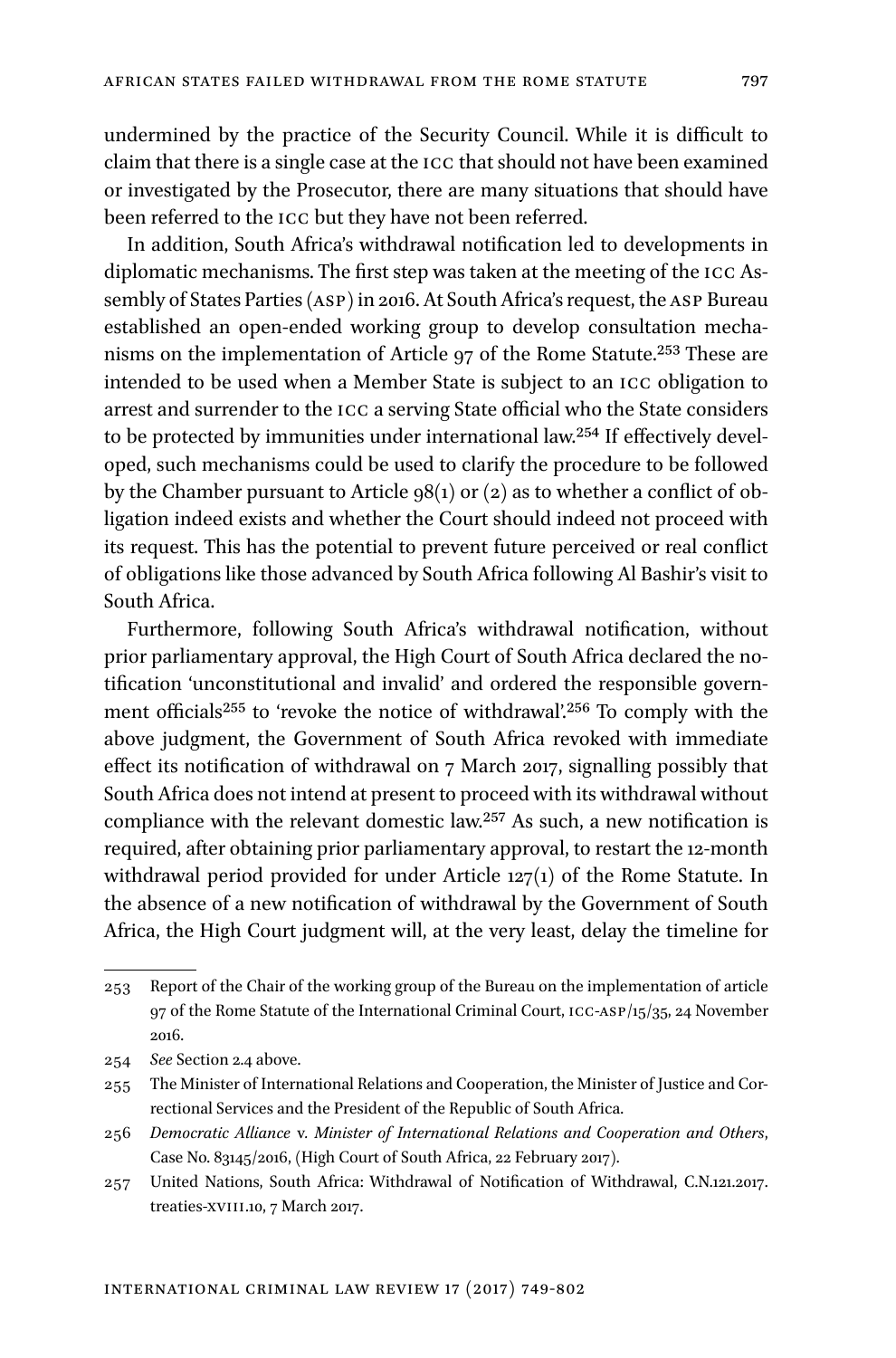withdrawal. This provides an opportunity to renew South Africa's commitment to the principles and values upheld by the Rome Statute.

Importantly, the non-cooperation proceedings against South Africa at the icc afford an opening for judicial clarification of the immunity provisions of the Rome Statute, Articles 27 and 98.258 These Articles have thus far been interpreted in an unsatisfactory and inconsistent manner.<sup>259</sup> If the ICC can more convincingly address the issue of immunities through consistent and satisfactory judicial means, taking into account the concerns of South Africa and other member States, this could address concerns raised by South Africa and render withdrawal unnecessary or unjustifiable. This would prevent other states with similar concerns raised by South Africa from considering future withdrawals and instead focus on cooperation and meaningful engagement with the icc.

Finally, successful withdrawals are likely to be followed by the repeal of domestic legislation (eg the South African Implementation of the Rome Statute of the International Criminal Court 2002), which gives domestic effect to the Rome Statute.260 The repeal of icc domestic implementing legislation constitutes a form of parliamentary approval for withdrawal from the Rome Statute. This is because after withdrawing from the Rome Statute, concerned states will no longer be under a legal obligation to give effect to the domestication of the provisions of the Rome Statute into national law to ensure that such law became compatible with the Statute. Should this take place, without adopting new legislation for domestic investigation and prosecution of international crimes, an important legal basis for the domestic prosecution of international crimes would be seriously weakened. It will be more difficult to get the full cooperation from withdrawing states in new situations and cases after withdrawals have taken effect.

<sup>258</sup> *Al Bashir* case: icc Pre-Trial Chamber ii Schedules a Hearing on South Africa's Cooperation on 7 April 2017, icc-cpi-20161208-pr1264, 8 December 2016, <[www.icc-cpi.int/Pages/](http://www.icc-cpi.int/Pages/item.aspx?name=PR1264) [item.aspx?name=PR1264>](http://www.icc-cpi.int/Pages/item.aspx?name=PR1264). These proceedings will consider 'whether South Africa failed to comply with its obligations under the [Rome] Statute by not arresting and surrendering Omar Al Bashir to the Court while he was on its territory'.

<sup>259</sup> C. Kreß, 'The International Criminal Court and Immunities under International Law for States Not Party to the Court's Statute', in M. Bergsmo and L. Yan (eds.), *State Sovereignty and International Criminal Law* (Torkel Opsahl Academic EPublisher, Beijing, 2012) 223–265.

<sup>260</sup> *See* Implementation of the Rome Statute of the International Criminal Court Act Repeal Bill, B23-2016, <[www.gov.za/sites/www.gov.za/files/b23-2016\\_implementation\\_of\\_rome](http://www.gov.za/sites/www.gov.za/files/b23-2016_implementation_of_rome_statute_act_repeal_161103.pdf) statute act repeal 161103.pdf>.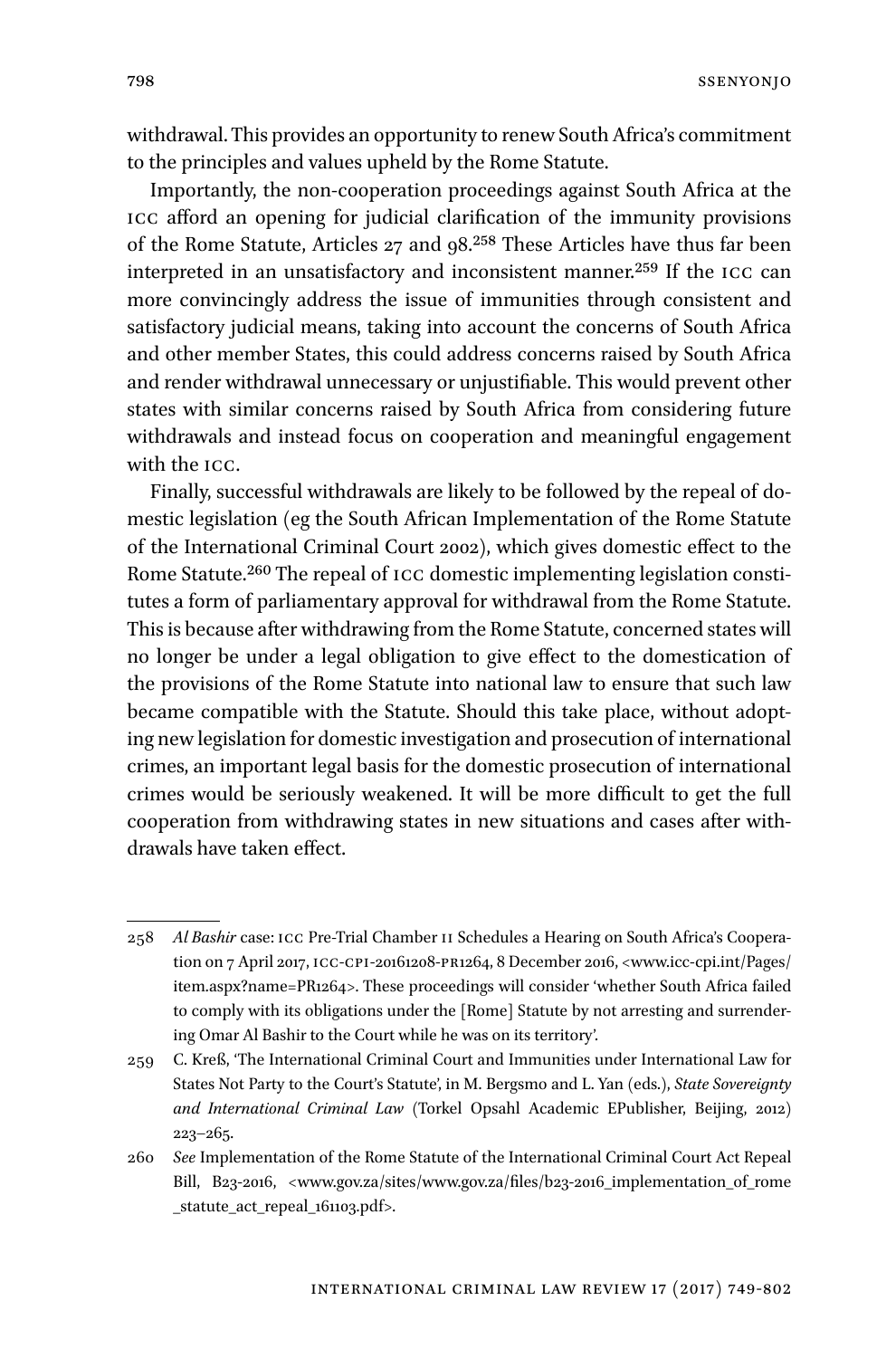#### **4 Conclusion**

While signing and ratifying the Rome Statute is a voluntary and a sovereign decision of every state, state withdrawals from the Rome Statute undermine the global movement towards greater accountability to put an end to impunity for the perpetrators of the most serious crimes (genocide, crimes against humanity, war crimes and aggression) and a ruled-based international order. Withdrawals from the Rome Statute limit the Court's jurisdictional reach and its ability to provide justice to the victims of such crimes and contribute to the prevention of future atrocities. Withdrawing from the Rome Statute without a credible alternative mechanism (national or regional judicial systems) in place to investigate and prosecute international crimes without any distinction based on official capacity shields state officials who commit crimes from accountability. It also undermines the au's 'condemnation and rejection of impunity' in respect of grave crimes, in particular genocide, war crimes, and crimes against humanity.261 A number of measures may be taken to prevent further future justifications of withdrawals by African states from the Rome Statute.

First, the icc mainly through the Assembly of States Parties must engage in a meaningful and constructive dialogue with the reasons – 'good' or 'bad' – advanced by withdrawing states, such as those advanced by South Africa, to justify withdrawal. Concerns of states must be respectfully and effectively considered by the Assembly. To enhance the credibility of the icc and complementarity with the state parties, the icc Prosecutor, President of the Court and President of the Assembly of State Parties should conduct extensive awareness campaigns as well as intensify engagement and dialogue with all icc State Parties and relevant stakeholders, including African States, civil society and academia. While more outreach would require more resources, it is helpful to counteract media, political and diplomatic (mis)information campaigns used by states to undermine the icc. Such campaigns should be done in cooperation with state parties, un bodies, regional organisations and relevant domestic actors (such as the judiciary, prosecutors, lawyers, victims, and civil society) on the icc's work at the national, sub-regional, regional and international levels.

Second, the Prosecutor must demonstrate that crimes within the jurisdiction of the Court are investigated objectively wherever such crimes are committed. In particular, the Prosecutor must ensure that all crimes within the jurisdiction of the Court committed in appropriate non-African situations are pursued beyond preliminary investigations. These include crimes against humanity and

<sup>261</sup> Constitutive Act of the African Union, 11 July 2000,  $4(0)$  and  $4(h)$ .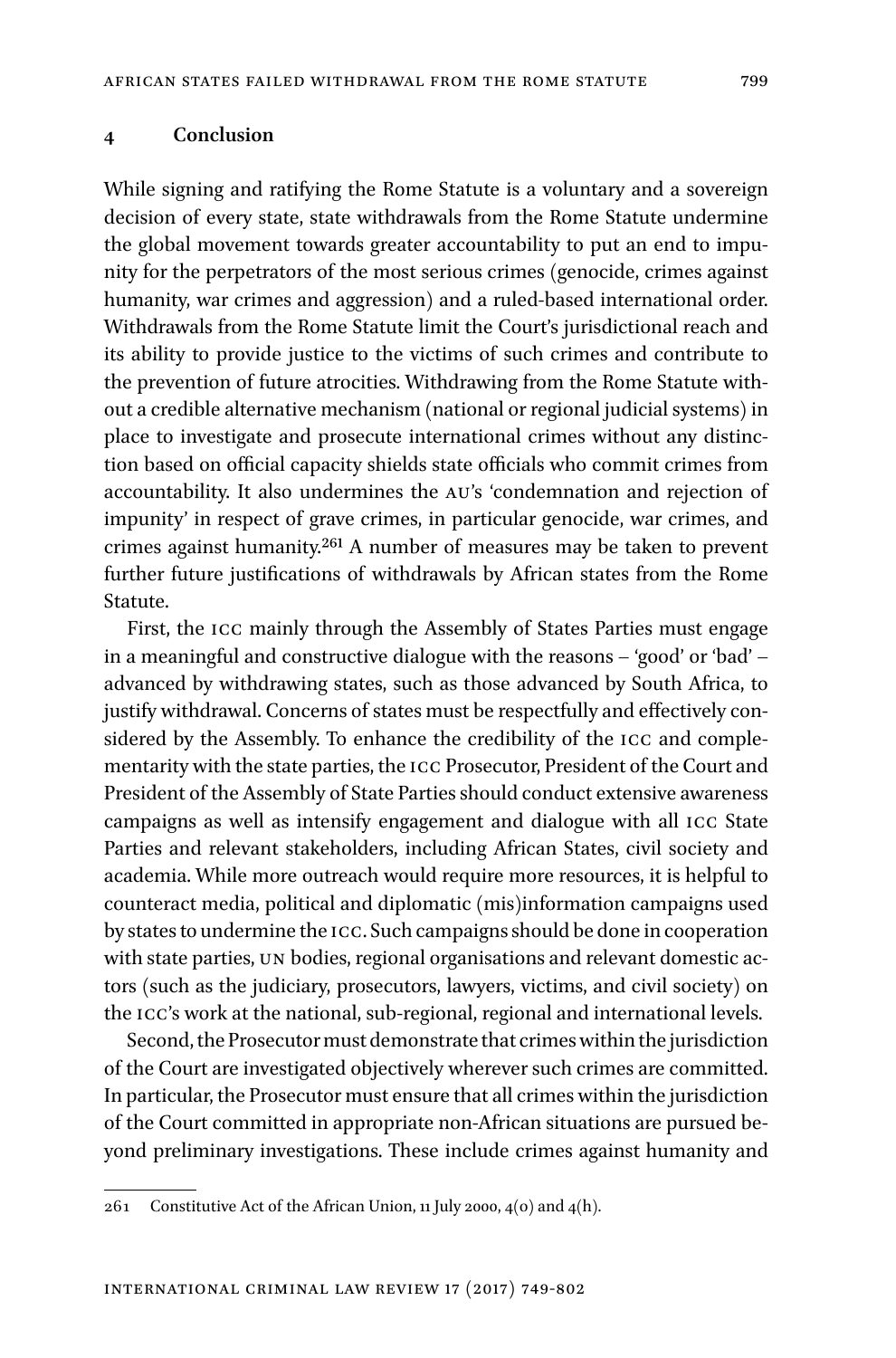war crimes committed by parties to the conflict – the Georgian armed forces, the South Ossetian forces, and the Russian armed forces – in the context of an international armed conflict in and around South Ossetia, Georgia between 1 July and 10 October 2008;262 war crimes committed by members of the us armed forces and the us Central Intelligence Agency in Afghanistan;<sup>263</sup> and crimes against humanity of torture, deportation, persecution, and other inhumane acts committed against asylum seekers including women and children by Australian government officials and their private contractors.<sup>264</sup>

Third, it is proposed that instead of withdrawing from the Rome Statute, concerned African states could invoke Article 98(2) of the Rome Statute which provides that:

The Court may not proceed with a request for surrender which would require the requested State to act inconsistently with its obligations under international agreements pursuant to which the consent of a sending State is required to surrender a person of that State to the Court, unless the Court can first obtain the cooperation of the sending State for the giving of consent for the surrender.

There are different views about the above provision. One view is that the above article was intended to protect the status of forces agreements in existence prior to signature of the Rome Statute.265 On this basis it is argued that Article 98(2) 'only refers to existing agreements' which means 'agreements concluded by a State party before the latter's signature of the Statute'.<sup>266</sup> Accordingly it is argued that a state intentionally negotiating an Article 98(2) designed to purposefully avoid its obligations to arrest and surrender a person sought by the Court would be violating the basic principle not to defeat the object and purpose of a treaty.<sup>267</sup> Another view is that Article  $98(2)$  allows agreements

<sup>262</sup> *See* Pre-Trial Chamber 1, *Situation in Georgia: Decision on the Prosecutor's Request for Authorization of an Investigation*, No. icc-01/15, 27 January 2016.

<sup>263</sup> *Report on Preliminary Examination Activities 2016*, *supra* note 66, para. 211.

<sup>264</sup> *See* The Situation in Nauru and Manus Island: Liability for Crimes against Humanity in the Detention of Refugees and Asylum Seekers (February 2017), [<www.scribd.com/](http://www.scribd.com/document/339213633/Communication-made-to-International-Criminal-Court-requesting-investigation-of-Australia-and-corporate-contractors) [document/339213633/Communication-made-to-International-Criminal-Court-request](http://www.scribd.com/document/339213633/Communication-made-to-International-Criminal-Court-requesting-investigation-of-Australia-and-corporate-contractors)[ing-investigation-of-Australia-and-corporate-contractors>](http://www.scribd.com/document/339213633/Communication-made-to-International-Criminal-Court-requesting-investigation-of-Australia-and-corporate-contractors).

<sup>265</sup> *See* C. Kreß and K. Prost, 'Article 98: Cooperation with Respect to Waiver of Immunity and Consent to Surrender', in Triffterer and Ambos (eds.), *supra* note 7, 2117–2146, at 2142–2146.

<sup>266</sup> *Ibid*., at 2146.

<sup>267</sup> *Ibid*.; Vienna Convention on the Law of Treaties, *supra* note 36, Art. 18.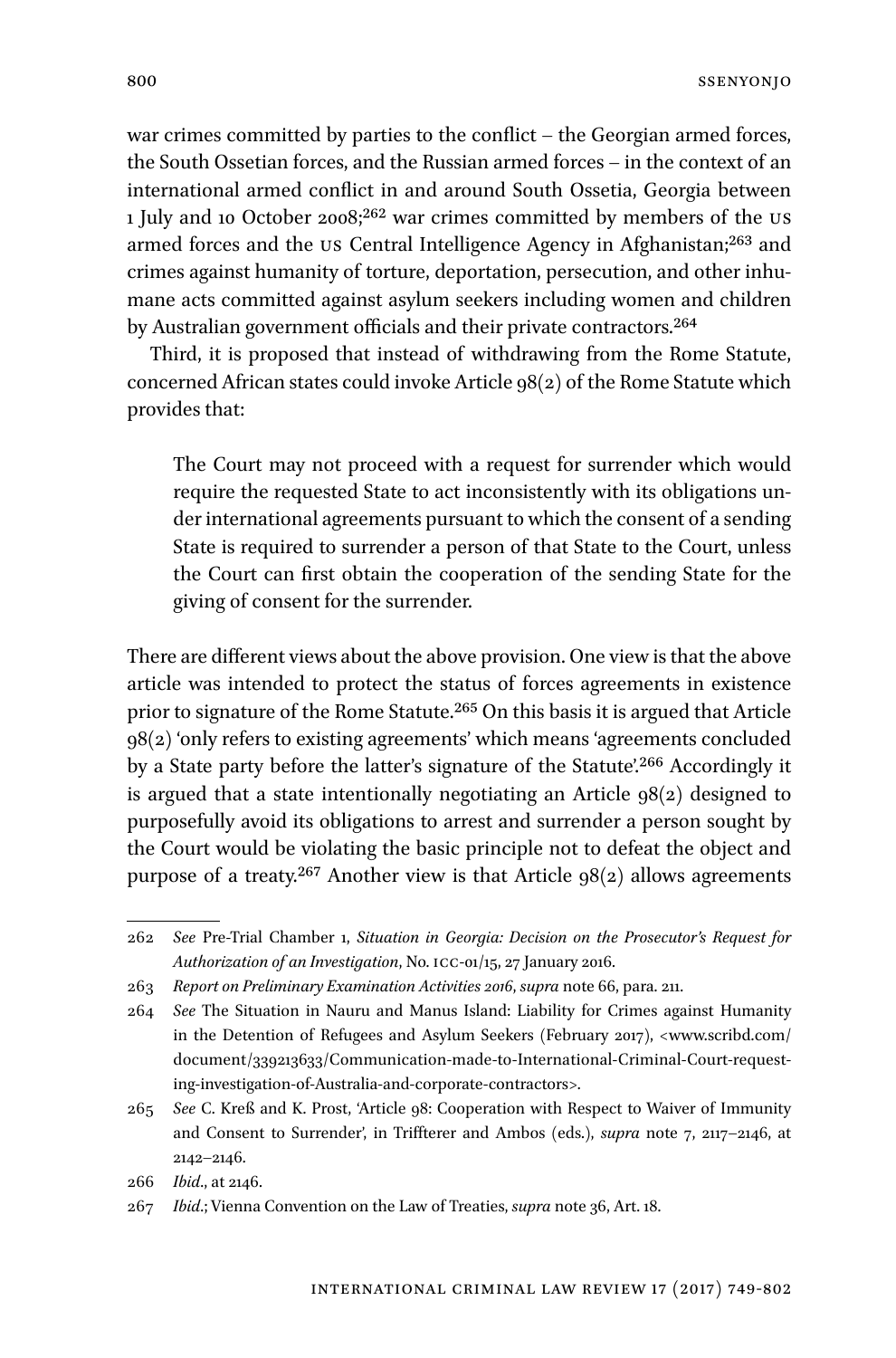negotiated and ratified subsequently.268 Under the above provision, African states can negotiate a multilateral treaty among themselves to prohibit the arrest and surrender of any national of a non-party state including head of state or senior state official to the icc provided any such individual is 'indispensable' to the pursuit of a peace settlement for an ongoing conflict in Africa.<sup>269</sup> Once such a treaty enters into force, the Court is obliged to first obtain the consent of the 'sending State' for the surrender of a person wanted by the icc.

Fourth, since the icc is not a substitute for national justice systems but it is rather 'complementary' to them,<sup>270</sup> it is imperative that states develop effective national (or regional) criminal justice systems to genuinely investigate and prosecute international crimes. African states that are unable to carry out prompt, impartial, thorough and transparent investigations and/or prosecutions of crimes within the jurisdiction of the icc must enhance their domestic institutional (investigative and judicial) capacity. This should include seeking assistance from the icc Prosecutor's office, conducting legal reform by enacting and enforcing icc national implementing legislation integrating provisions of the Rome Statute in domestic law including crimes within the Court's jurisdiction and granting authority to national prosecuting authority to refer situations to the icc, cooperation with the Court and enforcement/ execution of sentences, enhancing national capacity-building by training investigators, prosecutors and judges and infrastructure investment in the court system.

Fifth, the Rome Statute does not indicate whether a notification of withdrawal can itself be withdrawn at any time before the withdrawal becomes effective. In principle, it will be in the interest of victims of international crimes for Burundi to follow the example of The Gambia and South Africa to withdraw its withdrawal notifications and for other icc state parties to refrain from withdrawing from the Rome Statute in the future. African States played a key role in the establishment of the icc, as well as in its development and the evolution of international criminal justice more generally. This role would be enhanced if African States remain parties to the Rome Statute. The criminal jurisdiction of the yet-to-be-established African Court of Justice on Human and Peoples' Rights does not affect the jurisdiction of the icc particularly over serving state

<sup>268</sup> D. Scheffer, 'Article 98(2) of the Rome Statute: America's Original Intent', 3(2) *Journal of International Criminal Justice* (2005) 333, at p. 336.

<sup>269</sup> D. Scheffer, 'More Options for Africa under the Rome Statute', *Just Security*, 19 November 2016, [<www.justsecurity.org/34669/options-africa-rome-statute-international-criminal](http://www.justsecurity.org/34669/options-africa-rome-statute-international-criminal-court-scheffer/#more-34669) [-court-scheffer/#more-34669>](http://www.justsecurity.org/34669/options-africa-rome-statute-international-criminal-court-scheffer/#more-34669).

<sup>270</sup> Rome Statute, *supra* note 1, Preamble para. 10, Arts. 1 and 17.